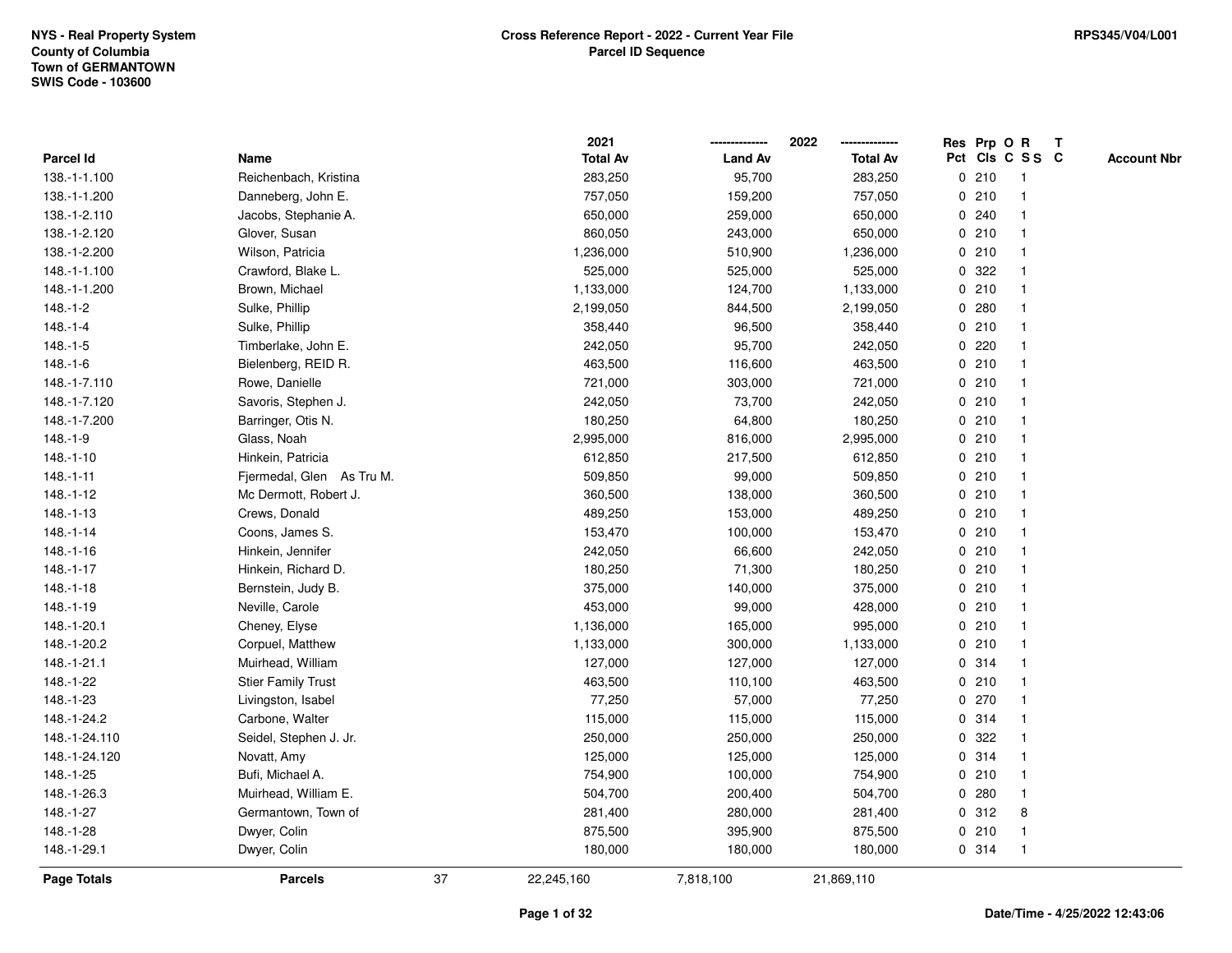|               |                             |    | 2021            |                | 2022            |   | Res Prp O R  |                 | Т |                    |
|---------------|-----------------------------|----|-----------------|----------------|-----------------|---|--------------|-----------------|---|--------------------|
| Parcel Id     | Name                        |    | <b>Total Av</b> | <b>Land Av</b> | <b>Total Av</b> |   |              | Pct Cls C S S C |   | <b>Account Nbr</b> |
| 148.-1-29.2   | Walter Carbone Living Trust |    | 675,000         | 259,500        | 675,000         | 0 | 280          | $\mathbf{1}$    |   |                    |
| 148.-1-30     | Ostoyich, John              |    | 272,950         | 67,600         | 272,950         |   | 0210         | $\mathbf{1}$    |   |                    |
| $148.-1-31$   | Ostoyich, John              |    | 25,750          | 17,700         | 25,750          |   | 0270         | 1               |   |                    |
| 148.-1-32.100 | Zubgoli, Stefan M.          |    | 252,350         | 53,800         | 252,350         |   | 0210         | -1              |   |                    |
| 148.-1-32.200 | Niebling, Thomas            |    | 15,000          | 15,000         | 15,000          |   | 0.314        |                 |   |                    |
| 148.-1-33     | Phillips, Michael Spencer   |    | 298,700         | 63,600         | 298,700         |   | 0210         | -1              |   |                    |
| 148.-1-34     | Steinhoff, Timothy          |    | 175,100         | 67,000         | 175,100         |   | 0210         | $\mathbf 1$     |   |                    |
| 148.-1-35.100 | Mueller, Scott              |    | 257,500         | 60,000         | 257,500         |   | 0210         | $\mathbf{1}$    |   |                    |
| 148.-1-35.200 | Davidson, Benjamin          |    | 252,350         | 60,000         | 292,350         |   | 0210         | 1               |   |                    |
| 148.-1-36.100 | Clay Hill Properties LLC    |    | 280,160         | 55,000         | 280,160         |   | 0210         | $\mathbf 1$     |   |                    |
| 148.-1-36.200 | Cosenza, Lawrence W.        |    | 293,550         | 59,300         | 293,550         |   | 0210         | 1               |   |                    |
| 148.-1-37     | Winig, Vincent              |    | 69,000          | 63,100         | 69,000          |   | 0.312        | $\mathbf 1$     |   |                    |
| 148.-1-38     | Germantown, Town of         |    | 145,000         | 118,500        | 145,000         |   | 0 682 W 8    |                 |   |                    |
| 148.-1-39     | Christian, Kaare            |    | 587,100         | 289,500        | 587,100         |   | $0, 210$ W 1 |                 |   |                    |
| $148.-1-40$   | Neville, Carole             |    | 1,169,000       | 490,000        | 1,069,000       |   | 0210         | $\mathbf{1}$    |   |                    |
| 148.-1-41     | Dellaca, Christine          |    | 395,000         | 395,000        | 395,000         | 0 | 322          | $\mathbf 1$     |   |                    |
| 148.-1-42     | Nordfors, Felix             |    | 225,000         | 35,000         | 225,000         |   | 0210         | $\mathbf 1$     |   |                    |
| 148.-1-43     | Caragine, Richelle Marie    |    | 231,750         | 85,500         | 231,750         |   | 0210         | -1              |   |                    |
| 148.-1-44     | Koljenovic, Hakija          |    | 190,550         | 65,000         | 190,550         |   | 0.280        |                 |   |                    |
| 148.-1-45     | Clay Hill Properties LLC    |    | 35,000          | 35,000         | 35,000          |   | 0.310        | $\mathbf{1}$    |   |                    |
| 148.-1-46.3   | Clay Hill Properties LLC    |    | 95,000          | 75,000         | 95,000          |   | 0210         | $\mathbf{1}$    |   |                    |
| 148.-1-46.4   | White, Michael              |    | 325,000         | 65,000         | 325,000         |   | 0.240        | $\mathbf 1$     |   |                    |
| 148.-1-47     | Clay Hill Properties LLC    |    | 95,000          | 40,000         | 95,000          |   | 0210         | $\mathbf 1$     |   |                    |
| 148.-1-48     | Kinkle, Jeffrey             |    | 525,000         | 56,800         | 625,000         |   | 0 681        | $\mathbf 1$     |   |                    |
| 148.-1-49     | Coons, Richard W            |    | 283,250         | 163,800        | 283,250         |   | 0.240        | -1              |   |                    |
| 148.-1-50     | Saul, Peter                 |    | 595,000         | 52,000         | 595,000         |   | 0 283        |                 |   |                    |
| $148.-1-51$   | Caccamo, Paul               |    | 499,550         | 138,000        | 499,550         |   | 0210         | $\mathbf{1}$    |   |                    |
| 148.-1-52     | Szachacz, Walter J Trustee  |    | 231,750         | 83,400         | 231,750         |   | 0210         | 1               |   |                    |
| 148.-1-53     | Meglio, Angelo J.           |    | 262,856         | 57,000         | 262,856         |   | 0210         | $\mathbf{1}$    |   |                    |
| 148.-1-54     | Tetro, Michael F.           |    | 257,500         | 52,000         | 257,500         |   | 0210         | $\mathbf{1}$    |   |                    |
| 148.-1-55.100 | Sherman, Kathy              |    | 303,850         | 87,600         | 303,850         |   | 0210         | 1               |   |                    |
| 148.-1-55.200 | Arcuri, Gary                |    | 342,900         | 65,800         | 342,900         |   | 0.280        | 1               |   |                    |
| 148.-1-56     | Young, Dianne E             |    | 978,500         | 601,500        | 978,500         |   | 0.240        |                 |   |                    |
| 148.-1-57     | Clay Hill Properties LLC    |    | 386,250         | 317,100        | 386,250         |   | 0.240        | $\mathbf 1$     |   |                    |
| 148.-1-58     | Craddock, Daisy L           |    | 437,750         | 103,500        | 437,750         |   | 0210         | $\mathbf{1}$    |   |                    |
| 148.-1-59.100 | Snyder, Rosemary            |    | 309,000         | 120,000        | 309,000         |   | 0210         | $\mathbf{1}$    |   |                    |
| 148.-1-59.200 | Snyder, Rosemary            |    | 365,650         | 55,000         | 365,650         |   | 0210         | $\mathbf{1}$    |   |                    |
| Page Totals   | <b>Parcels</b>              | 37 | 12,139,616      | 4,488,600      | 12,179,616      |   |              |                 |   |                    |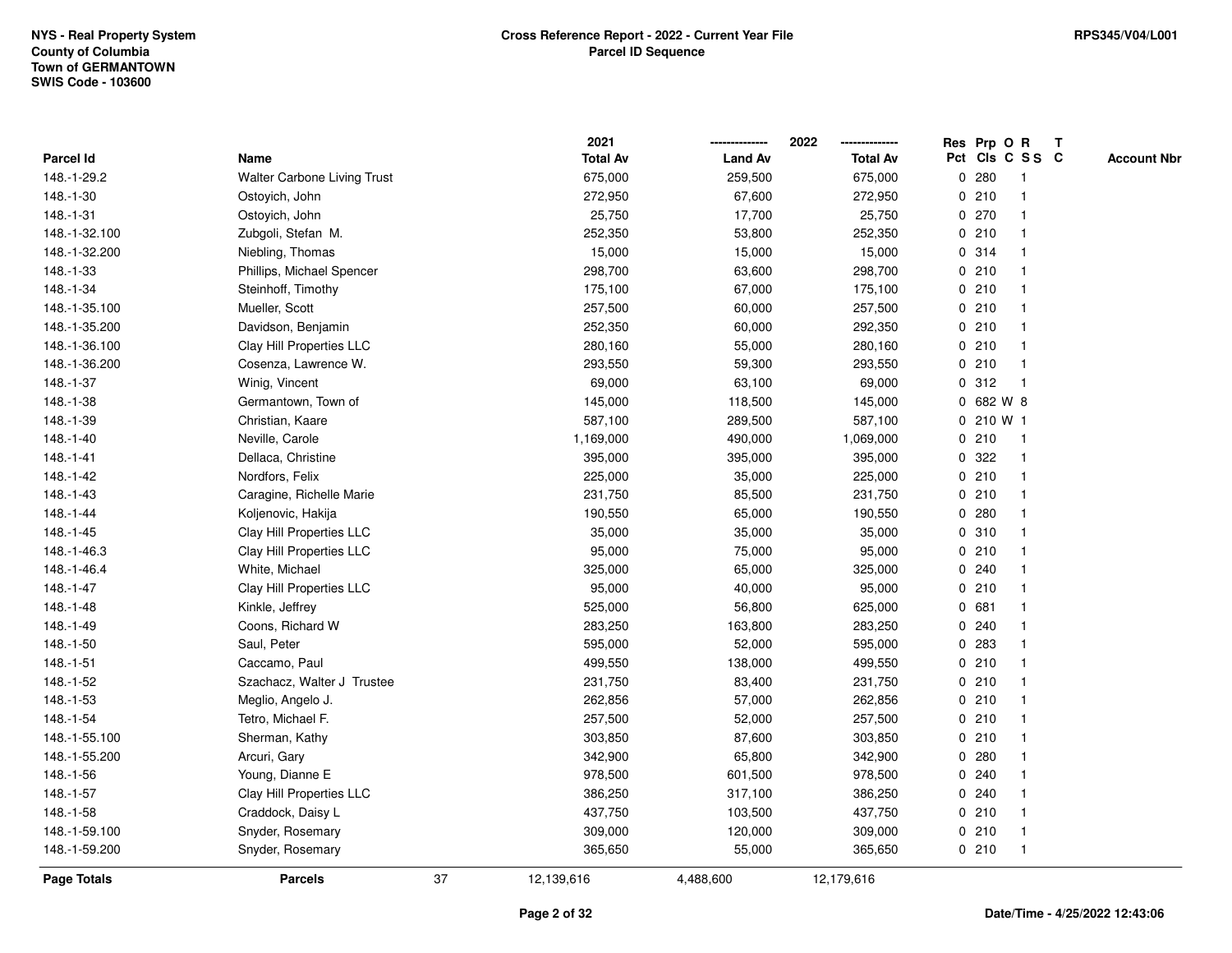|                    |                                |    | 2021            |                | 2022            |             |       | Res Prp O R     | T |                    |
|--------------------|--------------------------------|----|-----------------|----------------|-----------------|-------------|-------|-----------------|---|--------------------|
| Parcel Id          | Name                           |    | <b>Total Av</b> | <b>Land Av</b> | <b>Total Av</b> |             |       | Pct Cls C S S C |   | <b>Account Nbr</b> |
| $148.4 - 1 - 1$    | Nance, Bryan                   |    | 363,075         | 128,900        | 363,075         |             | 0210  | $\mathbf{1}$    |   |                    |
| 148.4-1-2          | Gerbino, Nichilas 1/2 interest |    | 478,950         | 165,000        | 478,950         | 0           | 210   | $\overline{1}$  |   |                    |
| 148.4-1-3          | Capetta, Gary                  |    | 324,450         | 117,000        | 324,450         |             | 0210  | $\mathbf{1}$    |   |                    |
| 148.4-1-5          | Dwyer, Colin                   |    | 45,000          | 45,000         | 45,000          |             | 0 314 |                 |   |                    |
| 148.4-1-6          | Bufi, Michael C.               |    | 283,250         | 139,500        | 283,250         |             | 0210  |                 |   |                    |
| 148.4-1-7          | Kroeger, Daniel                |    | 566,500         | 81,900         | 666,500         |             | 0210  |                 |   |                    |
| 148.4-1-8          | Winig, Vincent                 |    | 195,700         | 94,500         | 195,700         |             | 0210  |                 |   |                    |
| 148.4-1-9          | Jennings, John                 |    | 159,650         | 93,000         | 159,650         | 0           | 271   | -1              |   |                    |
| 148.4-1-10         | Hulce, Thomas                  |    | 495,000         | 100,000        | 495,000         |             | 0210  | -1              |   |                    |
| 148.4-1-11         | Gardner, Ann Marie             |    | 406,850         | 112,100        | 406,850         |             | 0210  | -1              |   |                    |
| 148.4-1-12         | Smith as Trustee, Robyn J.     |    | 35,000          | 35,000         | 35,000          |             | 0.314 |                 |   |                    |
| 148.4-1-13         | Smith as Trustee, Robyn J.     |    | 293,550         | 72,000         | 293,550         |             | 0210  |                 |   |                    |
| 148.4-1-14         | Tanger, Susanna                |    | 267,800         | 78,000         | 267,800         |             | 0210  |                 |   |                    |
| 148.4-1-15         | Burstall, Simon                |    | 624,000         | 60,000         | 624,000         |             | 0210  |                 |   |                    |
| 148.4-1-16         | Black, Larry                   |    | 334,750         | 80,400         | 434,750         | 0           | 210   |                 |   |                    |
| 148.4-1-19.1       | Siruffo, Pedro Mendes 1/4      |    | 675,000         | 650,000        | 675,000         |             | 0.312 | -1              |   |                    |
| 148.4-1-19.2       | Neville, Carole                |    | 48,000          | 48,000         | 48,000          |             | 0 314 | -1              |   |                    |
| 148.4-1-20         | Siruffo, Pedro Mendes 1/4      |    | 568,850         | 120,000        | 568,850         |             | 0210  |                 |   |                    |
| 148.4-1-21         | Siruffo, Pedro Mendes 1/4      |    | 50,000          | 50,000         | 50,000          |             | 0 314 |                 |   |                    |
| 148.4-1-22         | Rowen, George J.               |    | 334,750         | 48,700         | 334,750         |             | 0210  |                 |   |                    |
| 148.4-1-23         | Gerbino, Nicholas 1/2 interest |    | 48,000          | 48,000         | 48,000          |             | 0.314 |                 |   |                    |
| 148.4-2-1          | Barringer, David P             |    | 185,400         | 49,000         | 185,400         | 0           | 210   | $\mathbf{1}$    |   |                    |
| 148.4-2-2          | Town Of Germantown             |    | 8,000           | 8,000          | 8,000           |             | 0.314 | 8               |   |                    |
| 148.4-2-3          | Castellanos, Mario             |    | 139,050         | 20,000         | 139,050         |             | 0210  |                 |   |                    |
| 148.4-2-4          | Williams, Edward               |    | 159,650         | 34,000         | 159,650         |             | 0210  |                 |   |                    |
| 148.4-2-5          | Krein, David J. Jr.            |    | 283,250         | 91,500         | 283,250         |             | 0210  |                 |   |                    |
| 148.4-2-6          | Krein, Michael P.              |    | 283,250         | 78,600         | 283,250         |             | 0210  |                 |   |                    |
| 148.4-2-7          | Snyder, Rosemary               |    | 17,000          | 17,000         | 17,000          |             | 0 314 |                 |   |                    |
| 149.-1-1.100       | Van Rens, John A.              |    | 3,119,870       | 1,950,800      | 3,119,870       | 0           | 240   |                 |   |                    |
| 149.-1-1.210       | Delpozzo, Michael D.           |    | 463,500         | 102,900        | 463,500         |             | 0210  | $\overline{1}$  |   |                    |
| 149.-1-1.220       | Aiello, Carmine                |    | 650,000         | 222,900        | 650,000         | $\mathbf 0$ | 280   |                 |   |                    |
| $149.-1-2$         | Cherichetti, Victor & William  |    | 180,250         | 40,600         | 180,250         |             | 0210  |                 |   |                    |
| $149.-1-3$         | Groat, Victoria                |    | 278,100         | 58,000         | 278,100         |             | 0210  |                 |   |                    |
| $149. - 1 - 4$     | Tobin, Lisa Annette            |    | 437,750         | 51,200         | 437,750         |             | 0210  |                 |   |                    |
| $149.-1-5$         | Muirhead, John E.              |    | 231,750         | 53,000         | 231,750         |             | 0210  |                 |   |                    |
| 149.-1-6           | Marchetti, Steven              |    | 242,050         | 35,600         | 242,050         |             | 0210  | -1              |   |                    |
| 149.-1-7.100       | Crane, William P.              |    | 772,500         | 190,500        | 772,500         |             | 0210  | $\mathbf{1}$    |   |                    |
| <b>Page Totals</b> | <b>Parcels</b>                 | 37 | 14,049,495      | 5,370,600      | 14,249,495      |             |       |                 |   |                    |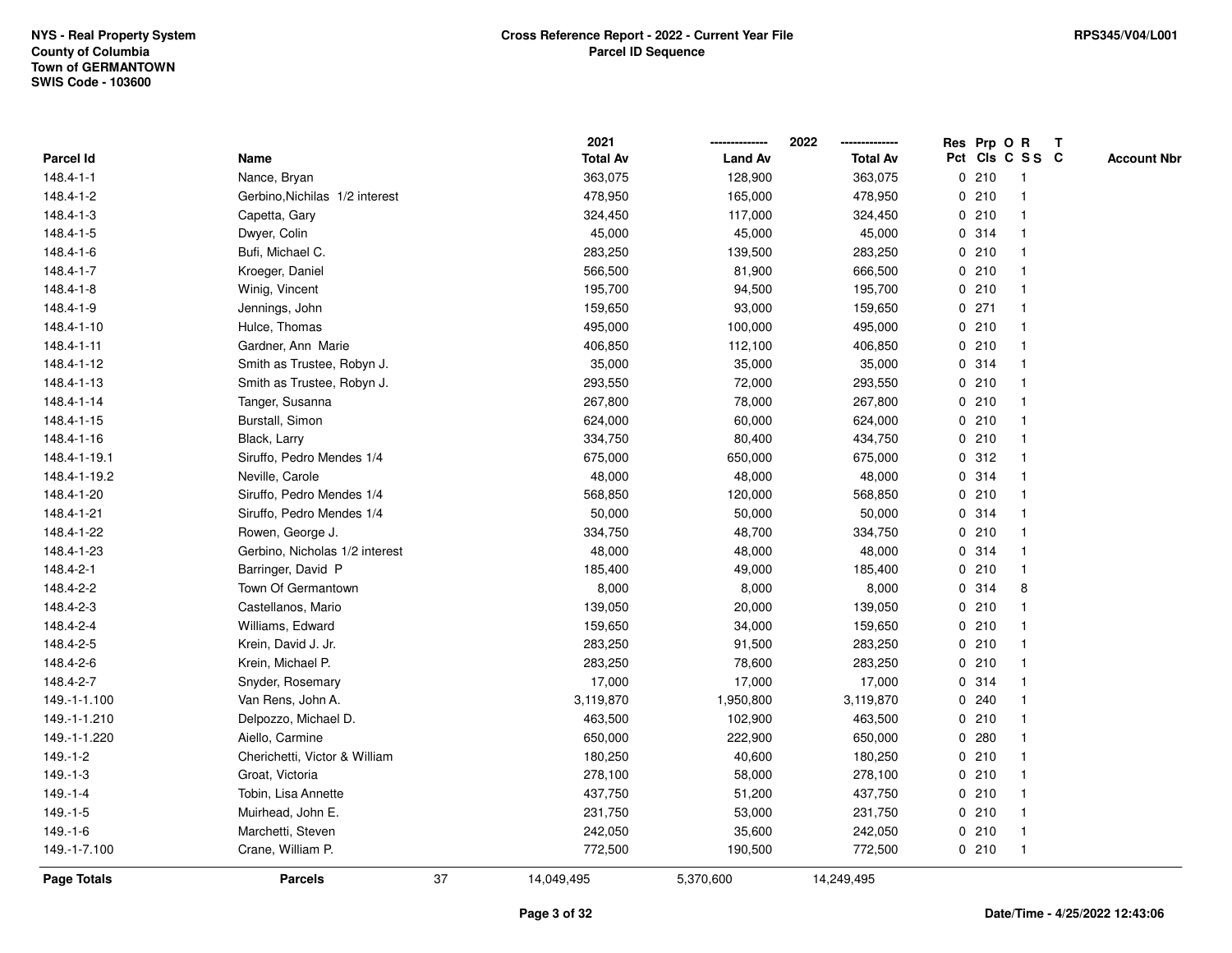|                   |                             |    | 2021            |                | 2022            | Res Prp O R |                 | $\mathbf{T}$ |                    |
|-------------------|-----------------------------|----|-----------------|----------------|-----------------|-------------|-----------------|--------------|--------------------|
| <b>Parcel Id</b>  | Name                        |    | <b>Total Av</b> | <b>Land Av</b> | <b>Total Av</b> |             | Pct Cls C S S C |              | <b>Account Nbr</b> |
| 149.-1-7.200      | Garry, Joseph V.            |    | 221,450         | 45,000         | 221,450         | 0210        |                 |              |                    |
| 149.-1-8.110      | Germano, Joel A.            |    | 267,800         | 56,000         | 267,800         | 0210        |                 |              |                    |
| 149.-1-8.120      | Blum, Gregory               |    | 185,400         | 50,000         | 185,400         | 0210        |                 |              |                    |
| 149.-1-8.200      | White, Cynthia              |    | 355,350         | 119,800        | 355,350         | 0210        |                 |              |                    |
| 149.-1-9.3        | Helsley, David              |    | 267,800         | 103,500        | 267,800         | 0210        |                 |              |                    |
| 149.-1-9.4        | Helsley, David              |    | 30,000          | 30,000         | 30,000          | 0.314       |                 |              |                    |
| 149.-1-9.120      | Gen One Irrevocable Trust   |    | 875,500         | 379,100        | 875,500         | 0.240       |                 |              |                    |
| 149.-1-9.200      | Masters, John J.            |    | 2,652,250       | 879,000        | 2,652,250       | 0.280       |                 |              |                    |
| 149.-1-10.111     | Masters, John               |    | 75,000          | 75,000         | 75,000          | 0.314       |                 |              |                    |
| 149.-1-10.112     | Jennings, John              |    | 272,950         | 58,600         | 272,950         | 0210        |                 |              |                    |
| 149.-1-10.120     | O'Connor, Robert            |    | 221,450         | 65,500         | 221,450         | 0210        |                 |              |                    |
| 149.-1-10.200     | Kupferberg, Lawrence S.     |    | 406,850         | 303,800        | 406,850         | 0.240       |                 |              |                    |
| 149.-1-11.110     | Delpozzo, Victor            |    | 165,000         | 84,700         | 165,000         | 0210        |                 |              |                    |
| 149.-1-11.120     | Griffin n/k/a Grogan, Kayla |    | 257,500         | 48,400         | 257,500         | 0210        |                 |              |                    |
| 149.-1-11.200     | Jason, Rick                 |    | 257,500         | 45,800         | 257,500         | 0210        |                 |              |                    |
| 149.-1-12.3       | Hales, Cora                 |    |                 | 225,000        | 545,900         | 0210        |                 |              |                    |
| 149.-1-12.4       | Lehman, Tom                 |    |                 | 255,200        | 677,100         | 0210        |                 |              |                    |
| $*$ 149.-1-12.111 | Lehman, Tom                 |    | 1,287,500       | 465,200        | 1,287,500       | 0.280       |                 |              |                    |
| 149.-1-12.112     | Hales, Robert Lee           |    | 566,500         | 355,700        | 566,500         | 0.240       |                 |              |                    |
| 149.-1-12.121     | Vardis, Theodora            |    | 669,500         | 237,300        | 669,500         | 0.240       |                 |              |                    |
| 149.-1-12.200     | Keck, Kristan               |    | 293,550         | 85,000         | 293,550         | 0210        |                 |              |                    |
| 149.-1-13         | Dodsworth, Asa              |    | 775,000         | 460,900        | 775,000         | 0 151       |                 |              |                    |
| 149.-1-14         | Fink, Dennis                |    | 406,850         | 147,000        | 406,850         | 0210        |                 |              |                    |
| 149.-1-15         | Lavine, Michael             |    | 772,500         | 306,600        | 772,500         | 0210        |                 |              |                    |
| $149.-1-16$       | Clark, Jarrad               |    | 545,900         | 123,000        | 545,900         | 0210        |                 |              |                    |
| 149.-1-17         | Meacher, John               |    | 206,000         | 38,900         | 206,000         | 0.280       |                 |              |                    |
| $149.-1-18$       | Velez, Kevin E.             |    | 406,850         | 87,900         | 406,850         | 0210        |                 |              |                    |
| 149.-1-19         | Williams, Erik S.           |    | 200,850         | 124,500        | 200,850         | 0210        |                 |              |                    |
| 149.-1-20         | Caruana, Carmen             |    | 288,400         | 142,500        | 288,400         | 0210        |                 |              |                    |
| 149.-1-21         | <b>Black Oak LLC</b>        |    | 870,350         | 375,200        | 870,350         | 0.280       |                 |              |                    |
| 149.-1-22         | Albino, Anthony             |    | 463,500         | 207,000        | 463,500         | 0210        |                 |              |                    |
| 149.-1-24         | Cabrera, David              |    | 276,040         | 56,100         | 276,040         | 0210        |                 |              |                    |
| 149.-1-25         | Delpozzo, Ralph A.          |    | 372,450         | 72,000         | 372,450         | 0 283       |                 |              |                    |
| 149.-1-26.100     | Kaszluga, Krzystof          |    | 210,000         | 63,200         | 210,000         | 0210        |                 |              |                    |
| 149.-1-27         | Competiello, Antonio        |    | 110,000         | 110,000        | 110,000         | 0.314       |                 |              |                    |
| 149.-1-28         | Competiello, Lino J.        |    | 360,500         | 246,600        | 360,500         | 0.240       | $\mathbf{1}$    |              |                    |
| 149.-1-29.100     | Heller's, Farm Partnership  |    | 1,275,000       | 954,200        | 1,275,000       | 0 151       | $\mathbf{1}$    |              |                    |
| Page Totals       | <b>Parcels</b>              | 36 | 15,581,540      | 7,018,000      | 16,804,540      |             |                 |              |                    |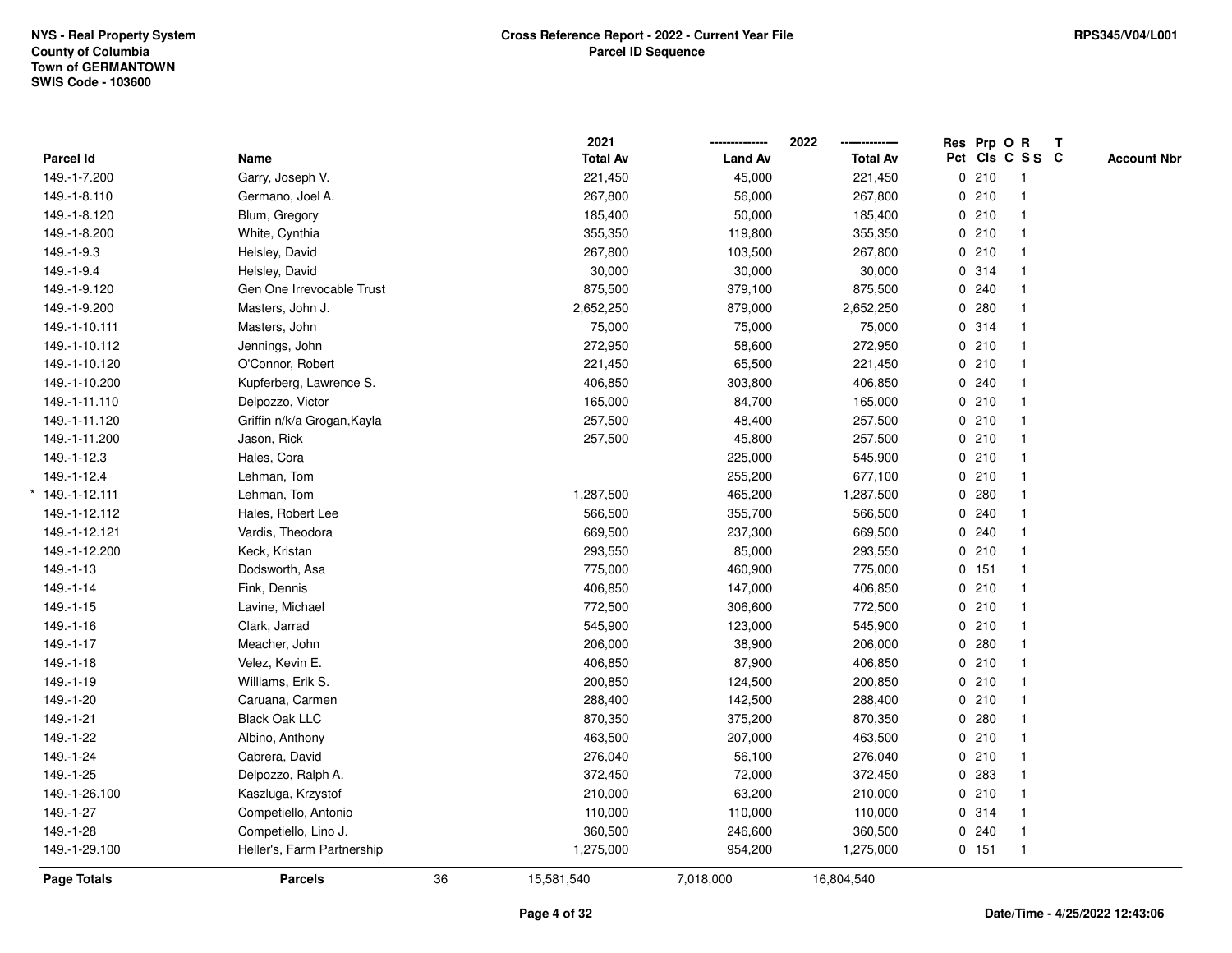|               |                                      | 2021            |                | 2022            | Res Prp O R<br>$\mathbf{T}$           |
|---------------|--------------------------------------|-----------------|----------------|-----------------|---------------------------------------|
| Parcel Id     | Name                                 | <b>Total Av</b> | <b>Land Av</b> | <b>Total Av</b> | Pct Cls C S S C<br><b>Account Nbr</b> |
| 149.-1-29.200 | Barberi, Thomas                      | 206,000         | 46,300         | 206,000         | 0220                                  |
| 149.-1-30     | Oakes, Paul                          | 180,250         | 93,000         | 180,250         | 0210                                  |
| 149.-1-31     | Mammone, Frank                       | 75,000          | 75,000         | 75,000          | 0.314<br>-1                           |
| 149.-1-32     | Mammone, Frank                       | 283,250         | 132,100        | 283,250         | 210<br>0<br>-1                        |
| 149.-1-33     | <b>Black Oak LLC</b>                 | 94,000          | 94,000         | 94,000          | 0.314<br>-1                           |
| 149.-1-34     | Colangelo, Salvatore J               | 190,550         | 99,000         | 190,550         | 0210<br>-1                            |
| 149.-1-35     | Mohammad, A                          | 77,250          | 46,000         | 77,250          | 0270                                  |
| 149.-1-36     | Trustee, Norma E.<br>Niebling        | 25,000          | 25,000         | 25,000          | 0.314                                 |
| 149.-1-37.100 | Niebling, Trustee, Norma E.          | 350,200         | 180,000        | 350,200         | 0210                                  |
| 149.-1-37.200 | Niebling, Thomas                     | 325,000         | 60,000         | 325,000         | 0210                                  |
| 149.-1-38.100 | Vale, John B.                        | 267,800         | 72,800         | 267,800         | 0210<br>-1                            |
| 149.-1-38.200 | Trotti, Thomas V.                    | 288,400         | 77,200         | 288,400         | 0210<br>-1                            |
| 149.-1-39     | Harris, Lyle                         | 478,950         | 97,500         | 478,950         | 0210                                  |
| 149.-1-40     | Barberi, Thomas Michae S.            | 283,250         | 54,000         | 283,250         | 0210                                  |
| 149.-1-41     | Schmidt, Ralph                       | 169,950         | 54,000         | 169,950         | 0210                                  |
| 149.-1-42     | <b>GLT Farm LLC</b>                  | 3,170,000       | 1,686,100      | 3,170,000       | $0$ 110<br>$\mathbf{1}$               |
| 149.-1-43     | Germantown, Town of                  | 145,000         | 85,000         | 145,000         | 534 W 8<br>0                          |
| 149.-1-44     | Galinski, Edward P. Jr.              | 247,200         | 72,000         | 247,200         | 210 W 1<br>$\mathbf{0}$               |
| 149.-1-45     | Painten, Nora                        | 80,000          | 120,000        | 120,000         | 0.314<br>$\mathbf{1}$                 |
| 149.-1-46     | <b>Methodist Cemetery</b>            | 33,000          | 33,000         | 33,000          | 0 695<br>8                            |
| 149.-1-47     | Belfor, Theordore                    | 231,750         | 45,000         | 231,750         | 0210                                  |
| 149.-1-48.100 | Zanchelli, Shirley                   | 386,250         | 138,000        | 386,250         | 0220                                  |
| 149.-1-48.200 | Conklin, Daniel                      | 206,000         | 57,500         | 206,000         | 0210                                  |
| 149.-1-49     | Zanchelli, Shirley                   | 87,550          | 49,000         | 87,550          | 0270<br>$\mathbf{1}$                  |
| 149.-1-50     | Anne Chaney Trustee, Virginia Chaney | 105,000         | 105,000        | 105,000         | 0.314<br>-1                           |
| 149.-1-51     | Germantown RE Holdings LLC           | 283,250         | 54,000         | 283,250         | 0.220<br>-1                           |
| 149.-1-52.111 | Zanchelli, Patsy                     | 463,500         | 135,000        | 463,500         | 0210                                  |
| 149.-1-52.112 | Smith, Benjamin                      | 592,250         | 62,900         | 592,250         | 0210                                  |
| 149.-1-52.120 | Popper, Benjamin M.                  | 473,800         | 103,000        | 473,800         | 0210                                  |
| 149.-1-52.211 | Morin, Joy As Trustee                | 226,600         | 45,000         | 226,600         | 0210<br>-1                            |
| 149.-1-52.212 | Puerta Naranja LLC                   | 189,000         | 54,000         | 240,000         | 0210<br>-1                            |
| 149.-1-52.220 | Pfeiffer, Nayhan                     | 226,600         | 45,000         | 266,600         | 0210<br>$\mathbf 1$                   |
| 149.-1-56.100 | Davison, Amy                         | 581,950         | 228,400        | 581,950         | 0.240                                 |
| 149.-1-56.200 | Montgomery, Garrett W.               | 278,100         | 75,000         | 278,100         | 0210                                  |
| 149.-1-57     | Withrow, Michael                     | 175,100         | 32,300         | 175,100         | 0210                                  |
| 149.-1-58     | C.Jason, L.Griffin, T.Colwell        | 257,500         | 42,800         | 257,500         | 0210<br>$\mathbf 1$                   |
| 149.-1-59     | Meacher, Rose                        | 87,550          | 45,000         | 87,550          | 0210<br>-1                            |
| Page Totals   | 37<br><b>Parcels</b>                 | 11,821,800      | 4,518,900      | 11,952,800      |                                       |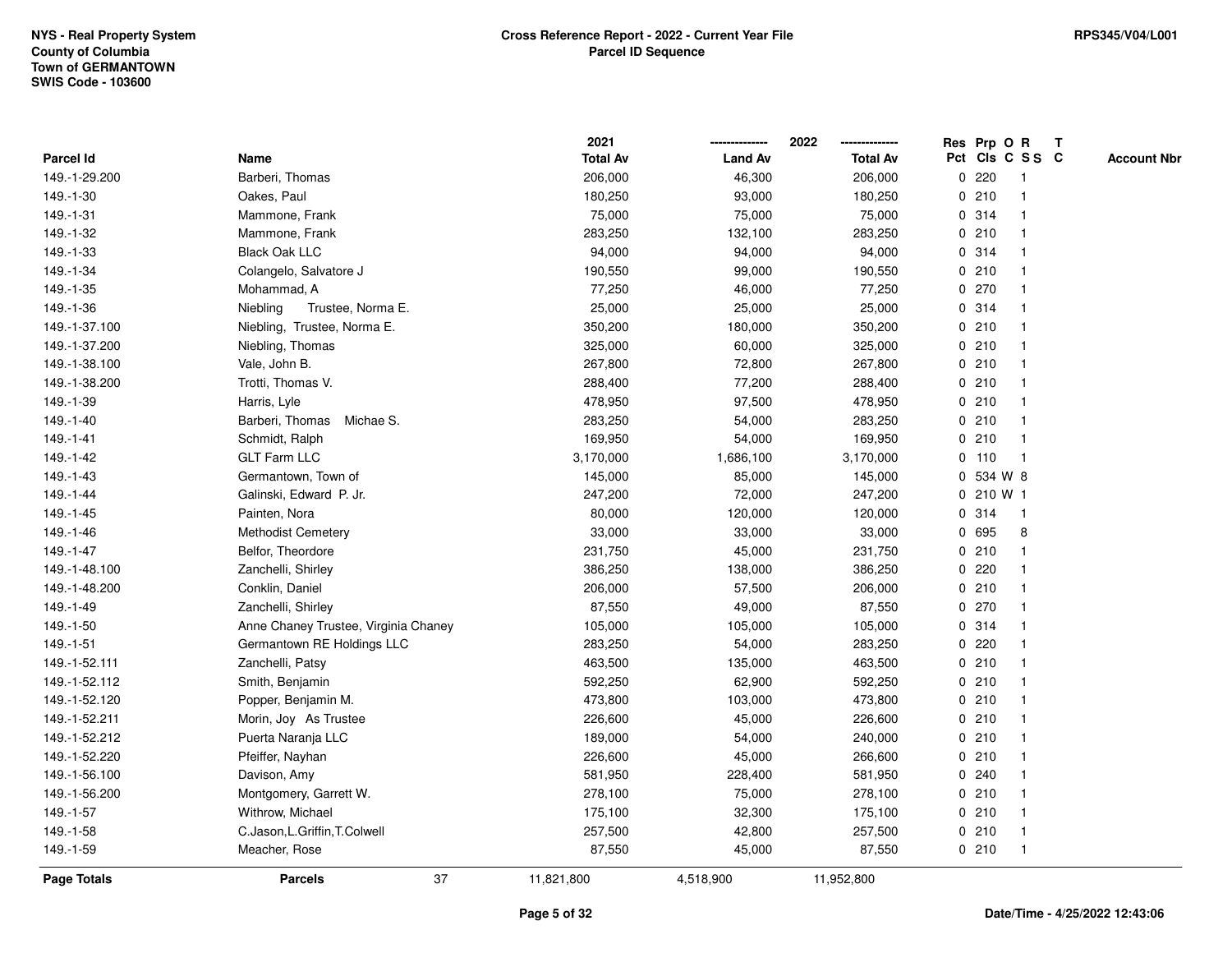|                    |                                      | 2021            |                | 2022            | Res Prp O R  |                 |                |                | $\mathbf{T}$ |                    |
|--------------------|--------------------------------------|-----------------|----------------|-----------------|--------------|-----------------|----------------|----------------|--------------|--------------------|
| Parcel Id          | Name                                 | <b>Total Av</b> | <b>Land Av</b> | <b>Total Av</b> |              | Pct Cls C S S C |                |                |              | <b>Account Nbr</b> |
| 149.-1-60          | Taylor, Paul                         | 798,250         | 411,300        | 798,250         |              | 0.240           |                |                |              |                    |
| 149.-1-61          | Taylor, Paul                         | 65,000          | 65,000         | 65,000          |              | 0.314           |                |                |              |                    |
| 149.-1-62.1        | Smith, Lenore K.                     | 360,500         | 32,700         | 360,500         |              | 0210            |                |                |              |                    |
| 149.-1-62.2        | Smith, Lenore K                      | 334,750         | 57,200         | 334,750         | $\mathbf 0$  | 220             |                |                |              |                    |
| 149.-1-63          | Smith, Benjamin                      | 350,200         | 62,100         | 350,200         | 0            | 210             | $\mathbf{1}$   |                |              |                    |
| 149.-1-64          | Camardo, Noel                        | 150,000         | 150,000        | 150,000         |              | 0 322           | -1             |                |              |                    |
| $149.1 - 1 - 1$    | Snyder, Stacy                        | 242,050         | 60,000         | 272,050         |              | 0210            |                |                |              |                    |
| 149.1-1-2          | S.Haraldsen Trustee, Shannon         | 257,500         | 47,000         | 257,500         |              | 0210            |                |                |              |                    |
| $149.1 - 1 - 3$    | Clow, Kenneth                        | 105,060         | 35,200         | 105,060         |              | 0210            |                |                |              |                    |
| $149.1 - 1 - 4$    | Torvund, Trym                        | 309,000         | 40,200         | 309,000         |              | 0210            |                |                |              |                    |
| 149.1-1-5.100      | Wellington, Robin                    | 360,500         | 48,000         | 360,500         |              | 0210            | 1              |                |              |                    |
| 149.1-1-5.210      | Decker, Linda C.                     | 221,450         | 45,000         | 221,450         |              | 0210            | $\mathbf{1}$   |                |              |                    |
| 149.1-1-5.220      | Wanyo, Trustee Delores A, Privrasky  | 309,000         | 45,000         | 309,000         |              | 0210            |                |                |              |                    |
| $149.1 - 1 - 7$    | Sillins, Ingrid E.                   | 156,560         | 28,800         | 156,560         |              | 0210            |                |                |              |                    |
| $149.1 - 1 - 8$    | Dibble, Martin W. Jr.                | 395,000         | 40,600         | 395,000         |              | 0 485           |                |                |              |                    |
| $149.1 - 1 - 9$    | Hostetter, Colin J.                  | 200,850         | 40,800         | 200,850         |              | 0210            |                |                |              |                    |
| 149.1-1-10         | Fink, Dennis                         | 390,000         | 42,200         | 390,000         | 0            | 430             |                |                |              |                    |
| 149.1-1-11         | Fink, Dennis                         | 45,000          | 45,000         | 45,000          | 0            | 314             | -1             |                |              |                    |
| 149.1-1-12         | Clark, Andrew H.                     | 200,850         | 36,400         | 200,850         |              | 0210            | 1              |                |              |                    |
| 149.1-1-13         | Scholefield, James                   | 61,000          | 57,000         | 61,000          |              | 0.312           |                |                |              |                    |
| 149.1-1-14         | Oliveri, R. D.                       | 77,250          | 29,500         | 77,250          |              | 0270            |                |                |              |                    |
| 149.1-1-15         | Berman, Audrey                       | 118,450         | 29,500         | 118,450         |              | 0210            |                |                |              |                    |
| 149.1-1-16         | Mullins, Christopher J.              | 200,850         | 33,800         | 200,850         |              | 0210            |                |                |              |                    |
| 149.1-1-17         | Suarez, Sandiago                     | 406,850         | 45,000         | 406,850         | $\mathbf{0}$ | 210             | $\mathbf{1}$   |                |              |                    |
| 149.1-1-18         | Ostoyich, Edward                     | 30,000          | 30,000         | 30,000          |              | 0 314           | -1             |                |              |                    |
| 149.1-1-19.100     | Utter Properties Inc                 | 30,000          | 5,000          | 5,000           |              | 0.312           |                |                |              |                    |
| 149.1-1-19.200     | Utter Properties Inc                 | 75,000          | 45,000         | 75,000          |              | 0416            |                |                |              |                    |
| 149.1-2-1          | Johnson, Fay V. Jr.                  | 20,000          | 20,000         | 140,000         |              | 0210            |                |                |              |                    |
| 149.1-2-2          | Johnson, Fay V. Jr.                  | 35,000          | 29,000         | 65,000          |              | 0.312           |                |                |              |                    |
| 149.1-2-3          | Ostoyich, Joan J.                    | 128,750         | 35,400         | 128,750         | 0            | 210             |                |                |              |                    |
| $158.-1-1$         | <b>Consolidated Rail Corp</b>        | 1,461,897       | 1,667,082      | 1,667,082       |              | 0.842           |                | $\overline{7}$ |              |                    |
| $158.-1-2$         | Ostoyich, Catherine                  | 334,750         | 86,300         | 334,750         |              | 0210            | $\overline{1}$ |                |              |                    |
| $158.-1-3.1$       | Anne Chaney Trustee, Virginia Chaney | 171,000         | 158,200        | 171,000         |              | 0.312           |                |                |              |                    |
| $158.-1-3.2$       | Anne Chanee Trustee, Virginia Chaney | 70,000          | 70,000         | 70,000          |              | 0 314           |                |                |              |                    |
| $158.-1-4$         | Miller, Elizabeth                    | 370,800         | 62,500         | 370,800         |              | 0.280           |                |                |              |                    |
| $158.-1-5$         | Moore, Michelle                      | 272,950         | 64,000         | 272,950         |              | 0210            | $\overline{1}$ |                |              |                    |
| $158.-1-6$         | Clay Hill Properties                 | 395,000         | 65,000         | 395,000         |              | 0 230           | $\mathbf{1}$   |                |              |                    |
| <b>Page Totals</b> | 37<br><b>Parcels</b>                 | 9,511,067       | 3,864,782      | 9,871,252       |              |                 |                |                |              |                    |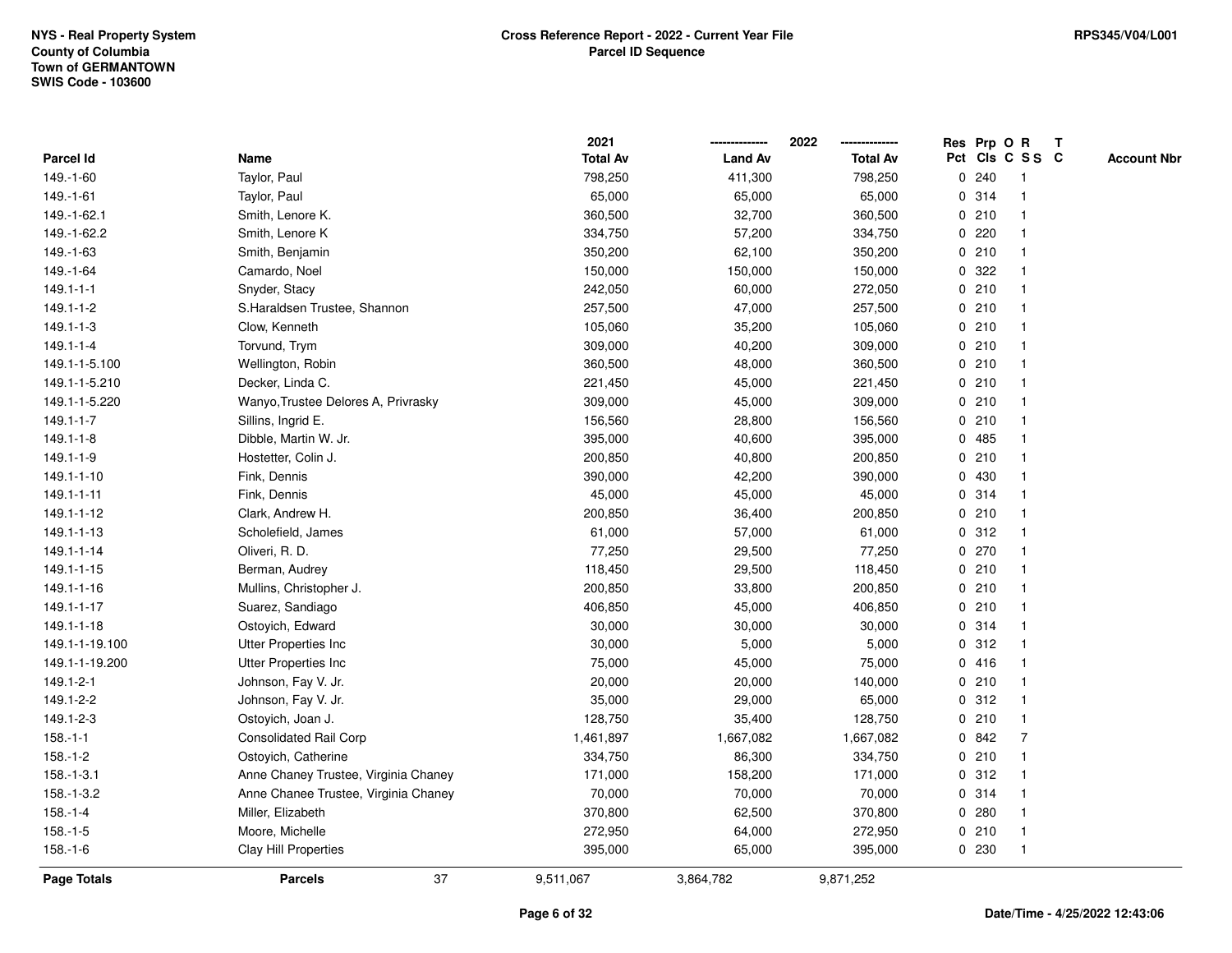|                    |                            |    | 2021            |                | 2022            |       | Res Prp O R     | T |                    |
|--------------------|----------------------------|----|-----------------|----------------|-----------------|-------|-----------------|---|--------------------|
| Parcel Id          | Name                       |    | <b>Total Av</b> | <b>Land Av</b> | <b>Total Av</b> |       | Pct Cls C S S C |   | <b>Account Nbr</b> |
| $158.-1-7$         | Szasz, Paul                |    | 566,500         | 295,800        | 566,500         | 0.240 | -1              |   |                    |
| $158.-1-8$         | Reichman, Michael          |    | 695,250         | 321,000        | 695,250         | 0.240 | $\mathbf{1}$    |   |                    |
| $158.-1-9$         | Szasz, Paul C.             |    | 100,000         | 100,000        | 100,000         | 0.314 | $\mathbf{1}$    |   |                    |
| $158.-1-10$        | Strattman, Laurie          |    | 360,500         | 82,300         | 360,500         | 0210  | $\mathbf{1}$    |   |                    |
| $158.-1-11$        | Miller, Charles            |    | 401,700         | 108,800        | 501,700         | 0210  | $\mathbf{1}$    |   |                    |
| $158.-1-12$        | Taconic Farms Inc          |    | 1,800,000       | 1,153,500      | 1,800,000       | 0 180 | $\mathbf{1}$    |   |                    |
| $158.-1-13$        | Gaizo, Frank               |    | 257,500         | 48,000         | 257,500         | 0210  | $\mathbf{1}$    |   |                    |
| $158.-1-14$        | Shaw, Sara & Alana         |    | 386,250         | 95,400         | 386,250         | 0210  | $\mathbf{1}$    |   |                    |
| $158.-1-15$        | Moore, Jeremy R.           |    | 139,050         | 36,500         | 139,050         | 0210  | $\mathbf{1}$    |   |                    |
| $158.-1-16$        | Mauriello, Robert          |    | 360,500         | 160,000        | 360,500         | 0210  | $\mathbf{1}$    |   |                    |
| $158.-1-17$        | Staffiero, Christopher     |    | 323,200         | 60,000         | 323,200         | 0210  | $\mathbf{1}$    |   |                    |
| $158.-1-18$        | Roskey, Jason              |    | 515,000         | 186,500        | 515,000         | 0210  | $\mathbf{1}$    |   |                    |
| 158.-1-19          | Levai, Pierre              |    | 386,250         | 163,500        | 386,250         | 0210  | 1               |   |                    |
| 158.-1-20          | Reichman, Michael          |    | 75,000          | 75,000         | 75,000          | 0.314 | $\mathbf{1}$    |   |                    |
| $158.-1-21$        | Levai, Pierre A.           |    | 1,339,000       | 177,200        | 1,339,000       | 0.280 | $\mathbf{1}$    |   |                    |
| 158.-1-22          | Levai, Pierre              |    | 370,800         | 172,500        | 370,800         | 0210  | $\mathbf{1}$    |   |                    |
| 158.-1-23          | Dooling, Daniella          |    | 175,000         | 175,000        | 175,000         | 0.314 | $\mathbf{1}$    |   |                    |
| 158.-1-24          | Bohnsack, Nancy            |    | 386,250         | 47,000         | 386,250         | 0210  | 1               |   |                    |
| 158.-1-25          | Melville, Shelia           |    | 185,400         | 56,300         | 185,400         | 0210  | 1               |   |                    |
| 158.-1-26.100      | Berkovitch, Ellen          |    | 154,500         | 58,000         | 154,500         | 0210  | $\mathbf{1}$    |   |                    |
| 158.-1-26.200      | Berkovitch, Ellen          |    | 278,100         | 57,100         | 278,100         | 0210  | $\mathbf{1}$    |   |                    |
| 158.-1-27.1        | De Nardis, Raymond         |    | 370,800         | 93,000         | 370,800         | 0210  | $\mathbf{1}$    |   |                    |
| 158.-1-27.2        | Coons, Philip A.           |    | 75,000          | 75,000         | 75,000          | 0.314 | $\mathbf{1}$    |   |                    |
| 158.-1-28          | Barton, Gary N             |    | 612,850         | 137,900        | 912,850         | 0210  | $\mathbf{1}$    |   |                    |
| 158.-1-29          | Hall, Thomas J.            |    | 391,400         | 139,500        | 391,400         | 0210  | $\mathbf{1}$    |   |                    |
| 158.-1-30.100      | De La Pena, Ron            |    | 1,030,000       | 111,800        | 1,030,000       | 0210  | 1               |   |                    |
| 158.-1-31          | Gunther, Thomas P. Trustee |    | 288,400         | 52,000         | 288,400         | 0210  | 1               |   |                    |
| 158.-1-32          | Gunther Thomas P. Trustee  |    | 60,000          | 60,000         | 60,000          | 0.314 | $\mathbf{1}$    |   |                    |
| 158.-1-33          | <b>Bard College</b>        |    | 239,000         | 239,000        | 239,000         | 0.322 | 8               |   |                    |
| 158.-1-34          | Rizzo, Amy                 |    | 309,000         | 37,200         | 309,000         | 0210  | $\mathbf{1}$    |   |                    |
| 158.-1-35.3        | Repko, Barbara             |    | 350,000         | 216,000        | 350,000         | 0411  | $\mathbf{1}$    |   |                    |
| 158.-1-35.4        | Hoefinger, Heidi Susan     |    | 68,000          | 68,000         | 68,000          | 0 330 | $\mathbf{1}$    |   |                    |
| 158.-1-36          | Dodge, Timothy             |    | 236,900         | 36,000         | 236,900         | 0210  | $\mathbf{1}$    |   |                    |
| 158.-1-37.1        | Stagno, Alexi M.           |    | 332,600         | 56,500         | 332,600         | 0210  | $\mathbf{1}$    |   |                    |
| 158.-1-37.2        | Stagno, Alexi M.           |    | 30,000          | 30,000         | 30,000          | 0.314 | $\mathbf{1}$    |   |                    |
| 158.-1-38          | Roberts, Waylon G.         |    | 298,700         | 35,600         | 298,700         | 0210  | $\mathbf{1}$    |   |                    |
| 158.-1-39          | Coons, Richard W.          |    | 450,000         | 176,000        | 450,000         | 0.280 | $\mathbf{1}$    |   |                    |
| <b>Page Totals</b> | <b>Parcels</b>             | 37 | 14,398,400      | 5,192,900      | 14,798,400      |       |                 |   |                    |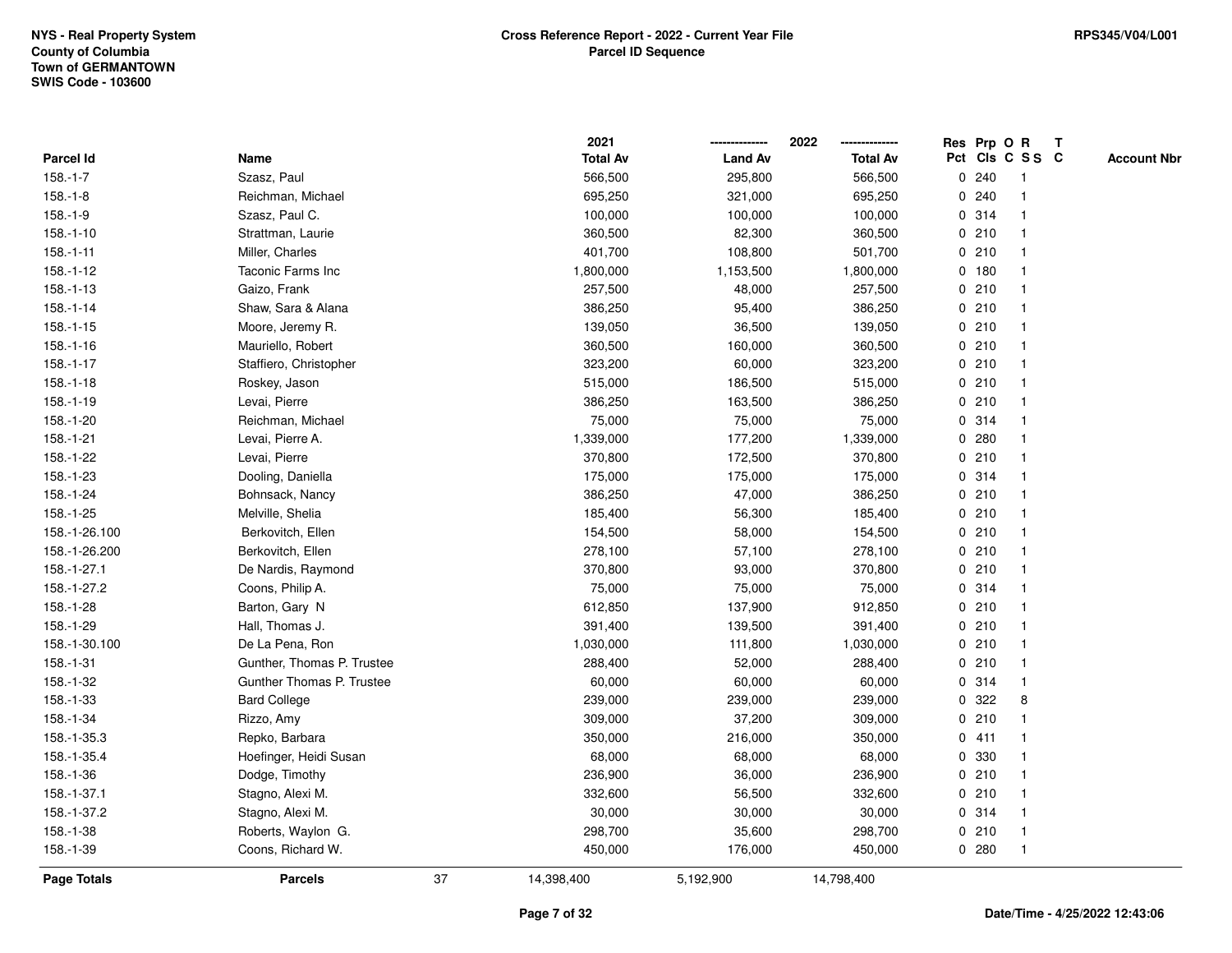|               |                                 |    | 2021            |                | 2022            |                |       | Res Prp O R             | T |                    |
|---------------|---------------------------------|----|-----------------|----------------|-----------------|----------------|-------|-------------------------|---|--------------------|
| Parcel Id     | Name                            |    | <b>Total Av</b> | <b>Land Av</b> | <b>Total Av</b> |                |       | Pct Cls C S S C         |   | <b>Account Nbr</b> |
| $158.-1-40$   | Red Berry LLC                   |    | 2,060,000       | 679,500        | 2,060,000       | 0              | 240   | -1                      |   |                    |
| 158.-1-41.1   | Clay Hill Properties            |    | 242,050         | 45,000         | 242,050         | 0              | 210   | -1                      |   |                    |
| 158.-1-41.2   | Weiss, David                    |    | 1,375,000       | 232,500        | 1,375,000       |                | 0.240 | -1                      |   |                    |
| 158.-1-42     | Nrz REO XV 111 LLC              |    | 190,550         | 39,600         | 190,550         |                | 0210  |                         |   |                    |
| 158.-1-43     | Shildrick, Robert               |    | 20,000          | 20,000         | 20,000          |                | 0.314 |                         |   |                    |
| 158.-1-44     | Bagshaw, Donna                  |    | 252,350         | 43,200         | 252,350         |                | 0210  |                         |   |                    |
| 158.-1-46.111 | Germantown, Town of             |    | 120,000         | 120,000        | 120,000         |                | 0.322 | 8                       |   |                    |
| 158.-1-46.112 | Howell, Mark                    |    | 283,250         | 46,000         | 283,250         | 0              | 210   | $\mathbf{1}$            |   |                    |
| 158.-1-46.121 | Germantown, Town of             |    | 475,000         | 129,400        | 475,000         |                | 0 652 | 8                       |   |                    |
| 158.-1-46.122 | County Of Columbia              |    | 89,500          | 59,800         | 89,500          | $\overline{0}$ | 592   | 8                       |   |                    |
| 158.-1-46.200 | Germantown, Town of             |    | 170,000         | 170,000        | 170,000         |                | 0 592 | 8                       |   |                    |
| 158.-1-47     | Chatham Ridge LLC               |    | 195,000         | 35,800         | 195,000         |                | 0210  |                         |   |                    |
| 158.-1-48.1   | Lyke, Elwood T.                 |    | 200,850         | 81,600         | 200,850         |                | 0210  |                         |   |                    |
| 158.-1-48.2   | Comesanas, David                |    | 267,800         | 43,100         | 267,800         |                | 0210  |                         |   |                    |
| 158.-1-49     | de Marffy Mantuano, Verane      |    | 160,250         | 34,300         | 255,250         | $\mathbf 0$    | 210   |                         |   |                    |
| 158.-1-50     | Welch, Brian J.                 |    | 185,400         | 40,700         | 185,400         | $\mathbf 0$    | 210   | $\overline{\mathbf{1}}$ |   |                    |
| $158.-1-51$   | Oehlke Properties LLC           |    | 595,500         | 167,800        | 595,500         | $\mathbf 0$    | 280   |                         |   |                    |
| 158.-1-52     | Duntz, Ronald W.                |    | 200,850         | 84,000         | 200,850         |                | 0210  |                         |   |                    |
| 158.-1-53     | Poucher, Lori Jean              |    | 355,350         | 60,000         | 355,350         |                | 0210  |                         |   |                    |
| 158.-1-54     | Brandt, Scott                   |    | 473,800         | 64,800         | 473,800         |                | 0210  |                         |   |                    |
| 158.-1-55     | Norris, Darren                  |    | 396,550         | 78,000         | 396,550         |                | 0210  |                         |   |                    |
| 158.-1-56.100 | Measured Earths LLC             |    | 309,000         | 66,000         | 309,000         |                | 0210  |                         |   |                    |
| 158.-1-56.200 | Germantown, Town of             |    | 235,000         | 140,300        | 235,000         | 0              | 593   | 8                       |   |                    |
| 158.-1-57     | Hogan, Matthew                  |    | 278,100         | 119,700        | 278,100         | $\mathbf 0$    | 210   |                         |   |                    |
| 158.-1-58.100 | Robinson, Spencer H.            |    | 236,900         | 50,000         | 236,900         |                | 0210  |                         |   |                    |
| 158.-1-58.200 | Robinson, Spencer H.            |    | 19,000          | 18,500         | 19,000          |                | 0.312 |                         |   |                    |
| 158.-1-59.1   | Germantown, Library             |    | 650,000         | 65,000         | 650,000         |                | 0 600 | 8                       |   |                    |
| 158.-1-59.2   | Castello, Angelo A.             |    | 303,850         | 40,800         | 303,850         |                | 0210  |                         |   |                    |
| 158.-1-60     | Phelan, Samuel P.               |    | 715,850         | 478,700        | 715,850         |                | 0.240 |                         |   |                    |
| $158.-1-61$   | Rider, Robby M.                 |    | 257,500         | 111,800        | 257,500         | 0              | 240   |                         |   |                    |
| 158.-1-62.110 | Barberi, Michael                |    | 35,000          | 35,000         | 35,000          |                | 0.314 | -1                      |   |                    |
| 158.-1-62.120 | Marchisio, Lori Anne Trustee    |    | 283,250         | 95,500         | 283,250         |                | 0210  | -1                      |   |                    |
| 158.-1-62.200 | Strong, Dale                    |    | 225,000         | 30,500         | 225,000         |                | 0210  |                         |   |                    |
| 158.-1-63.110 | Abela, Kerrie M.                |    | 100,000         | 44,500         | 100,000         |                | 0422  |                         |   |                    |
| 158.-1-63.121 | Marchisio, Lori Anne Trustee J. |    | 1,250,000       | 89,400         | 1,250,000       |                | 0 444 |                         |   |                    |
| 158.-1-63.122 | Germantown, Town of             |    | 230,000         | 39,000         | 230,000         |                | 0 652 | 8                       |   |                    |
| 158.-1-63.200 | Sutera, Daniel J.               |    | 288,400         | 35,900         | 288,400         |                | 0210  | $\mathbf{1}$            |   |                    |
| Page Totals   | <b>Parcels</b>                  | 37 | 13,725,900      | 3,735,700      | 13,820,900      |                |       |                         |   |                    |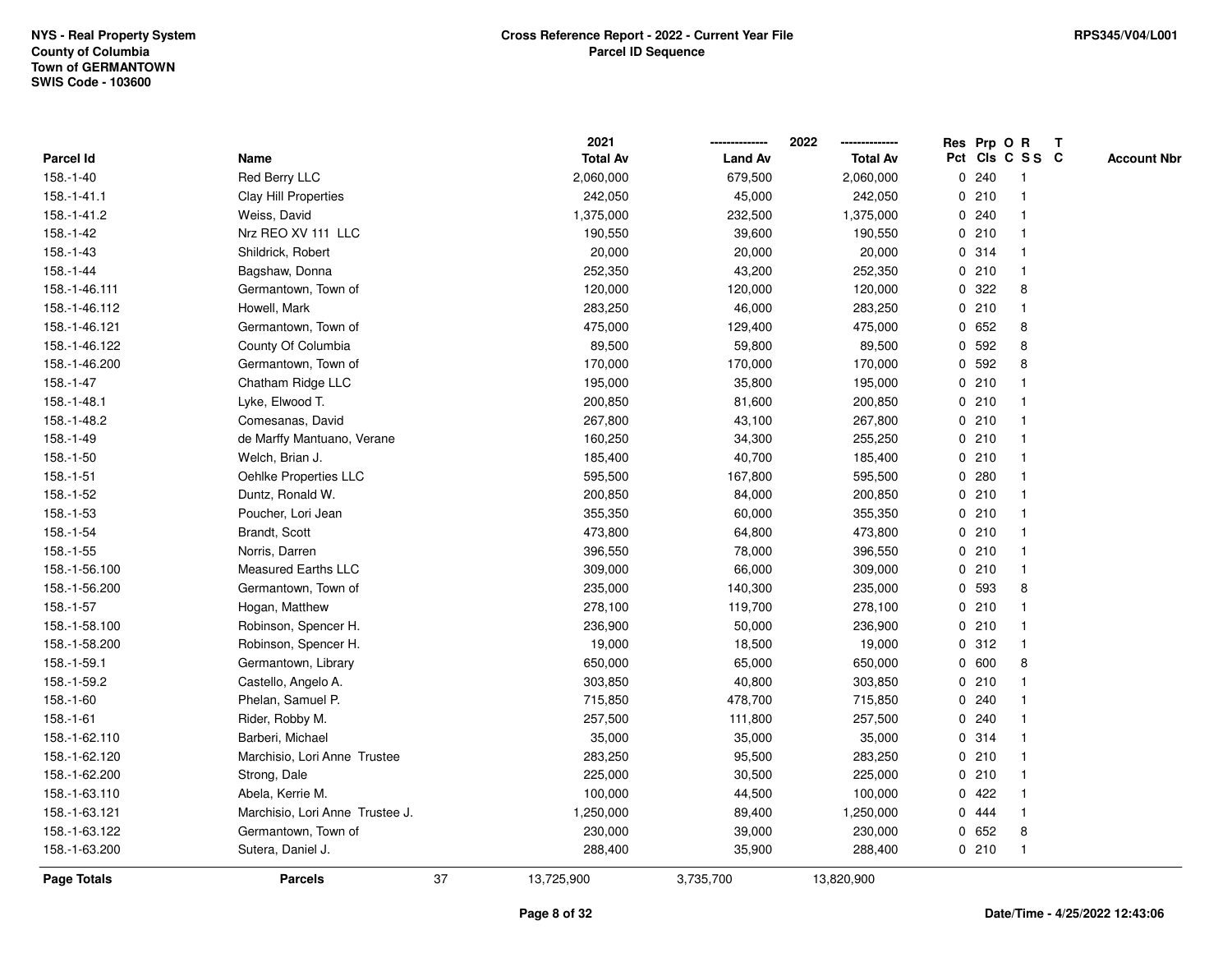|                    |                                          | 2021            |                | 2022            |              |        | Res Prp O R     | T |                    |
|--------------------|------------------------------------------|-----------------|----------------|-----------------|--------------|--------|-----------------|---|--------------------|
| <b>Parcel Id</b>   | Name                                     | <b>Total Av</b> | <b>Land Av</b> | <b>Total Av</b> |              |        | Pct Cls C S S C |   | <b>Account Nbr</b> |
| 158.-1-64.100      | Rockwell, Nicholas                       | 334,750         | 48,800         | 334,750         |              | 0210   | -1              |   |                    |
| 158.-1-64.200      | Doig, Jordan A                           | 200,850         | 46,800         | 300,850         | $\mathbf{0}$ | 210    | -1              |   |                    |
| 158.-1-65          | Art Collaboration LLC                    | 275,000         | 80,100         | 275,000         |              | 0411   | 1               |   |                    |
| 158.-1-66          | Russell, Nancy                           | 370,800         | 82,800         | 370,800         |              | 0210   |                 |   |                    |
| 158.-1-67          | <b>Holly Cow Productions LLC</b>         | 1,200,000       | 75,000         | 1,200,000       |              | 0 446  |                 |   |                    |
| 158.-1-69          | Mitchell, Jennifer & Matthew             | 236,900         | 45,000         | 236,900         |              | 0210   |                 |   |                    |
| 158.-1-70.111      | Woods Road Hill LLC, c/o KKP Group LLC   | 370,000         | 370,000        | 370,000         |              | 0.314  |                 |   |                    |
| 158.-1-70.112      | Germantown, Town of                      | 31,500          | 31,500         | 31,500          | $\mathbf 0$  | 600    | 8               |   |                    |
| 158.-1-70.120      | Michelle E. O'Neill, Fam.Rev.Trust       | 221,450         | 40,000         | 221,450         | $\mathbf{0}$ | 210    |                 |   |                    |
| 158.-1-70.200      | Seidel, Stephen                          | 180,250         | 40,000         | 180,250         |              | 0210   | -1              |   |                    |
| 158.-1-71          | Seidel, Stephen                          | 325,000         | 46,000         | 325,000         |              | 50 449 |                 |   |                    |
| 158.-1-72          | Germantown Central School                | 15,000,000      | 394,500        | 15,000,000      |              | 0 612  | 8               |   |                    |
| 158.-1-73          | Leipham, Jennifer W.                     | 252,350         | 52,200         | 252,350         | $\mathbf{0}$ | 210    |                 |   |                    |
| 158.-1-74          | Delpozzo, Cynthia Lee                    | 135,000         | 37,100         | 135,000         |              | 75 472 |                 |   |                    |
| 158.-1-75          | Hanson, Conrad                           | 252,350         | 40,000         | 252,350         | 0            | 210    |                 |   |                    |
| 158.-1-76          | Woods Road Hill LLC, c/o KKP Group LLC/o | 92,000          | 92,000         | 92,000          |              | 0.314  | $\mathbf{1}$    |   |                    |
| 158.-1-77          | Taddeo, Phyllis                          | 175,100         | 66,600         | 175,100         |              | 0210   | $\mathbf{1}$    |   |                    |
| 158.-1-78          | Brenkach, Abigail                        | 571,650         | 288,500        | 571,650         |              | 0210   |                 |   |                    |
| 158.-1-79          | Hanson, Jr, Conrad A.                    | 643,750         | 96,500         | 643,750         |              | 0210   |                 |   |                    |
| 158.-1-80          | Germantown Central School                | 100,000         | 100,000        | 100,000         |              | 0 592  | 8               |   |                    |
| 158.-1-81.120      | Vinciguerra, Mike A.                     | 45,000          | 33,800         | 45,000          |              | 0.312  |                 |   |                    |
| 158.-1-81.200      | Germantown, Town of                      | 70,000          | 55,000         | 70,000          | 0            | 312    | 8               |   |                    |
| 158.-1-82          | Seidel, Susan                            | 695,250         | 285,200        | 695,250         |              | 0210   | -1              |   |                    |
| 158.-1-83          | Beauchamp, John L.                       | 283,250         | 53,600         | 283,250         | $\mathbf{0}$ | 210    | $\mathbf{1}$    |   |                    |
| 158.-1-84.2        | Palatine Manor Housing                   | 2,500,000       | 161,800        | 2,500,000       |              | 0 633  | 8               |   |                    |
| 158.-1-84.11       | Reformed Church Of Germantown            | 900,000         | 136,000        | 900,000         |              | 0 600  | 8               |   |                    |
| 158.-1-84.12       | Bogdan, Russell                          | 504,700         | 35,600         | 445,000         |              | 0210   |                 |   |                    |
| 158.-1-85.100      | DuFresne, William T.                     | 360,500         | 127,300        | 360,500         |              | 0210   |                 |   |                    |
| 158.-1-85.200      | Bohnsack, Christina                      | 360,500         | 134,500        | 360,500         | $\mathbf{0}$ | 240    |                 |   |                    |
| $158.-1-86$        | Germantown Telephone Co                  | 327,036         | 65,000         | 327,036         | $\mathbf 0$  | 831    | 6               |   |                    |
| 158.-1-86.1-1881   | <b>Hilltop Communications</b>            | 35,600          | 10,000         | 35,600          | $\mathbf{0}$ | 835    | 6               |   |                    |
| 158.-1-87          | Germanton, Town of                       | 40,000          | 40,000         | 40,000          |              | 0 823  | 8               |   |                    |
| 158.-1-88          | Seidel Jr, Stephen J                     | 15,000          | 15,000         | 15,000          |              | 0.314  |                 |   |                    |
| 158.-1-89          | Terranova, Henry                         | 295,000         | 295,000        | 295,000         |              | 0.314  |                 |   |                    |
| 158.-1-90          | Clay Hill Properties                     | 175,000         | 20,000         | 175,000         |              | 0.220  |                 |   |                    |
| 158.-1-91          | Woods Road Hill LLC, KKP Group LLC       | 185,000         | 185,000        | 185,000         | $\mathbf{0}$ | 314    |                 |   |                    |
| 158.-1-93          | Woods Road Hill LLC, c/o KKP Group LLC   | 320,000         | 320,000        | 320,000         |              | 0.314  | $\mathbf{1}$    |   |                    |
| <b>Page Totals</b> | 37<br><b>Parcels</b>                     | 28,080,536      | 4,046,200      | 28,120,836      |              |        |                 |   |                    |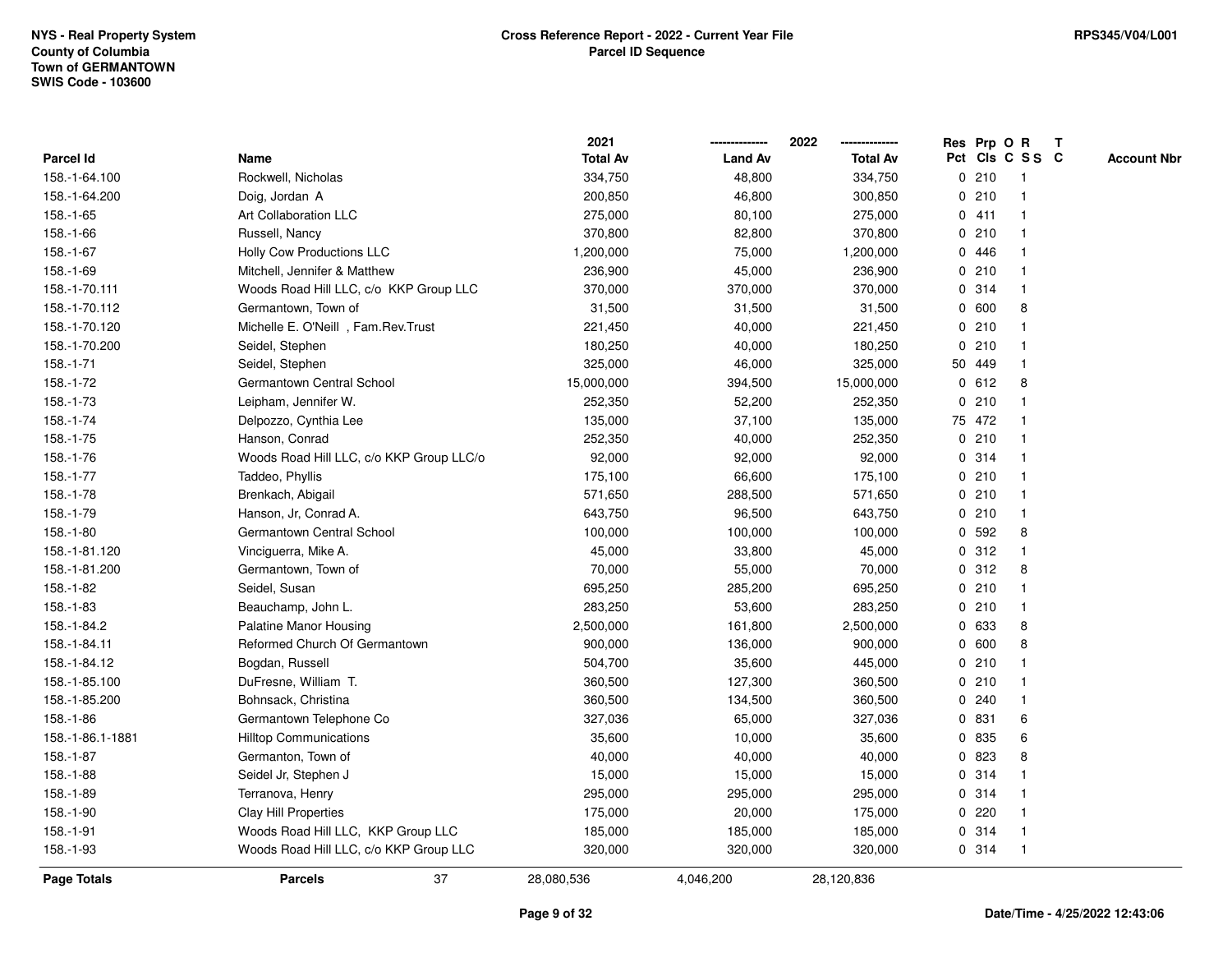|                    |                          |    | 2021            |                | 2022<br>--------------- |   | Res Prp O R |                         | T |                    |
|--------------------|--------------------------|----|-----------------|----------------|-------------------------|---|-------------|-------------------------|---|--------------------|
| Parcel Id          | Name                     |    | <b>Total Av</b> | <b>Land Av</b> | <b>Total Av</b>         |   |             | Pct Cls C S S C         |   | <b>Account Nbr</b> |
| 158.2-1-2          | Mittermayr, Helmut       |    | 190,550         | 50,000         | 190,550                 |   | 0210        | $\overline{\mathbf{1}}$ |   |                    |
| 158.2-1-3          | Clay Hill Properties LLC |    | 22,000          | 22,000         | 22,000                  |   | 0.314       | $\overline{1}$          |   |                    |
| 158.2-1-4          | Clay Hill Properties LLC |    | 185,400         | 55,000         | 185,400                 |   | 0210        | 1                       |   |                    |
| 158.2-1-5          | Smith, Daniel            |    | 288,400         | 47,000         | 288,400                 |   | 0210        |                         |   |                    |
| 158.2-1-6          | Coons, Richard W.        |    | 61,800          | 47,000         | 61,800                  |   | 0270        |                         |   |                    |
| 158.2-1-7          | Craft, Russell A.        |    | 216,300         | 56,300         | 216,300                 |   | 0210        |                         |   |                    |
| 158.2-1-9          | Ovalle, Claudia Rae      |    | 242,050         | 56,000         | 242,050                 |   | 0210        | -1                      |   |                    |
| 158.2-1-10         | Lueck, Michael C.        |    | 195,000         | 75,000         | 195,000                 |   | 0421        | $\overline{1}$          |   |                    |
| 158.2-1-12         | Schatte, Peter           |    | 226,600         | 53,000         | 226,600                 |   | 0210        | $\overline{1}$          |   |                    |
| 158.2-1-13         | Minkler, Janet           |    | 231,750         | 51,000         | 231,750                 |   | 0210        | $\mathbf{1}$            |   |                    |
| 158.2-1-14         | Germantown, Town of      |    | 7,000           | 7,000          | 7,000                   |   | 0.314       | 8                       |   |                    |
| 158.2-1-15         | Reetz, Daniel B.         |    | 75,000          | 30,400         | 75,000                  |   | 0 430       |                         |   |                    |
| 158.2-1-16         | Wynkoop, Victoria        |    | 195,700         | 25,700         | 150,000                 |   | 0210        |                         |   |                    |
| 158.2-1-17         | Colwell, Edward T.       |    | 149,350         | 42,800         | 149,350                 |   | 0210        |                         |   |                    |
| 158.2-1-18         | Gaschel, Jason           |    | 283,250         | 52,800         | 283,250                 | 0 | 210         | -1                      |   |                    |
| 158.2-1-19.11      | Mc Lean, Albert H.       |    | 231,750         | 55,000         | 231,750                 |   | 0210        | $\overline{\mathbf{1}}$ |   |                    |
| 158.2-1-19.12      | Dillon, Laura J.         |    | 385,000         | 49,000         | 385,000                 |   | 0210        | $\mathbf{1}$            |   |                    |
| 158.2-1-19.200     | Lewis, Norma A.          |    | 45,000          | 45,000         | 45,000                  |   | 0.314       |                         |   |                    |
| 158.2-1-20         | Lewis, Thomas P.         |    | 360,500         | 86,000         | 360,500                 |   | 0210        |                         |   |                    |
| 158.2-1-21         | Cameron, Graham S.       |    | 242,050         | 65,200         | 242,050                 |   | 0210        |                         |   |                    |
| 158.2-1-22         | Gaschel, Jason           |    | 2,000           | 2,000          | 2,000                   |   | 0.314       | -1                      |   |                    |
| 158.2-1-23         | Di Mauro, Claude         |    | 231,750         | 38,000         | 231,750                 | 0 | 210         | $\overline{1}$          |   |                    |
| 158.2-1-24         | Di Mauro, Claude         |    | 2,000           | 2,000          | 2,000                   |   | 0.314       | $\overline{1}$          |   |                    |
| 158.2-1-25         | Moore, Ronald E. II.     |    | 236,900         | 30,500         | 236,900                 |   | 0210        | $\mathbf{1}$            |   |                    |
| 158.2-1-26         | Clay Hill Properties LLC |    | 45,000          | 30,000         | 45,000                  |   | $0$ 220     |                         |   |                    |
| 158.2-2-1          | Fanelli, Melissa K.      |    | 262,650         | 48,000         | 262,650                 |   | 0210        |                         |   |                    |
| 158.2-2-2          | Fink, Jared              |    | 257,500         | 60,000         | 257,500                 |   | 0210        |                         |   |                    |
| 158.2-2-3          | Fecht, Keith J.          |    | 329,600         | 30,000         | 329,600                 |   | 0210        | -1                      |   |                    |
| 158.2-2-4          | Orton, Albert H. Jr.     |    | 206,000         | 32,400         | 206,000                 | 0 | 210         | -1                      |   |                    |
| 158.2-2-5          | Germantown, Town of      |    | 360,500         | 51,000         | 360,500                 |   | 0210        | 8                       |   |                    |
| 158.2-2-6          | Coons, Richard           |    | 70,040          | 31,500         | 70,040                  |   | 0270        | $\mathbf{1}$            |   |                    |
| 158.2-2-8          | Fox, Renee               |    | 184,370         | 42,000         | 184,370                 |   | 0210        |                         |   |                    |
| 158.2-2-9          | Galante, Vincent         |    | 36,050          | 18,000         | 36,050                  |   | 0270        |                         |   |                    |
| 158.2-2-10         | Christie, William        |    | 103,000         | 48,400         | 133,000                 |   | 0210        |                         |   |                    |
| 158.4-1-1          | Hemlock Management LLC   |    | 40,000          | 40,000         | 40,000                  |   | 0 330       | $\overline{1}$          |   |                    |
| 158.4-1-2          | Valley Harvest Llc       |    | 225,000         | 79,800         | 225,000                 | 0 | 439         | $\overline{1}$          |   |                    |
| 158.4-1-3          | Brehse, Joshua           |    | 262,650         | 50,000         | 262,650                 |   | 0210        | $\overline{1}$          |   |                    |
| <b>Page Totals</b> | <b>Parcels</b>           | 37 | 6,689,460       | 1,604,800      | 6,673,760               |   |             |                         |   |                    |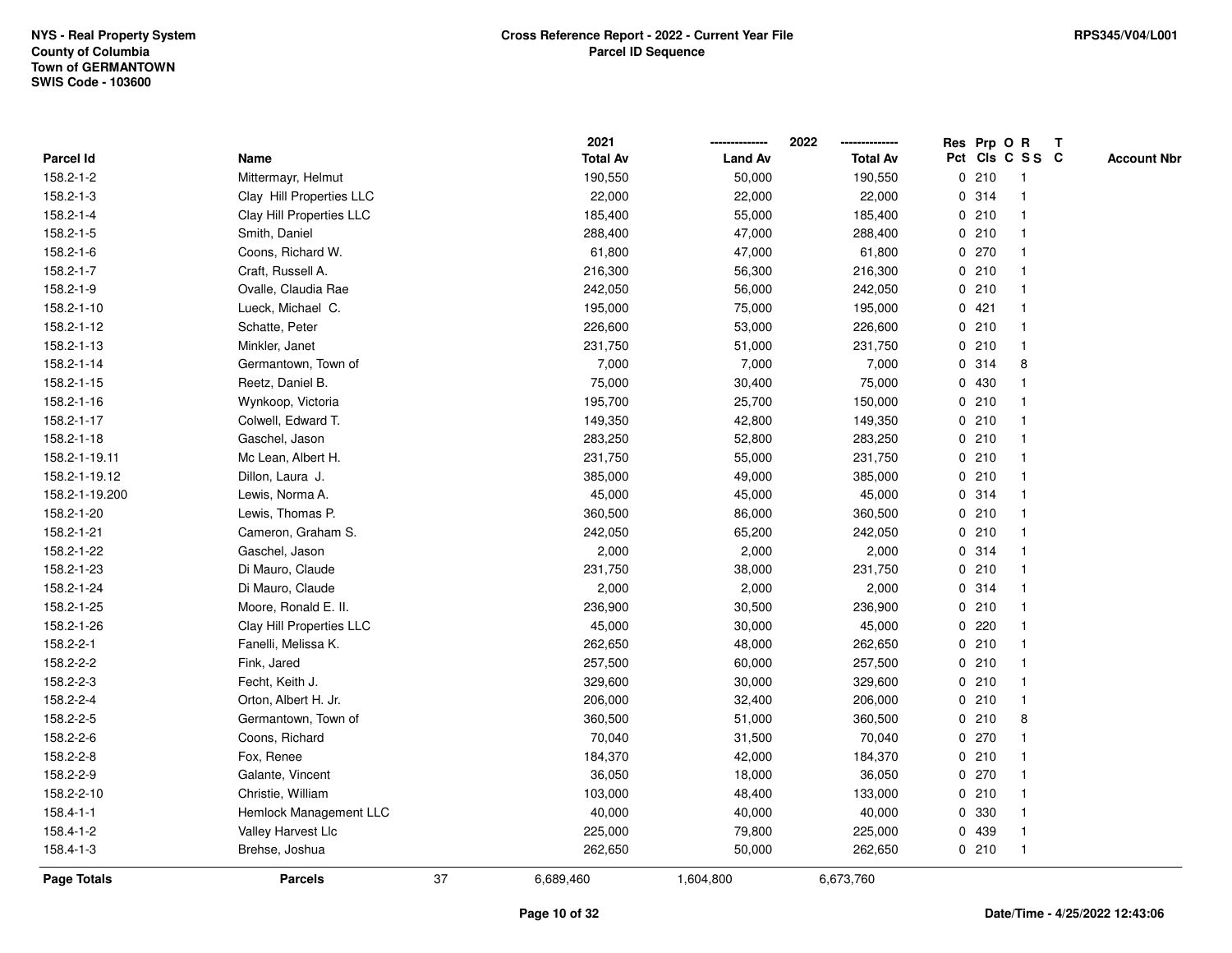|                    |                                             | 2021            |                | 2022            |             |        | Res Prp O R     | Т |                    |
|--------------------|---------------------------------------------|-----------------|----------------|-----------------|-------------|--------|-----------------|---|--------------------|
| Parcel Id          | Name                                        | <b>Total Av</b> | <b>Land Av</b> | <b>Total Av</b> |             |        | Pct Cls C S S C |   | <b>Account Nbr</b> |
| 158.4-1-4          | Ebling, Patrick D.                          | 247,200         | 26,200         | 247,200         |             | 0210   | $\mathbf{1}$    |   |                    |
| 158.4-1-5          | Goodwin, Philip E.                          | 334,750         | 28,600         | 334,750         | 0           | 210    | $\mathbf{1}$    |   |                    |
| 158.4-1-6          | Moore, Raymond Jr.                          | 195,700         | 16,800         | 195,700         |             | 0210   | $\mathbf{1}$    |   |                    |
| 158.4-1-7.111      | Crawford, Dennis                            | 495,000         | 189,000        | 495,000         |             | 0210   | $\mathbf{1}$    |   |                    |
| 158.4-1-7.112      | Crawford, Jessica TTEE, Crawford Family Irv | 80,000          | 54,400         | 80,000          |             | 0.312  |                 |   |                    |
| 158.4-1-7.120      | Crawford, Jessica TTEE, Crawford Family     | 592,250         | 132,000        | 592,250         |             | 0210   |                 |   |                    |
| 158.4-1-7.200      | Beckert, Jeremy S.                          | 164,800         | 24,800         | 164,800         |             | 0210   | $\mathbf{1}$    |   |                    |
| 158.4-1-8          | Di Palma, John V.                           | 283,250         | 34,500         | 283,250         |             | 0210   | $\mathbf{1}$    |   |                    |
| 158.4-1-9          | Pirkle, .                                   | 226,600         | 37,100         | 326,600         |             | 0210   | $\mathbf{1}$    |   |                    |
| 158.4-1-10         | Northup, Amy V.                             | 272,950         | 35,600         | 272,950         |             | 0210   | $\mathbf{1}$    |   |                    |
| 158.4-1-11         | Karlstedt, Borge                            | 169,950         | 47,000         | 169,950         |             | 0210   | 1               |   |                    |
| 158.4-1-12         | Mayzler, Bessie                             | 350,000         | 36,200         | 350,000         |             | 0 230  |                 |   |                    |
| 158.4-1-13         | Edwards, Ashley                             | 211,356         | 72,800         | 211,356         |             | 0210   |                 |   |                    |
| 158.4-1-15         | Amrod, Ike                                  | 290,000         | 82,100         | 290,000         |             | 0710   | $\mathbf{1}$    |   |                    |
| 158.4-1-17         | Rogers, Janine A.                           | 30,000          | 30,000         | 30,000          |             | 0.314  | $\mathbf{1}$    |   |                    |
| 158.4-1-18         | Rogers, Janine A.                           | 249,700         | 31,200         | 249,700         | 0           | 220    | $\mathbf{1}$    |   |                    |
| 158.4-1-19         | Stern, Linda                                | 515,000         | 70,000         | 515,000         |             | 0210   | $\mathbf{1}$    |   |                    |
| 158.4-1-20         | Cohen, Rachel                               | 566,500         | 74,800         | 566,500         |             | 0210   | $\mathbf 1$     |   |                    |
| 158.4-1-21         | Barnett, Sarah B.                           | 463,500         | 67,000         | 463,500         |             | 0210   |                 |   |                    |
| 158.4-1-22         | Rosado, William L.                          | 267,800         | 39,600         | 267,800         |             | 0210   |                 |   |                    |
| 158.4-1-23         | Cady, Arthur M.                             | 303,850         | 45,700         | 303,850         |             | 0210   |                 |   |                    |
| 158.4-1-24.3       | Camhalden LLC                               | 175,000         | 142,800        | 175,000         |             | 65 480 | -1              |   |                    |
| 158.4-1-24.4       | NS Retail Holdings LLC                      | 695,000         | 192,000        | 695,000         | 0           | 484    | -1              |   |                    |
| 158.4-1-25         | Amrod, Ike                                  | 113,300         | 17,000         | 153,300         | $\mathbf 0$ | 210    | $\mathbf{1}$    |   |                    |
| 158.4-1-26         | Parks, Kaitlyn                              | 180,250         | 16,300         | 180,250         |             | 0210   | 1               |   |                    |
| 158.4-1-27         | Harvey, McFarland, Margaret                 | 695,000         | 88,200         | 695,000         |             | 0 230  |                 |   |                    |
| 158.4-1-28         | Kupiec, Ellen M.                            | 139,050         | 16,300         | 139,050         |             | 0210   |                 |   |                    |
| 158.4-1-29         | Craver, Harold Jr.                          | 97,850          | 26,200         | 97,850          |             | 0210   |                 |   |                    |
| 158.4-1-30         | Buzzeo, Rev Trust Trustee, John             | 484,100         | 55,400         | 484,100         |             | 0210   | $\mathbf{1}$    |   |                    |
| 158.4-1-31         | Wurtzburger, Leo C.                         | 226,600         | 40,400         | 226,600         |             | 0210   | -1              |   |                    |
| 158.4-1-32         | Kureghian, Teny                             | 509,850         | 35,100         | 509,850         |             | 0210   | $\mathbf{1}$    |   |                    |
| 158.4-1-33         | Lawlor, James R. Jr.                        | 272,950         | 25,800         | 272,950         |             | 0210   | $\mathbf{1}$    |   |                    |
| 158.4-1-34         | Poe, Dione R.                               | 360,500         | 21,000         | 360,500         |             | 0210   | $\mathbf 1$     |   |                    |
| 158.4-1-35.3       | Stewarts Shops Corp.                        | 515,000         | 115,000        | 515,000         |             | 0 486  |                 |   |                    |
| 158.4-1-36         | GRJH Inc                                    | 335,000         | 40,600         | 335,000         |             | 0 486  |                 |   |                    |
| 158.4-1-38         | <b>Riptide Properties LLC</b>               | 375,000         | 72,400         | 375,000         | 0           | 465    | $\mathbf{1}$    |   |                    |
| 158.4-1-39         | Orient, Joshua                              | 309,000         | 31,000         | 309,000         |             | 0210   | $\mathbf{1}$    |   |                    |
| <b>Page Totals</b> | 37<br><b>Parcels</b>                        | 11,793,606      | 2,110,900      | 11,933,606      |             |        |                 |   |                    |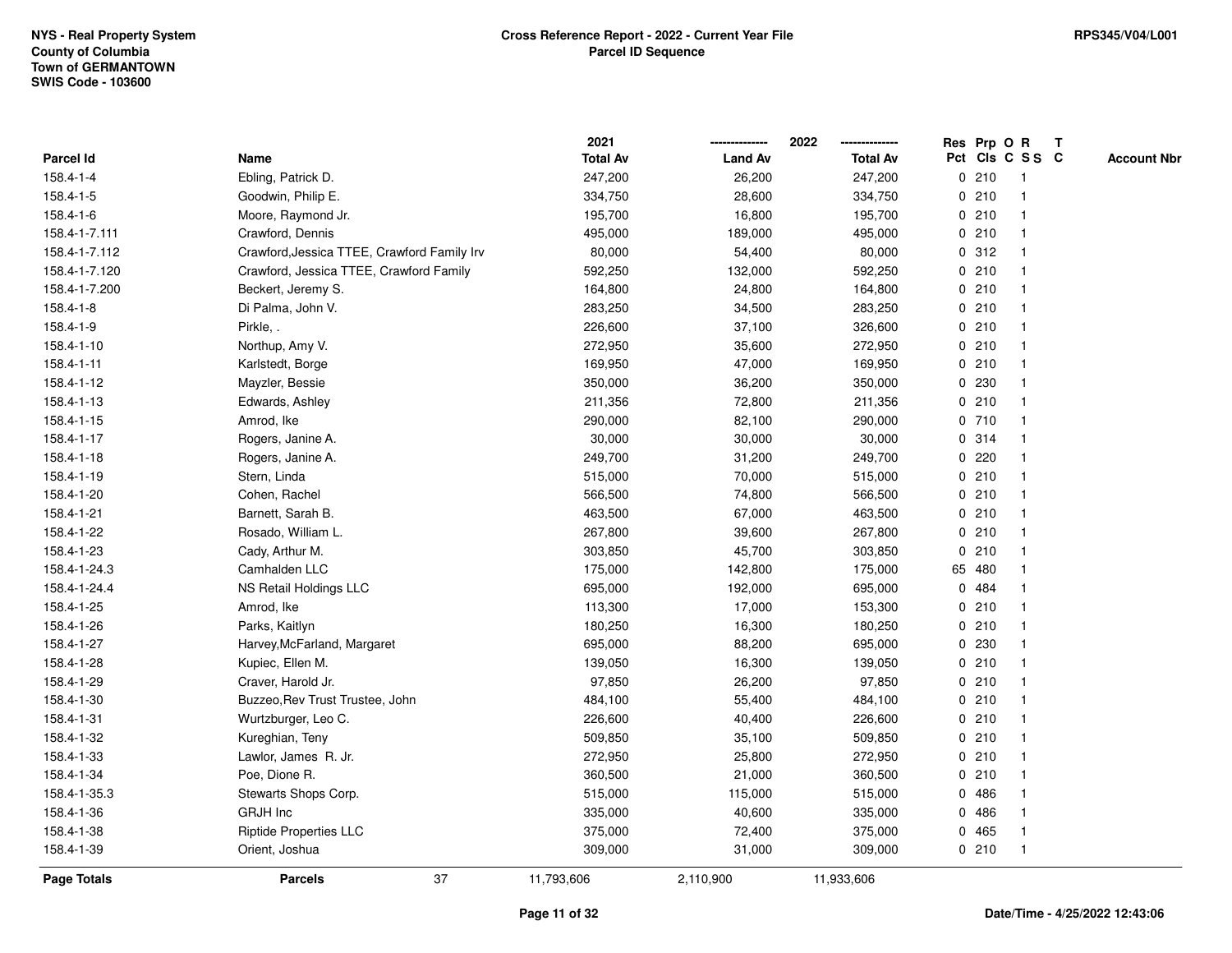|                    |                                              | 2021            |                | 2022            |             |         | Res Prp O R             | $\mathbf{T}$ |                    |
|--------------------|----------------------------------------------|-----------------|----------------|-----------------|-------------|---------|-------------------------|--------------|--------------------|
| Parcel Id          | Name                                         | <b>Total Av</b> | <b>Land Av</b> | <b>Total Av</b> |             |         | Pct Cls C S S C         |              | <b>Account Nbr</b> |
| 158.4-1-40         | Eliot, Nancy K.                              | 247,200         | 22,500         | 247,200         |             | 0210    |                         |              |                    |
| 158.4-1-41         | Schwed, Stephen W.                           | 20,000          | 20,000         | 20,000          |             | 0.314   |                         |              |                    |
| 158.4-1-42         | Saltis, Lawrence J.                          | 325,000         | 40,900         | 325,000         |             | 0 449   | -1                      |              |                    |
| 158.4-1-43         | Landow, Kai R.                               | 123,600         | 22,000         | 123,600         |             | 0210    | $\mathbf{1}$            |              |                    |
| 158.4-1-44         | Thomas Jr, Landon                            | 334,750         | 50,000         | 334,750         |             | 0210    | $\mathbf{1}$            |              |                    |
| 158.4-1-46         | Landow, Kai R.                               | 473,800         | 46,900         | 473,800         |             | 0220    | -1                      |              |                    |
| 158.4-1-48         | Overington, Martin                           | 252,350         | 49,100         | 252,350         |             | 0210    |                         |              |                    |
| 158.4-1-49         | Donohoe, Elizabeth                           | 283,250         | 35,200         | 283,250         |             | 0210    |                         |              |                    |
| 158.4-1-50         | Brenkach, Peter John                         | 283,250         | 31,300         | 283,250         |             | 0 230   |                         |              |                    |
| 158.4-1-51         | Duntz, Laura J.                              | 247,200         | 33,900         | 247,200         | 0           | 220     |                         |              |                    |
| 158.4-1-52         | Cole, Marie T.                               | 562,400         | 43,800         | 562,400         |             | 40 449  | -1                      |              |                    |
| 158.4-1-53         | Robinson, Nicholas                           | 448,050         | 59,700         | 448,050         |             | 0210    | $\mathbf{1}$            |              |                    |
| 158.4-1-54         | Saltis, Lawrence J.                          | 195,700         | 34,000         | 195,700         |             | 0210    | $\mathbf 1$             |              |                    |
| 158.4-1-55         | Lewis, Mack D.                               | 195,700         | 35,500         | 195,700         |             | 0210    |                         |              |                    |
| 158.4-1-56         | Rathjen, John C.                             | 190,550         | 35,000         | 190,550         |             | 0210    |                         |              |                    |
| 158.4-1-57         | Metivier, Marielle G.                        | 247,200         | 34,500         | 247,200         |             | 0210    |                         |              |                    |
| 158.4-1-58         | Terranova, Henry                             | 1,000           | 1,000          | 1,000           | $\mathbf 0$ | 314     | $\overline{\mathbf{1}}$ |              |                    |
| 158.4-1-60         | Ovalle Enterprises LL C                      | 180,000         | 28,500         | 180,000         |             | 0411    | -1                      |              |                    |
| 158.4-1-61         | Ovalle Enterprises LL C                      | 160,000         | 15,800         | 160,000         |             | 0411    | $\mathbf 1$             |              |                    |
| 158.4-1-62         | Oehlke Properties LLC                        | 185,400         | 34,000         | 185,400         |             | $0$ 220 |                         |              |                    |
| 158.4-1-63         | Wiss, Christopher                            | 4,000           | 4,000          | 4,000           |             | 0.314   |                         |              |                    |
| 158.4-1-64         | Wiss, Christopher                            | 252,350         | 30,300         | 252,350         |             | 0210    |                         |              |                    |
| 158.4-1-65         | Murray, Mary Jo                              | 242,050         | 35,100         | 242,050         |             | 0210    | -1                      |              |                    |
| 158.4-1-66         | Mid Valley Oil Co Inc                        | 730,000         | 119,600        | 730,000         | $\mathbf 0$ | 486     | $\mathbf{1}$            |              |                    |
| 158.4-1-67         | The Bank Of Greene County                    | 375,000         | 111,000        | 375,000         | 0           | 462     | $\mathbf 1$             |              |                    |
| 158.4-1-68         | Crawford, Jessica TTEE, Crawford Family Tru  | 50,000          | 50,000         | 50,000          |             | 0.314   | $\mathbf 1$             |              |                    |
| 158.4-1-69         | Crawford, Jessoca TTEE, Crawford, Family     | 185,400         | 45,000         | 185,400         |             | 0220    |                         |              |                    |
| 158.4-1-70         | Crawford, Jessica TTEE                       | 68,000          | 68,000         | 68,000          |             | 0.314   |                         |              |                    |
| 158.4-2-1          | Messinger & Rice, Tracee & Mark              | 226,600         | 54,200         | 226,600         |             | 0210    | $\overline{\mathbf{1}}$ |              |                    |
| 158.4-2-2          | Bowermaster, Jon                             | 334,750         | 43,400         | 334,750         |             | 0210    |                         |              |                    |
| 158.4-2-3          | Delores A. Quimby LivingTrust, Attn Karen Le | 149,350         | 27,300         | 149,350         |             | 0210    | $\mathbf{1}$            |              |                    |
| 158.4-2-4          | Quimby, Dolores A.                           | 169,950         | 29,000         | 269,950         |             | 0210    | $\mathbf 1$             |              |                    |
| 158.4-2-5          | Eisenach, Emlyn                              | 78,000          | 78,000         | 78,000          |             | 0.314   | $\mathbf 1$             |              |                    |
| 158.4-2-6          | Posner, Eric A.                              | 495,000         | 65,000         | 495,000         |             | 0210    |                         |              |                    |
| 158.4-2-7          | Lawson, Michael R.                           | 149,350         | 22,500         | 149,350         |             | 0210    |                         |              |                    |
| 158.4-2-8          | Hausch, Juie Anne, Fen Fernand, Juan         | 216,300         | 38,600         | 416,300         |             | 0210    | $\mathbf{1}$            |              |                    |
| 158.4-2-9          | Kaeding, Horst                               | 154,500         | 19,300         | 154,500         |             | 0210    | $\mathbf{1}$            |              |                    |
| <b>Page Totals</b> | 37<br><b>Parcels</b>                         | 8,837,000       | 1,513,900      | 9,137,000       |             |         |                         |              |                    |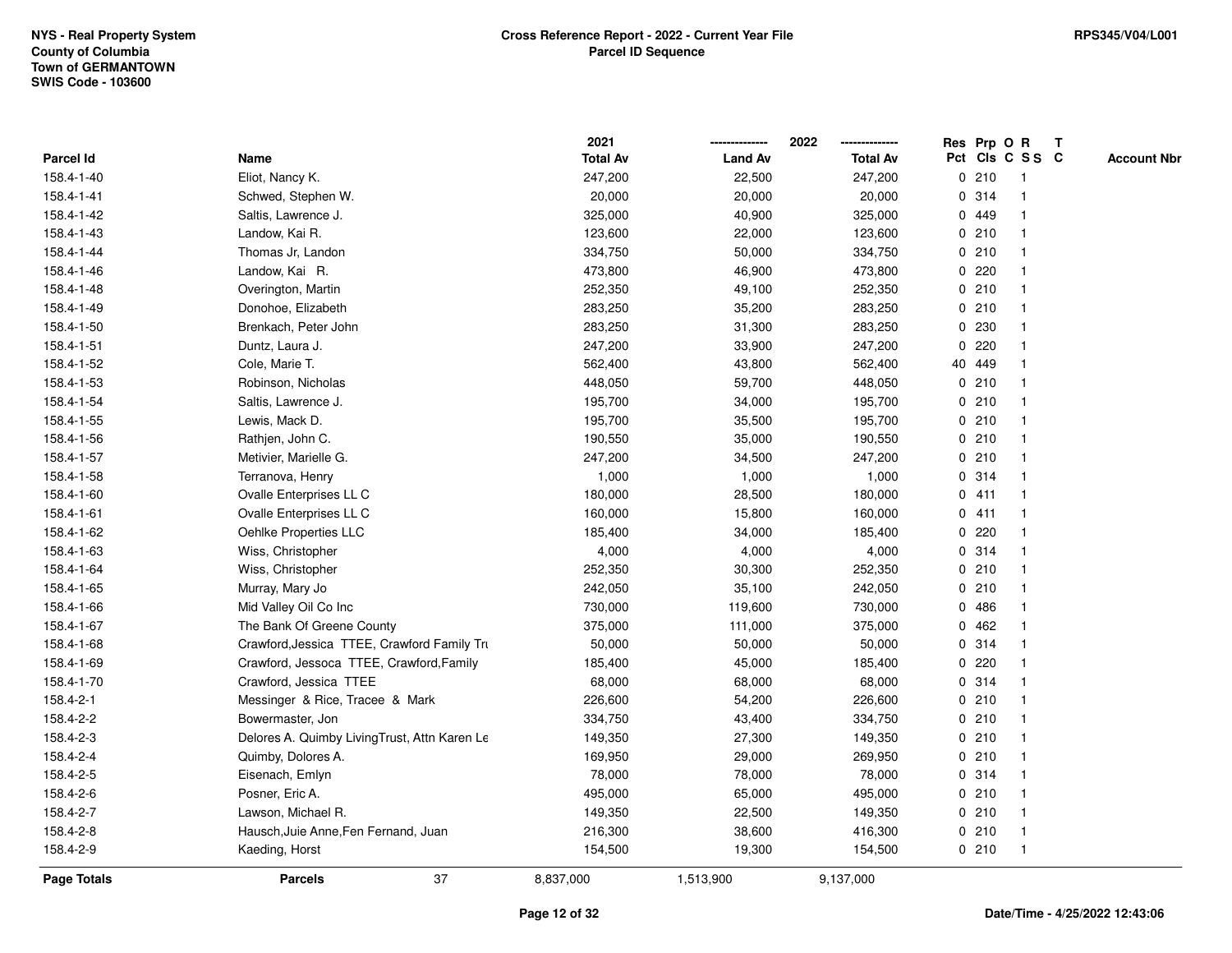|                    |                                       |    | 2021            |                | 2022            |             | Res Prp O R |                         | Т |                    |
|--------------------|---------------------------------------|----|-----------------|----------------|-----------------|-------------|-------------|-------------------------|---|--------------------|
| Parcel Id          | Name                                  |    | <b>Total Av</b> | <b>Land Av</b> | <b>Total Av</b> |             |             | Pct Cls C S S C         |   | <b>Account Nbr</b> |
| 158.4-2-10         | Quested, Stephen A                    |    | 303,850         | 18,300         | 303,850         | $\mathbf 0$ | 210         | $\mathbf{1}$            |   |                    |
| 158.4-2-11         | Lasher, Allan Wayne                   |    | 169,950         | 44,600         | 169,950         | 0           | 210         | -1                      |   |                    |
| 158.4-2-13         | Dubois, Brian                         |    | 200,000         | 30,000         | 200,000         |             | 0210        | $\mathbf 1$             |   |                    |
| 158.4-2-14         | Rockefeller, Candi L.                 |    | 195,000         | 22,500         | 195,000         |             | 0210        |                         |   |                    |
| 158.4-2-15         | Scarola, Luke                         |    | 278,100         | 28,200         | 278,100         |             | 0210        |                         |   |                    |
| 158.4-2-16         | Wetterau, Jon                         |    | 196,833         | 27,000         | 196,833         |             | 0.220       |                         |   |                    |
| 158.4-2-17         | Dembosky, Brian J.                    |    | 51,500          | 31,000         | 51,500          |             | 0210        |                         |   |                    |
| 158.4-2-18         | Mcauley, Joan                         |    | 425,000         | 108,900        | 425,000         |             | 40 464      |                         |   |                    |
| 158.4-2-19         | Lundy, Nancy Allen                    |    | 175,100         | 22,300         | 175,100         | 0           | 210         | $\mathbf{1}$            |   |                    |
| 158.4-2-20.100     | Germantown, Town of                   |    | 85,000          | 72,000         | 85,000          |             | 0.312       | 8                       |   |                    |
| 158.4-2-20.200     | Curik, Margaret                       |    | 39,000          | 39,000         | 39,000          |             | 0 314       |                         |   |                    |
| 158.4-2-21         | 132 Main St Germantown LLC            |    | 432,600         | 18,800         | 432,600         |             | 0210        |                         |   |                    |
| 158.4-2-22         | Gardner, Andrew                       |    | 303,850         | 18,800         | 303,850         |             | 0210        |                         |   |                    |
| 158.4-2-23         | Barberi, Michael G.                   |    | 195,700         | 32,300         | 195,700         |             | 0210        |                         |   |                    |
| 158.4-2-24         | Lucas, Julian                         |    | 221,450         | 30,500         | 221,450         |             | 0210        |                         |   |                    |
| 158.4-2-25         | Mabb, Gene F.                         |    | 190,550         | 24,800         | 190,550         | $\mathbf 0$ | 210         | $\overline{\mathbf{1}}$ |   |                    |
| 158.4-2-26         | Velez, Luis                           |    | 180,250         | 27,800         | 180,250         |             | 0210        | -1                      |   |                    |
| 158.4-2-27         | Kasper, Chris J.                      |    | 195,000         | 19,800         | 195,000         |             | 0210        | $\mathbf 1$             |   |                    |
| 158.4-2-28         | <b>CCRC</b>                           |    | 27,000          | 27,000         | 27,000          |             | 0.314       | 8                       |   |                    |
| 158.4-2-29         | CCRC                                  |    | 20,000          | 20,000         | 20,000          |             | 0 314       | 8                       |   |                    |
| 158.4-2-30         | CCRC                                  |    | 504,700         | 21,900         | 504,700         | 0           | 280         | 8                       |   |                    |
| 158.4-2-31         | Curik, Margaret                       |    | 26,000          | 26,000         | 26,000          |             | 0 314       |                         |   |                    |
| 158.4-2-32         | Curik Margaret                        |    | 360,500         | 29,300         | 360,500         | 0           | 210         | -1                      |   |                    |
| 158.4-2-33         | Lundy, Nancy Allen                    |    | 262,650         | 54,600         | 262,650         |             | 0210        | $\mathbf 1$             |   |                    |
| 158.4-2-34         | Fournier, Henry M.                    |    | 450,000         | 57,400         | 450,000         |             | 0411        | $\mathbf 1$             |   |                    |
| 158.4-2-35         | Dembosky, Brian J.                    |    | 180,250         | 18,000         | 180,250         |             | 0210        |                         |   |                    |
| 158.4-2-36         | Pollack, David                        |    | 180,250         | 27,000         | 180,250         |             | 0210        |                         |   |                    |
| 158.4-2-37         | Germantown Telephone Co               |    | 154,500         | 20,300         | 154,500         |             | 0210        |                         |   |                    |
| 158.4-2-38         | Bruce C Bohnsack, Estate A.J.Bohnsack |    | 305,000         | 12,700         | 305,000         |             | 0 831       | 6                       |   |                    |
| 158.4-2-38.-1      | Germantown Telephone Co               |    | 18,911          | $\overline{1}$ | 18,911          | $\mathbf 0$ | 831         | 6                       |   |                    |
| 158.4-2-39         | Bohnsack, Bruce C.                    |    | 334,750         | 33,300         | 334,750         |             | 0210        |                         |   |                    |
| 158.4-2-40         | Frahm, Jason                          |    | 185,400         | 29,600         | 185,400         |             | 0210        |                         |   |                    |
| 158.4-2-41         | Maruniak, James G                     |    | 252,350         | 60,200         | 252,350         |             | 0210        |                         |   |                    |
| 158.4-2-42         | Trapp, John D. Jr.                    |    | 290,000         | 35,200         | 290,000         |             | 0210        |                         |   |                    |
| 158.4-2-43         | Tenay, Mark A.                        |    | 185,000         | 77,000         | 185,000         |             | 0.312       |                         |   |                    |
| 158.4-2-44         | Myers, William                        |    | 267,800         | 26,800         | 267,800         |             | 0210        | $\mathbf 1$             |   |                    |
| 158.4-2-45         | Blisko, Barbara                       |    | 180,250         | 35,600         | 180,250         |             | 0210        |                         |   |                    |
| <b>Page Totals</b> | <b>Parcels</b>                        | 37 | 8,024,044       | 1,228,501      | 8,024,044       |             |             |                         |   |                    |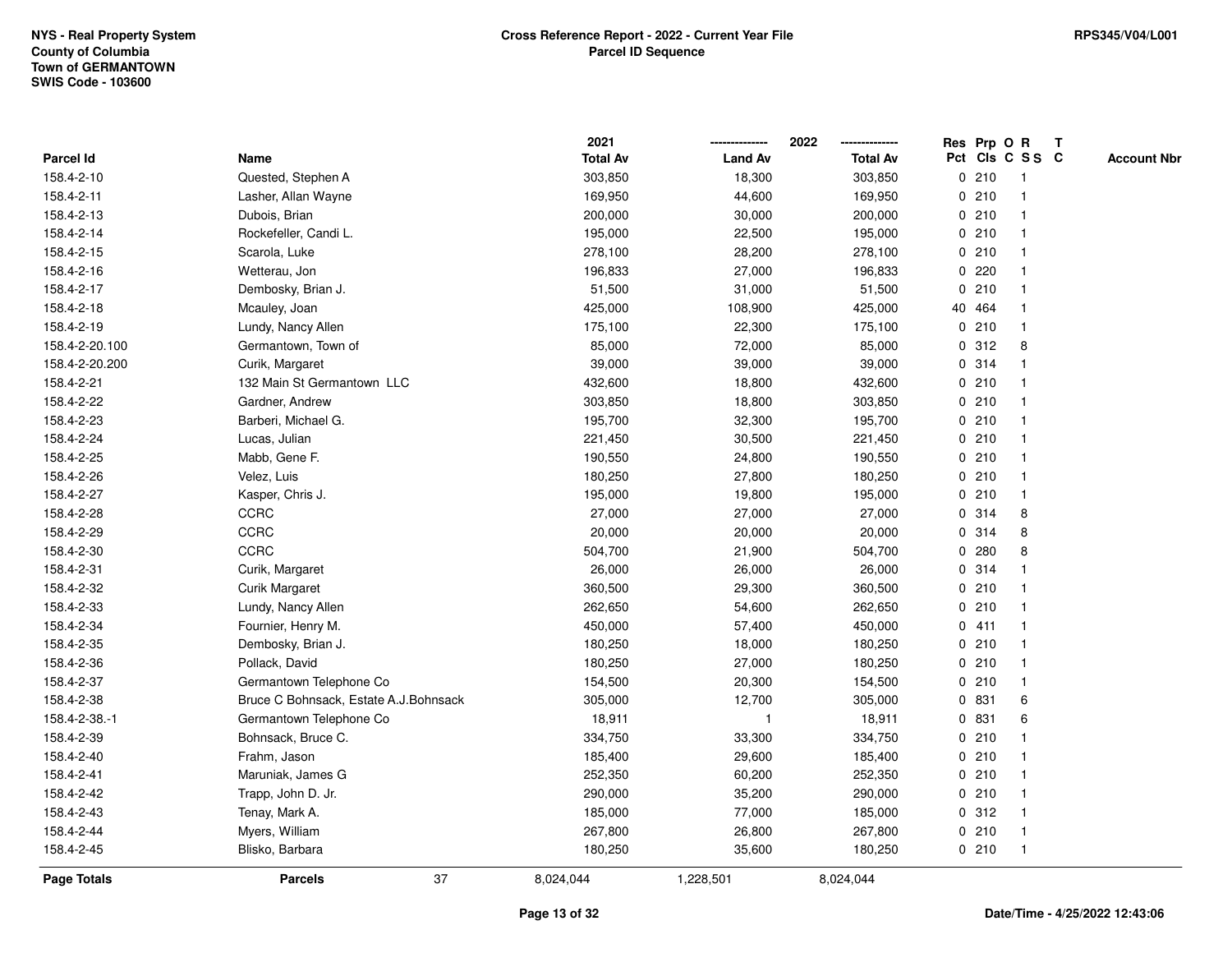|             |                                |    | 2021            |                | 2022            |   |        | Res Prp O R     | Т |                    |
|-------------|--------------------------------|----|-----------------|----------------|-----------------|---|--------|-----------------|---|--------------------|
| Parcel Id   | Name                           |    | <b>Total Av</b> | <b>Land Av</b> | <b>Total Av</b> |   |        | Pct Cls C S S C |   | <b>Account Nbr</b> |
| 158.4-2-46  | Germantown Fire District       |    | 425,000         | 51,100         | 425,000         | 0 | 662    | 8               |   |                    |
| 158.4-2-47  | Vinciguerra, Michael A.        |    | 530,450         | 36,000         | 530,450         | 0 | 210    |                 |   |                    |
| 158.4-3-2.3 | Sloss, John M.                 |    | 412,000         | 94,100         | 412,000         |   | 0210   |                 |   |                    |
| 158.4-3-3   | Rifenburgh, Roger Sr.          |    | 164,800         | 35,500         | 164,800         |   | 0210   |                 |   |                    |
| 158.4-3-4   | Conway, Ann                    |    | 293,550         | 26,600         | 293,550         |   | 0210   |                 |   |                    |
| 158.4-3-5   | Keeling, Matthew A.            |    | 128,750         | 35,000         | 128,750         |   | 0210   |                 |   |                    |
| 158.4-3-6   | Hejnal, Kenneth L.             |    | 211,150         | 37,200         | 211,150         |   | 0210   |                 |   |                    |
| 158.4-3-7   | Mortensen, Mary                |    | 163,770         | 45,000         | 163,770         |   | 0210   |                 |   |                    |
| 158.4-3-8   | Dougher, William               |    | 478,950         | 82,600         | 478,950         |   | 0210   |                 |   |                    |
| 158.4-3-9   | McIntire, Christian            |    | 329,600         | 28,500         | 429,600         |   | 0210   |                 |   |                    |
| 158.4-3-10  | Brown, Stephen                 |    | 190,550         | 26,500         | 190,550         |   | 0210   |                 |   |                    |
| 158.4-3-11  | Lie, LucyLewis                 |    | 236,900         | 32,500         | 236,900         |   | 0210   |                 |   |                    |
| 158.4-3-12  | Wise, Joshua                   |    | 350,000         | 16,500         | 350,000         | 0 | 220    |                 |   |                    |
| 158.4-3-13  | The Grange on Main LLC         |    | 660,000         | 21,500         | 660,000         | 0 | 710    |                 |   |                    |
| 158.4-3-14  | Lawlor Properties LLC          |    | 295,000         | 26,500         | 295,000         |   | 40 484 |                 |   |                    |
| 158.4-3-15  | Lueck Group, The LLC           |    | 450,000         | 27,500         | 450,000         |   | 0414   |                 |   |                    |
| 158.4-3-16  | Helmholz, Robert               |    | 401,700         | 28,800         | 325,700         |   | 0210   |                 |   |                    |
| 158.4-3-17  | 224 Main St LLC, Luraye Tate   |    | 257,500         | 31,500         | 257,500         |   | 0210   |                 |   |                    |
| 158.4-3-18  | Wibel, Dawn Breeze             |    | 252,350         | 35,700         | 252,350         |   | 0210   |                 |   |                    |
| 158.4-3-19  | Hallmark, Clifford A.          |    | 200,850         | 36,000         | 200,850         |   | 0210   |                 |   |                    |
| 158.4-3-20  | Lincoln, Spencer H.            |    | 169,950         | 26,600         | 169,950         |   | 0210   |                 |   |                    |
| 158.4-3-22  | Jennings, Robert E. Jr.        |    | 216,300         | 28,000         | 216,300         |   | 0210   |                 |   |                    |
| 158.4-3-23  | Simmons, Artie                 |    | 195,700         | 30,000         | 195,700         |   | 0210   |                 |   |                    |
| 158.4-3-24  | Trotti, Joseph                 |    | 216,300         | 29,800         | 216,300         |   | 0210   |                 |   |                    |
| 158.4-3-25  | Ulmer, Eaton, Bennett, M, R, R |    | 185,400         | 36,200         | 185,400         |   | 0210   |                 |   |                    |
| 158.4-3-26  | Ronson, Jon                    |    | 540,750         | 45,800         | 540,750         |   | 0210   |                 |   |                    |
| 158.4-3-27  | Trowbridge, B.A. Family Trust  |    | 247,200         | 22,000         | 247,200         |   | 0210   |                 |   |                    |
| 158.4-3-28  | Ulmer, Eaton, Bennett, M, R, R |    | 10,000          | 2,500          | 10,000          |   | 0.312  |                 |   |                    |
| 158.4-3-29  | 285 Main St Germantown LLC     |    | 288,400         | 36,000         | 288,400         |   | 0210   |                 |   |                    |
| 158.4-3-30  | Mossman, Edward                |    | 406,850         | 36,000         | 406,850         | 0 | 210    | $\mathbf 1$     |   |                    |
| 158.4-3-31  | Germantown, Town of            |    | 16,900          | 16,900         | 16,900          | 0 | 862    | 8               |   |                    |
| 158.4-3-32  | Eudy, Michael, Dair            |    | 370,800         | 60,000         | 370,800         |   | 0210   |                 |   |                    |
| 158.4-3-33  | Liepshutz, Alan                |    | 360,500         | 39,600         | 360,500         |   | 0210   |                 |   |                    |
| 158.4-3-34  | Liepshutz, Alan                |    | 18,000          | 15,000         | 18,000          |   | 0.312  |                 |   |                    |
| 158.4-3-35  | Ethel J. Wood Trust 1of 2021   |    | 283,250         | 35,500         | 283,250         |   | 0210   |                 |   |                    |
| 158.4-3-36  | Digiuseppe, Ralph              |    | 28,000          | 28,000         | 28,000          |   | 0.314  |                 |   |                    |
| 158.4-3-37  | Digiuseppe, Ralph              |    | 595,000         | 35,400         | 595,000         |   | 0 230  |                 |   |                    |
| Page Totals | <b>Parcels</b>                 | 37 | 10,582,170      | 1,277,900      | 10,606,170      |   |        |                 |   |                    |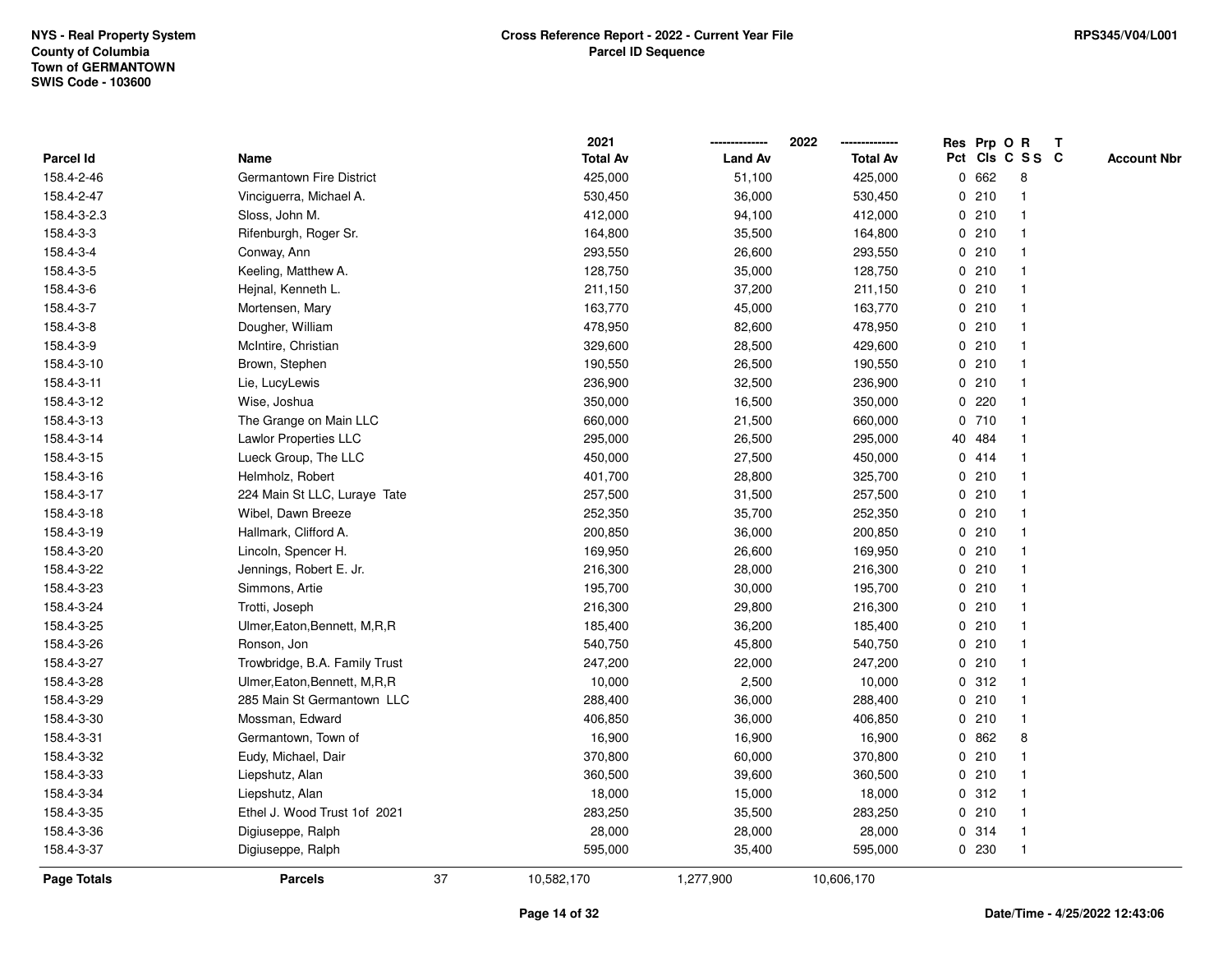|                    |                                          | 2021            |                | 2022            |   |        | Res Prp O R     | T |                    |
|--------------------|------------------------------------------|-----------------|----------------|-----------------|---|--------|-----------------|---|--------------------|
| Parcel Id          | Name                                     | <b>Total Av</b> | <b>Land Av</b> | <b>Total Av</b> |   |        | Pct Cls C S S C |   | <b>Account Nbr</b> |
| 158.4-3-38         | Two Hawk Hudson LLC                      | 160,000         | 17,500         | 160,000         |   | 0411   | $\mathbf{1}$    |   |                    |
| 158.4-3-39         | Two Church Ave LLC                       | 380,000         | 16,000         | 380,000         |   | 65 483 | $\mathbf{1}$    |   |                    |
| 158.4-3-40         | Bielenberg, Reid R.                      | 155,000         | 20,000         | 155,000         |   | 0481   | $\mathbf 1$     |   |                    |
| 158.4-3-41         | Bielenberg, Reid R.                      | 163,770         | 26,300         | 163,770         |   | 0210   | -1              |   |                    |
| 158.4-3-42         | Between two Churches LLC, Matthew Wood   | 360,500         | 25,400         | 360,500         |   | 0210   |                 |   |                    |
| 158.4-3-43.1       | Fingar, Gregory C.                       | 250,000         | 24,000         | 250,000         |   | 0 483  |                 |   |                    |
| 158.4-3-43.2       | 3 Church Ave LLC                         | 250,000         | 72,000         | 250,000         | 0 | 484    | $\mathbf{1}$    |   |                    |
| 158.4-3-44         | 215 Main St LLC                          | 210,000         | 16,000         | 210,000         | 0 | 485    | $\mathbf{1}$    |   |                    |
| 158.4-3-45         | Morrarty, Richard                        | 206,000         | 10,000         | 206,000         |   | 0210   | $\mathbf{1}$    |   |                    |
| 158.4-3-46         | 211 Main Street Llc                      | 257,500         | 25,500         | 257,500         |   | 0210   | $\mathbf{1}$    |   |                    |
| 158.4-3-47         | <b>Buildforce LLC</b>                    | 164,800         | 27,000         | 164,800         |   | 0210   | $\mathbf 1$     |   |                    |
| 158.4-3-48         | Germantown, Town of                      | 22,000          | 22,000         | 22,000          |   | 0 653  | 8               |   |                    |
| 158.4-3-49         | Vinciguerra, Michael A.                  | 160,000         | 36,200         | 160,000         |   | 0.312  |                 |   |                    |
| 158.4-3-50         | <b>BuildforceLLC</b>                     | 1,200,000       | 62,200         | 1,200,000       |   | 30 483 | $\mathbf 1$     |   |                    |
| 158.4-3-51         | Balazs, John M.                          | 267,800         | 56,000         | 267,800         | 0 | 220    | $\mathbf{1}$    |   |                    |
| 158.4-3-52         | <b>Resurrection Catholic</b>             | 995,000         | 38,400         | 995,000         | 0 | 620    | 8               |   |                    |
| 158.4-3-53         | Hinkein, Patricia A.                     | 226,600         | 30,800         | 226,600         |   | 0210   | $\mathbf{1}$    |   |                    |
| 158.4-3-54         | Hinkein, Patricia                        | 191,900         | 20,800         | 191,900         |   | 0 483  | $\mathbf 1$     |   |                    |
| 158.4-3-55         | Bennett, George                          | 139,050         | 27,000         | 139,050         |   | 0210   |                 |   |                    |
| 158.4-3-56         | Dunn, Katherine T.                       | 195,700         | 28,800         | 195,700         |   | 0210   |                 |   |                    |
| 158.4-3-57         | Placentino, Kevin P.                     | 290,000         | 35,000         | 290,000         |   | 25 411 | $\mathbf 1$     |   |                    |
| 158.4-3-58         | Digiuseppe, Ralph                        | 4,000           | 4,000          | 4,000           |   | 0.314  | $\mathbf{1}$    |   |                    |
| $159.-1-1$         | Anne Chaney Trustee, Ben Chaney Trustee. | 267,800         | 69,000         | 267,800         |   | 0210   | $\mathbf{1}$    |   |                    |
| 159.-1-2.110       | Taconic Farms Inc                        | 277,000         | 250,000        | 277,000         |   | 0.312  | $\mathbf{1}$    |   |                    |
| 159.-1-2.121       | <b>Taconic Farms Inc</b>                 | 150,000         | 150,000        | 150,000         |   | 0.314  | $\mathbf 1$     |   |                    |
| 159.-1-2.122       | Dolin, Brian                             | 320,000         | 75,100         | 320,000         |   | 0210   | 1               |   |                    |
| 159.-1-2.210       | Girstl, Gerhard                          | 386,250         | 126,600        | 386,250         |   | 0210   |                 |   |                    |
| 159.-1-2.220       | Mead, William S.                         | 309,000         | 95,000         | 309,000         |   | 0210   | $\mathbf 1$     |   |                    |
| 159.-1-3.100       | Bruzzese, Antonio Steve Trust            | 185,000         | 185,000        | 185,000         | 0 | 322    | $\mathbf 1$     |   |                    |
| 159.-1-3.200       | Bruzzese, Natale S.                      | 185,000         | 185,000        | 185,000         | 0 | 322    | $\mathbf{1}$    |   |                    |
| $159.-1-4$         | Williams, Randy S.                       | 169,950         | 43,200         | 169,950         |   | 0210   | $\mathbf{1}$    |   |                    |
| $159.-1-5.1$       | Wheeler, Steven                          | 618,000         | 79,300         | 618,000         |   | 0210   | $\mathbf{1}$    |   |                    |
| 159.-1-5.2         | Diehl, Lawrence P. Sr.                   | 164,800         | 65,000         | 164,800         |   | 0210   | 1               |   |                    |
| $159.-1-6$         | Wheeler, Steven                          | 30,000          | 30,000         | 30,000          |   | 0.314  |                 |   |                    |
| $159.-1-7$         | Townsend, Martha                         | 175,100         | 28,400         | 175,100         |   | 0210   | $\mathbf{1}$    |   |                    |
| $159.-1-8$         | Taconic Farms Inc                        | 7,700,000       | 760,500        | 7,700,000       |   | 0 180  | $\mathbf{1}$    |   |                    |
| $159.-1-9$         | Megan, Phelan                            | 206,000         | 51,700         | 206,000         |   | 0210   | $\mathbf{1}$    |   |                    |
| <b>Page Totals</b> | 37<br><b>Parcels</b>                     | 17,393,520      | 2,834,700      | 17,393,520      |   |        |                 |   |                    |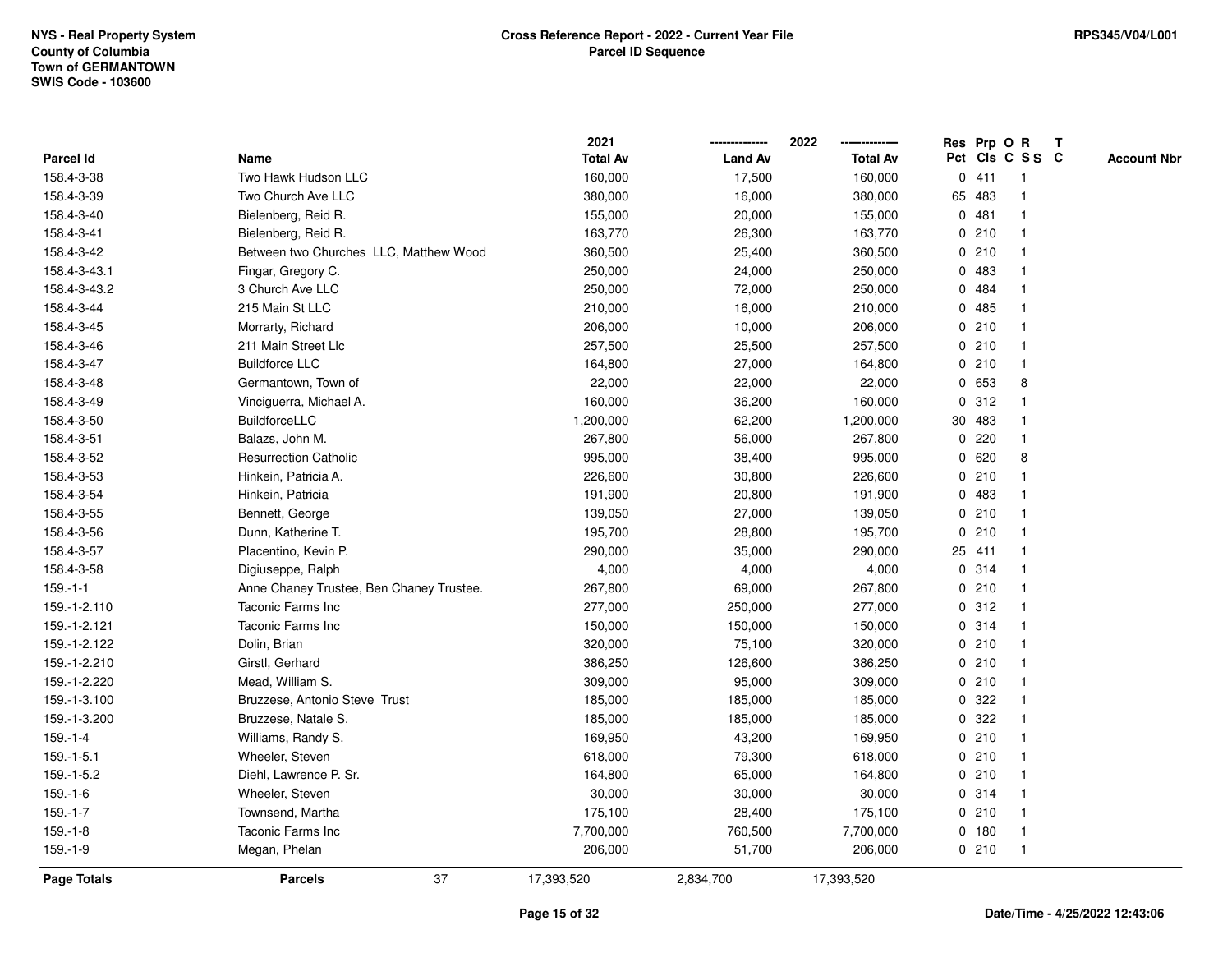|               |                            |    | 2021            |                | 2022            |             |         | Res Prp O R             | $\mathsf{T}$ |                    |
|---------------|----------------------------|----|-----------------|----------------|-----------------|-------------|---------|-------------------------|--------------|--------------------|
| Parcel Id     | Name                       |    | <b>Total Av</b> | <b>Land Av</b> | <b>Total Av</b> |             |         | Pct Cls C S S C         |              | <b>Account Nbr</b> |
| $159.-1-10$   | Bukovsky, Mary             |    | 257,500         | 60,000         | 257,500         |             | 0210    |                         |              |                    |
| $159.-1-11$   | Taconic Farms Inc          |    | 216,300         | 40,000         | 216,300         |             | 0210    |                         |              |                    |
| 159.-1-12     | Williams, Anthony          |    | 399,500         | 67,000         | 399,500         |             | 0210    | -1                      |              |                    |
| 159.-1-13     | Diehl, Donna               |    | 30,000          | 20,000         | 30,000          | $\mathbf 0$ | 312     | $\mathbf{1}$            |              |                    |
| $159.-1-14$   | Taconic Farms Inc          |    | 47,000          | 47,000         | 47,000          |             | 0 314   | -1                      |              |                    |
| 159.-1-15     | Taconic Farms Inc          |    | 195,700         | 39,800         | 195,700         |             | 0220    |                         |              |                    |
| 159.-1-16.1   | Cidras, Anthony C.         |    | 195,700         | 75,000         | 195,700         |             | 0210    |                         |              |                    |
| 159.-1-16.2   | Taconic Farms Inc          |    | 1,900,000       | 514,500        | 1,900,000       |             | 0 180   |                         |              |                    |
| 159.-1-17     | Walsh, James Sullivan      |    | 679,800         | 232,000        | 679,800         |             | 0210    |                         |              |                    |
| $159.-1-18$   | Diehl, Donna               |    | 272,950         | 78,000         | 272,950         |             | $0$ 220 |                         |              |                    |
| 159.-1-19     | Pierce, Michael            |    | 401,700         | 46,200         | 401,700         |             | 0210    | -1                      |              |                    |
| 159.-1-20     | Berry, Henry T.            |    | 262,650         | 84,000         | 262,650         |             | 0210    | $\overline{\mathbf{1}}$ |              |                    |
| $159.-1-21$   | Armento, Olga T.           |    | 187,000         | 187,000        | 187,000         |             | 0.322   |                         |              |                    |
| 159.-1-22     | Berry, Henry T.            |    | 58,000          | 58,000         | 58,000          |             | 0.314   |                         |              |                    |
| 159.-1-23     | Pierce, Michael            |    | 345,050         | 68,900         | 345,050         |             | 0210    |                         |              |                    |
| 159.-1-24     | Goh, Eck Meng              |    | 618,000         | 118,500        | 618,000         |             | 0210    |                         |              |                    |
| 159.-1-25     | Mintz, Norman              |    | 437,750         | 96,800         | 437,750         |             | 0210    |                         |              |                    |
| 159.-1-26.100 | Liepshutz, Alan            |    | 592,250         | 196,400        | 592,250         |             | 0.240   | -1                      |              |                    |
| 159.-1-26.200 | Peters, Kevin              |    | 200,850         | 49,000         | 200,850         |             | 0210    | -1                      |              |                    |
| 159.-1-27     | Hall, Andrea               |    | 195,700         | 43,800         | 195,700         |             | 0210    |                         |              |                    |
| 159.-1-28.110 | Olsson, Lester             |    | 165,000         | 165,000        | 165,000         |             | 0.322   |                         |              |                    |
| 159.-1-28.120 | Olsson, Lester             |    | 278,100         | 49,000         | 278,100         |             | 0210    |                         |              |                    |
| 159.-1-28.200 | Randazzo, Vincent A.       |    | 242,050         | 49,900         | 242,050         |             | 0210    |                         |              |                    |
| 159.-1-29     | Velez, Vincent             |    | 242,050         | 45,000         | 242,050         |             | 0210    | $\mathbf{1}$            |              |                    |
| 159.-1-30     | Dortmans, John             |    | 787,950         | 177,800        | 787,950         | 0           | 230     |                         |              |                    |
| 159.-1-31     | Crane, Elke M.             |    | 200,850         | 38,600         | 200,850         |             | 0210    | $\mathbf 1$             |              |                    |
| 159.-1-32     | Krantz Linda Rev. Trust    |    | 669,500         | 57,000         | 669,500         |             | 0210    |                         |              |                    |
| 159.-1-33.100 | Phelan, Joseph             |    | 695,250         | 114,000        | 695,250         |             | 0210    |                         |              |                    |
| 159.-1-33.200 | Phelan, Randall            |    | 437,750         | 60,900         | 437,750         |             | 0210    |                         |              |                    |
| 159.-1-34     | Bohnsack, Bruce            |    | 25,000          | 25,000         | 25,000          | 0           | 314     | -1                      |              |                    |
| 159.-1-35.11  | Phelan Trustee, Patricia E |    | 195,000         | 195,000        | 195,000         | 0           | 322     |                         |              |                    |
| 159.-1-35.121 | Henry, Thomas              |    | 278,100         | 42,600         | 278,100         |             | 0210    | -1                      |              |                    |
| 159.-1-35.122 | Speenburgh, Trevor L.      |    | 257,500         | 67,200         | 257,500         |             | 0210    |                         |              |                    |
| 159.-1-35.200 | Diamanti, Michael          |    | 440,000         | 79,000         | 440,000         |             | 0411    |                         |              |                    |
| 159.-1-36     | Duntz, Richard W.          |    | 185,400         | 41,200         | 185,400         |             | 0220    |                         |              |                    |
| 159.-1-37     | Kuhn, Melora               |    | 71,000          | 71,000         | 71,000          |             | 0.314   | -1                      |              |                    |
| 159.-1-38.11  | Phelan. Trustee, Patriia E |    | 295,000         | 295,000        | 295,000         |             | 0 322   | -1                      |              |                    |
| Page Totals   | <b>Parcels</b>             | 37 | 12,958,900      | 3,695,100      | 12,958,900      |             |         |                         |              |                    |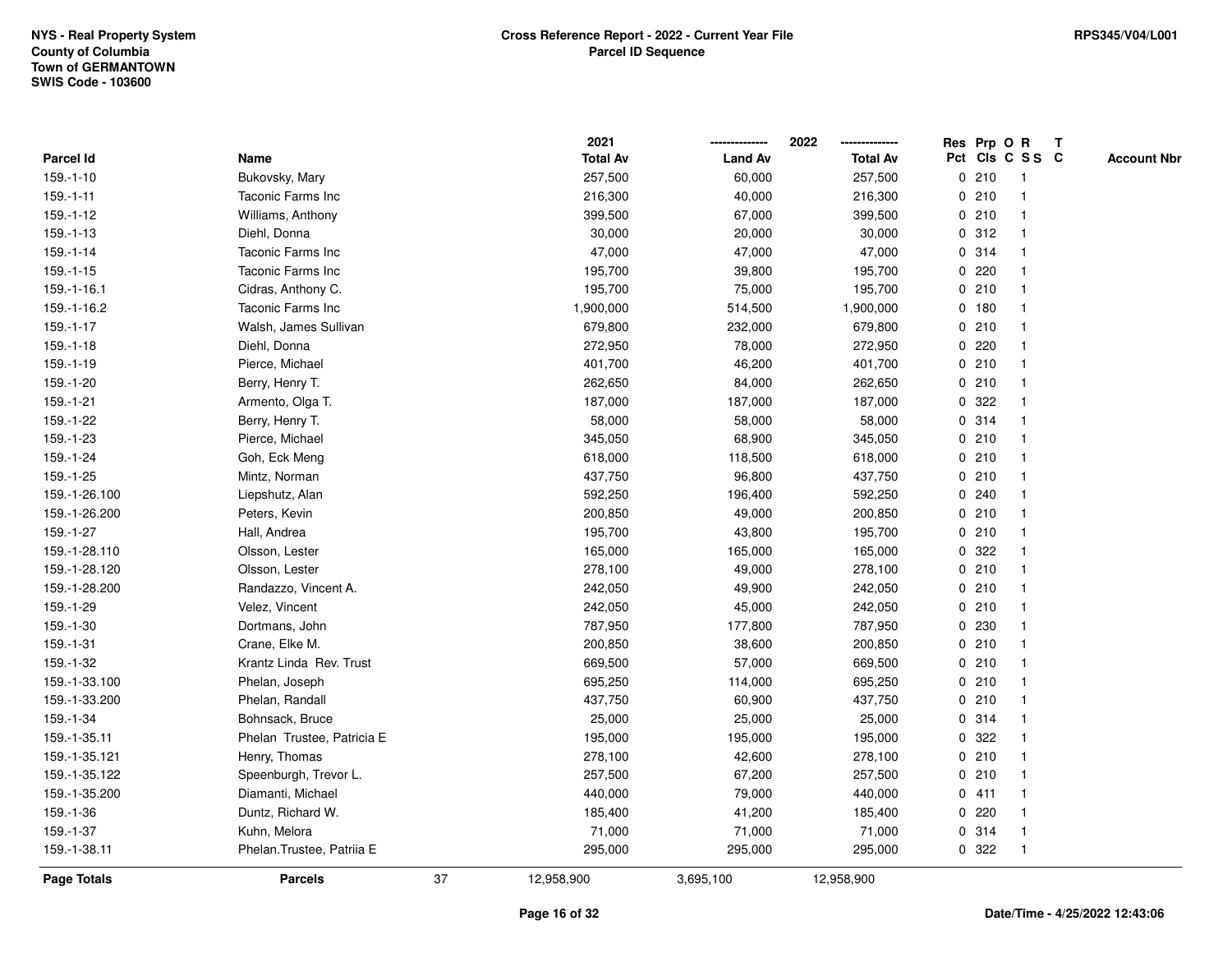|               |                            |    | 2021            |                | 2022            |             |        | Res Prp O R     | $\mathbf{T}$ |                    |
|---------------|----------------------------|----|-----------------|----------------|-----------------|-------------|--------|-----------------|--------------|--------------------|
| Parcel Id     | Name                       |    | <b>Total Av</b> | <b>Land Av</b> | <b>Total Av</b> |             |        | Pct Cls C S S C |              | <b>Account Nbr</b> |
| 159.-1-38.12  | Gray, Alexander            |    | 110,000         | 110,000        | 110,000         |             | 0 314  |                 |              |                    |
| 159.-1-38.21  | Cameron, Scott             |    | 236,900         | 75,000         | 236,900         | 0           | 220    |                 |              |                    |
| 159.-1-38.22  | Cameron, Scott J.          |    | 75,000          | 55,000         | 75,000          |             | 0.312  | -1              |              |                    |
| 159.-1-39     | Kuhn, Melora               |    | 283,250         | 99,000         | 283,250         | 0           | 210    | -1              |              |                    |
| 159.-1-40.100 | Gray, Alexander            |    | 386,250         | 118,700        | 386,250         |             | 0210   | -1              |              |                    |
| 159.-1-40.200 | IraMachowsky Revocable Tru |    | 406,850         | 65,000         | 406,850         |             | 0210   | -1              |              |                    |
| 159.-1-41     | Smith, Francis             |    | 185,400         | 42,200         | 185,400         |             | 0210   |                 |              |                    |
| 159.-1-42     | Bates, Edward D.           |    | 154,500         | 35,100         | 154,500         |             | 0210   |                 |              |                    |
| 159.-1-43.2   | Bohl, Charles H.           |    | 8,000           | 8,000          | 8,000           |             | 0.314  |                 |              |                    |
| 159.-1-43.110 | Bohl, Charles H.           |    | 406,850         | 47,100         | 406,850         |             | 0210   |                 |              |                    |
| 159.-1-43.120 | Bowles, Nathan             |    | 360,500         | 63,900         | 360,500         |             | 0210   | -1              |              |                    |
| $159.-1-44$   | Cohen, Joshua              |    | 206,000         | 48,000         | 206,000         |             | 0210   | $\mathbf{1}$    |              |                    |
| 159.-1-45     | <b>Reformed Cemetery</b>   |    | 130,000         | 105,000        | 130,000         |             | 0 695  | 8               |              |                    |
| 159.-1-46     | Arlund, Eric               |    | 180,250         | 31,500         | 180,250         |             | 0210   |                 |              |                    |
| 159.-1-47     | 321 Main St Germantown LLC |    | 327,540         | 61,000         | 327,540         |             | 0210   |                 |              |                    |
| 159.-1-48     | Brumaghin, Melissa         |    | 189,520         | 125,000        | 189,520         |             | 0.240  |                 |              |                    |
| 159.-1-49     | Fernandez, Laura Erdos     |    | 75,000          | 61,000         | 75,000          | $\mathbf 0$ | 312    |                 |              |                    |
| 159.-1-50     | <b>Twelve Forty LLC</b>    |    | 180,250         | 58,000         | 180,250         |             | 0210   | -1              |              |                    |
| 159.-1-51.100 | Ricardo, Jose Julio        |    | 484,100         | 120,000        | 484,100         |             | 0210   | -1              |              |                    |
| 159.-1-51.200 | Profera, Zachary           |    | 427,450         | 70,000         | 427,450         |             | 0210   |                 |              |                    |
| 159.-1-52     | Weston, Melanie, Ann.      |    | 247,200         | 75,400         | 247,200         |             | 0210   |                 |              |                    |
| 159.-1-53     | Jakob, Michael             |    | 669,500         | 104,500        | 669,500         |             | 0210   |                 |              |                    |
| 159.-1-54     | Travers, Alfred            |    | 267,800         | 76,800         | 267,800         |             | 0210   |                 |              |                    |
| 159.-2-1.2    | Cort, Richard              |    | 180,250         | 45,000         | 180,250         |             | 20 210 | $\overline{1}$  |              |                    |
| 159.-2-1.11   | Diehl, Lawrence P.         |    | 795,000         | 626,800        | 795,000         |             | 20 240 |                 |              |                    |
| 159.-2-1.12   | Diehl, Lawrence P. Jr.     |    | 283,250         | 57,000         | 283,250         |             | 0210   | $\mathbf 1$     |              |                    |
| 159.-2-2      | Nitkin, Helen-Trustee      |    | 995,000         | 363,800        | 995,000         |             | 0.240  |                 |              |                    |
| 159.-2-5      | Geraghty, Faydra           |    | 406,850         | 278,800        | 406,850         |             | 75 240 |                 |              |                    |
| 159.-2-6      | Mergenthaler, Mabel P.     |    | 128,750         | 46,000         | 128,750         |             | 0270   |                 |              |                    |
| 159.-2-7      | Geraghty, Faydra           |    | 52,530          | 35,400         | 52,530          | 0           | 270    |                 |              |                    |
| 159.-2-8      | Jevremov, Branislav        |    | 38,000          | 38,000         | 38,000          | 0           | 314    | -1              |              |                    |
| 159.-2-9      | Monte Bello Farm Inc       |    | 715,850         | 346,600        | 715,850         |             | 0210   | -1              |              |                    |
| 159.-2-10     | <b>GLT Farm LLC</b>        |    | 100,000         | 100,000        | 100,000         |             | 0.314  |                 |              |                    |
| 159.-2-11     | McPheters, Rebecca         |    | 721,000         | 186,000        | 721,000         |             | 0210   |                 |              |                    |
| 159.-2-12     | <b>GLT Farm LLC</b>        |    | 695,250         | 270,600        | 695,250         |             | 0.240  |                 |              |                    |
| 159.-2-13     | Nitkin, Helen-Trustee      |    | 67,000          | 67,000         | 67,000          |             | 0.314  | -1              |              |                    |
| 159.-2-14     | Mannino, Joseph            |    | 309,000         | 84,000         | 309,000         |             | 0210   | -1              |              |                    |
| Page Totals   | <b>Parcels</b>             | 37 | 11,485,840      | 4,200,200      | 11,485,840      |             |        |                 |              |                    |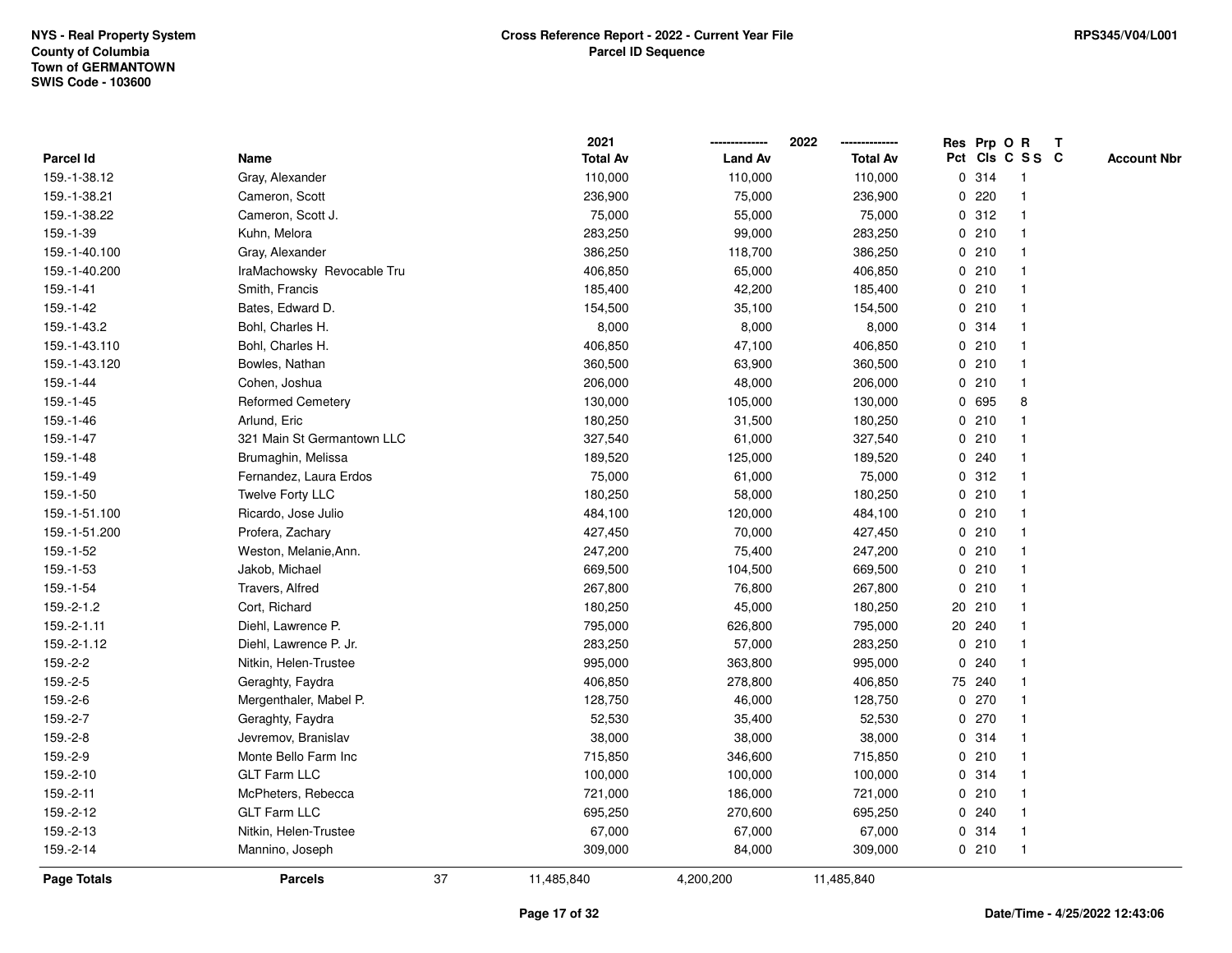|               |                                    | 2021            |                | 2022            |             |         | Res Prp O R     | Т |                    |
|---------------|------------------------------------|-----------------|----------------|-----------------|-------------|---------|-----------------|---|--------------------|
| Parcel Id     | Name                               | <b>Total Av</b> | <b>Land Av</b> | <b>Total Av</b> |             |         | Pct Cls C S S C |   | <b>Account Nbr</b> |
| 159.-2-15     | Diehl, Christopher R.              | 406,850         | 84,000         | 406,850         |             | 0210    | $\mathbf{1}$    |   |                    |
| 159.-2-16     | Bambeck, Dirk                      | 288,400         | 76,700         | 288,400         |             | 0210    | -1              |   |                    |
| 159.-2-17     | Padgett, Jon                       | 298,700         | 66,100         | 298,700         |             | 0210    | $\mathbf 1$     |   |                    |
| 159.-2-18     | Himelright IV, James H.            | 509,850         | 210,600        | 509,850         |             | 0.240   |                 |   |                    |
| 159.-2-19     | Miles, Gareth, Daniel              | 715,850         | 209,800        | 715,850         |             | 0.240   |                 |   |                    |
| 159.-2-20     | Henry, Patricia A.                 | 365,650         | 64,800         | 365,650         |             | 0210    |                 |   |                    |
| 159.-2-21     | Aronow-Theil, Hal                  | 49,000          | 42,600         | 49,000          |             | 0.312   |                 |   |                    |
| 159.-2-22     | Theil, Paul                        | 412,000         | 259,400        | 412,000         |             | 0.240   |                 |   |                    |
| 159.-2-23     | Burgess, Kevin                     | 200,850         | 55,000         | 200,850         |             | 0210    | -1              |   |                    |
| 159.-2-24     | Orta, Christian                    | 406,850         | 178,600        | 406,850         |             | 0.240   | $\mathbf 1$     |   |                    |
| 159.-2-25     | Hermus, Rami                       | 15,000          | 15,000         | 15,000          |             | 0.321   |                 |   |                    |
| 159.-2-26     | <b>Wallace Pamela</b>              | 495,250         | 200,000        | 495,250         |             | 0.240   |                 |   |                    |
| 159.-2-27     | Cidras, Anthony                    | 257,500         | 46,000         | 257,500         |             | 0210    |                 |   |                    |
| 159.-2-28     | O'Donnell, George                  | 216,300         | 46,000         | 216,300         |             | 0210    |                 |   |                    |
| 159.-2-29     | Himelright IV, James H.            | 220,000         | 220,000        | 220,000         | $\mathbf 0$ | 322     |                 |   |                    |
| 159.-2-30     | Briggs, Heather P.                 | 242,050         | 104,000        | 242,050         |             | 0210    | -1              |   |                    |
| 159.-2-31     | Hermus, Rami                       | 29,000          | 29,000         | 29,000          |             | 0.314   |                 |   |                    |
| 159.-2-32     | Spang, Eric                        | 463,500         | 153,400        | 463,500         |             | 0.240   |                 |   |                    |
| 159.-2-33.110 | Pond LLC                           | 329,600         | 55,000         | 329,600         |             | $0$ 220 |                 |   |                    |
| 159.-2-33.120 | Pond LLC                           | 92,000          | 92,000         | 92,000          |             | 0.314   |                 |   |                    |
| 159.-2-33.200 | Pond LLC                           | 250,000         | 137,000        | 250,000         |             | 0.312   |                 |   |                    |
| 159.-2-34     | Sullivan, Austin P.                | 200,850         | 45,000         | 200,850         |             | 0210    |                 |   |                    |
| 159.-2-35     | Catone, Gabriel                    | 895,000         | 585,000        | 895,000         |             | 0.240   |                 |   |                    |
| 159.-2-36     | Hermus, Rami                       | 275,000         | 275,000        | 275,000         | $\mathbf 0$ | 322     |                 |   |                    |
| 159.-2-37.2   | Garin, Nickolas Atteraas           | 818,850         | 135,000        | 818,850         |             | 0210    |                 |   |                    |
| 159.-2-37.11  | Keel, Claudia                      | 20,000          | 20,000         | 20,000          |             | 0.314   |                 |   |                    |
| 159.-2-37.12  | Keel, Claudia                      | 576,800         | 175,000        | 576,800         |             | 0210    |                 |   |                    |
| 159.-2-38.120 | Himelright, James H. IV.           | 70,000          | 70,000         | 70,000          |             | 0.314   |                 |   |                    |
| 159.-2-39.2   | Archbold, Trustee, William & Nadea | 448,050         | 87,000         | 448,050         |             | 0210    |                 |   |                    |
| 159.-2-39.110 | Archbold Trustee, William & Nadia  | 270,000         | 270,000        | 270,000         | 0           | 322     |                 |   |                    |
| 159.-2-39.120 | Himelright IV, James H.            | 669,500         | 230,800        | 669,500         | 0           | 240     |                 |   |                    |
| 159.-2-40     | Himelright, James H. III           | 35,000          | 35,000         | 35,000          |             | 0.314   | -1              |   |                    |
| 159.-2-41     | Lown, Terry                        | 154,500         | 39,800         | 154,500         |             | 0210    |                 |   |                    |
| 159.-2-42.100 | Keep Conservation Foundation       | 898,000         | 898,000        | 898,000         |             | 0 322   | 8               |   |                    |
| 159.-2-42.200 | Park West, LuRaye                  | 875,500         | 95,000         | 875,500         |             | 0210    |                 |   |                    |
| 159.-2-43     | Barbini Jr, Robert                 | 818,850         | 265,000        | 818,850         |             | 0.240   | -1              |   |                    |
| 159.-2-44.111 | Kelly, John M.                     | 125,000         | 125,000        | 125,000         |             | 0 300   | $\mathbf{1}$    |   |                    |
| Page Totals   | 37<br><b>Parcels</b>               | 13,415,100      | 5,695,600      | 13,415,100      |             |         |                 |   |                    |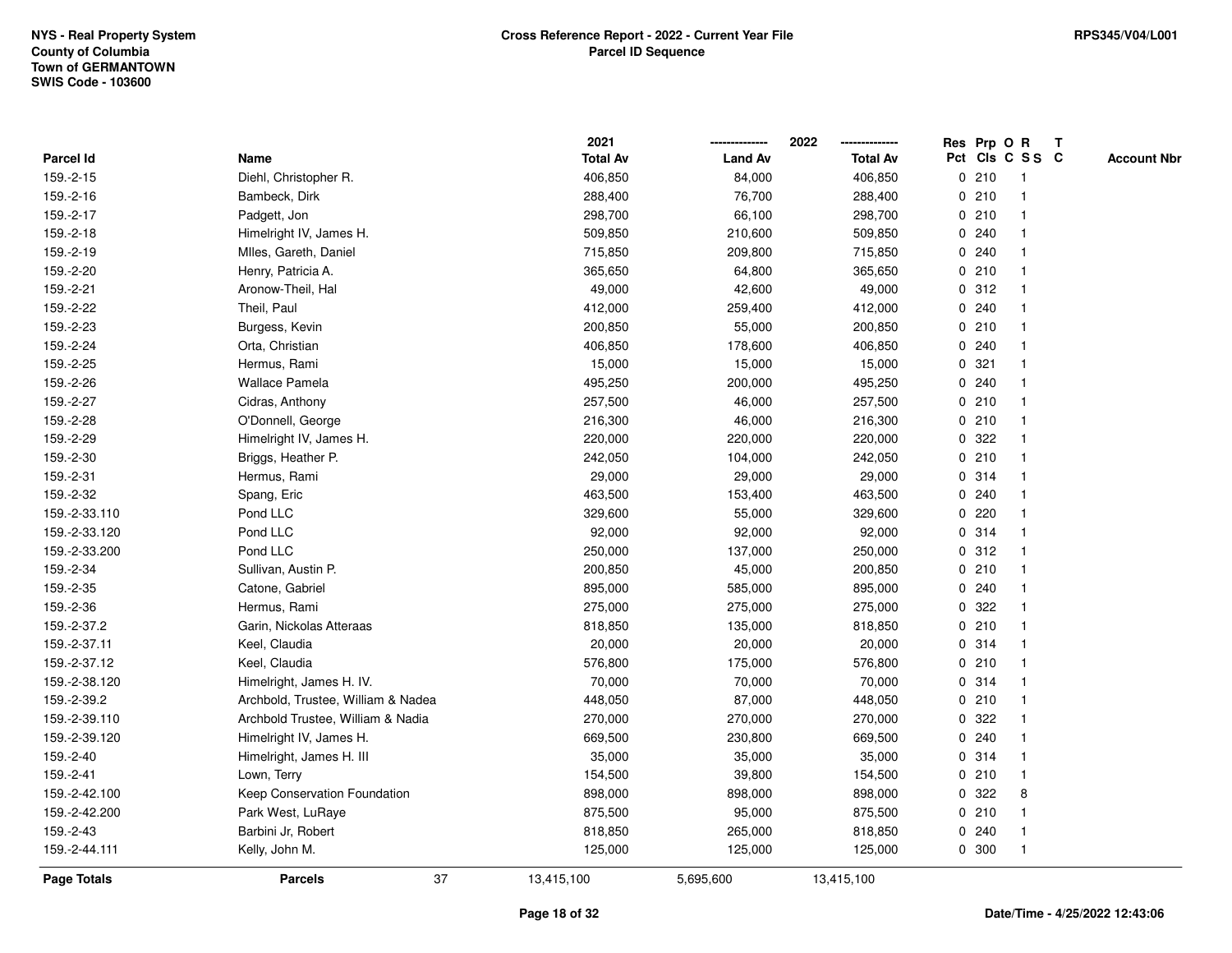|                  |                                        | 2021            |                | 2022            | Res Prp O R  |       |                 | T |                    |
|------------------|----------------------------------------|-----------------|----------------|-----------------|--------------|-------|-----------------|---|--------------------|
| <b>Parcel Id</b> | Name                                   | <b>Total Av</b> | <b>Land Av</b> | <b>Total Av</b> |              |       | Pct Cls C S S C |   | <b>Account Nbr</b> |
| 159.-2-44.112    | Sharma, Navin Chandra                  | 72,000          | 72,000         | 72,000          |              | 0 314 | -1              |   |                    |
| 159.-2-44.120    | Barbini, Robert                        | 417,000         | 417,000        | 417,000         | 0            | 322   |                 |   |                    |
| 159.-2-44.200    | Della Cioppa, Margaret                 | 566,500         | 202,600        | 566,500         |              | 0.240 | $\mathbf 1$     |   |                    |
| 159.-2-45        | Beaury, Robert W.                      | 278,100         | 73,600         | 278,100         |              | 0210  |                 |   |                    |
| 159.-2-46.100    | Lyne, Susan                            | 226,600         | 62,800         | 226,600         |              | 0210  |                 |   |                    |
| 159.-2-47        | Foskett, Elliott Mary                  | 252,350         | 55,000         | 252,350         |              | 0210  |                 |   |                    |
| 159.-2-48.100    | Edel, Paul A.                          | 695,250         | 336,500        | 695,250         |              | 0.240 |                 |   |                    |
| 159.-2-48.200    | Mannello, Dxina                        | 309,000         | 55,000         | 309,000         | 0            | 210   |                 |   |                    |
| 159.-2-50        | Palmieri, James M.                     | 257,500         | 44,800         | 257,500         |              | 0210  | -1              |   |                    |
| 159.-2-51        | Segreti, Joshua G.                     | 231,750         | 44,000         | 231,750         |              | 0210  | $\mathbf 1$     |   |                    |
| 159.-2-52        | Myers, Randolph                        | 165,700         | 88,000         | 165,700         |              | 0210  |                 |   |                    |
| 159.-2-53        | Glbson, Jeffrey A.                     | 272,950         | 52,400         | 272,950         |              | 0210  |                 |   |                    |
| 159.-2-54        | Demetrakis, Alexander                  | 412,000         | 61,000         | 412,000         |              | 0210  |                 |   |                    |
| 159.-2-55        | Swartz, Gerald                         | 68,000          | 68,000         | 68,000          |              | 0.314 | 8               |   |                    |
| 159.-2-56.110    | Grover, Christopher                    | 463,500         | 81,400         | 463,500         | $\mathbf 0$  | 210   |                 |   |                    |
| 159.-2-56.120    | Grover, Christopher                    | 58,000          | 58,000         | 58,000          |              | 0.314 | $\overline{1}$  |   |                    |
| 159.-2-56.200    | Embleton, Bart                         | 231,750         | 51,900         | 231,750         |              | 0210  | $\mathbf{1}$    |   |                    |
| 159.-2-57        | Mc Clarnon, Kevin                      | 200,850         | 86,000         | 200,850         |              | 0210  |                 |   |                    |
| 159.-2-58        | Coleman, Mark William                  | 303,850         | 38,600         | 303,850         |              | 0210  |                 |   |                    |
| 159.-2-59        | Steuhl, John M.                        | 231,750         | 46,000         | 231,750         |              | 0.220 |                 |   |                    |
| 159.-2-60        | Kelly, John M.                         | 395,000         | 80,900         | 395,000         |              | 0210  |                 |   |                    |
| $168.-1-1$       | Woods Road Hill LLC, c/o KKP Group LLC | 252,000         | 250,000        | 252,000         | 0            | 312   |                 |   |                    |
| $168.-1-2$       | Lilliestierna, Katherine               | 303,850         | 140,000        | 333,850         |              | 0210  | -1              |   |                    |
| $168.-1-3$       | Winden, Sarah                          | 432,600         | 115,000        | 432,600         | $\mathbf{0}$ | 280   |                 |   |                    |
| $168.-1-4$       | Elliott, Dennis Lloyd                  | 314,150         | 40,000         | 314,150         |              | 0210  |                 |   |                    |
| $168.-1-5$       | Fialkoff, Brett                        | 283,250         | 29,400         | 283,250         |              | 0210  |                 |   |                    |
| $168.-1-6$       | Glover, Daniel John                    | 180,250         | 47,000         | 180,250         |              | 0210  |                 |   |                    |
| $168.-1-7$       | Nau, Eric John                         | 283,250         | 51,200         | 283,250         |              | 0210  |                 |   |                    |
| 168.-1-8.111     | Mills, Michael                         | 1,236,000       | 556,000        | 1,236,000       |              | 0.240 |                 |   |                    |
| 168.-1-8.112     | Guida, Joseph                          | 339,900         | 59,300         | 339,900         | 0            | 210   |                 |   |                    |
| 168.-1-8.120     | Barth, Russell L.                      | 303,850         | 109,200        | 303,850         |              | 0210  | -1              |   |                    |
| 168.-1-8.200     | Barth, Gary Francis                    | 298,700         | 58,300         | 298,700         |              | 0210  | $\mathbf 1$     |   |                    |
| $168.-1-9$       | Woods Road Hill LLC, c/o KKP Group LLC | 75,000          | 75,000         | 75,000          |              | 0.314 |                 |   |                    |
| $168.-1-11$      | Disher, Trevor                         | 252,350         | 99,000         | 252,350         |              | 0210  |                 |   |                    |
| 168.-1-12.1      | Schweppe, Michael W                    | 978,500         | 177,800        | 978,500         |              | 0210  |                 |   |                    |
| 168.-1-12.2      | Schweppe, Michael W                    | 65,000          | 65,000         | 65,000          |              | 0.314 | -1              |   |                    |
| $168. - 1 - 13$  | Brown, Spencer K.                      | 275,000         | 80,500         | 275,000         |              | 0210  | $\overline{1}$  |   |                    |
| Page Totals      | 37<br><b>Parcels</b>                   | 11,983,050      | 4,028,200      | 12,013,050      |              |       |                 |   |                    |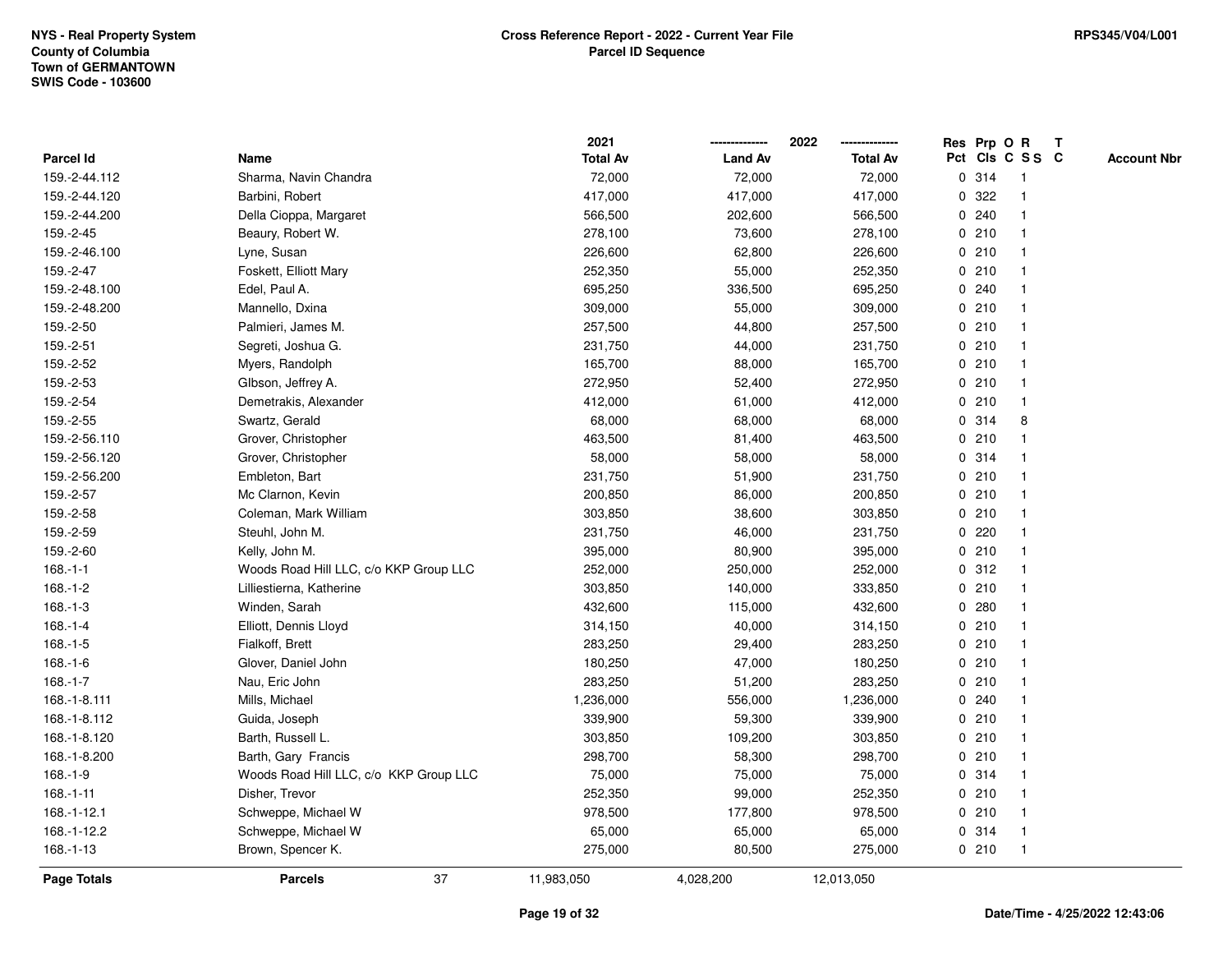|               |                          |    | 2021            |                | 2022            |   | Res Prp O R |                 | Т |                    |
|---------------|--------------------------|----|-----------------|----------------|-----------------|---|-------------|-----------------|---|--------------------|
| Parcel Id     | Name                     |    | <b>Total Av</b> | <b>Land Av</b> | <b>Total Av</b> |   |             | Pct Cls C S S C |   | <b>Account Nbr</b> |
| 168.-1-14.11  | Singleton, Robert W.     |    | 125,000         | 125,000        | 125,000         |   | 0.322       | $\mathbf{1}$    |   |                    |
| 168.-1-14.120 | Singleton, William       |    | 180,250         | 47,000         | 180,250         |   | 0210        |                 |   |                    |
| 168.-1-14.200 | Fialkoff, Brett          |    | 110,000         | 110,000        | 110,000         |   | 0.322       |                 |   |                    |
| $168.-1-15$   | Uptagraft, Betty Jean    |    | 1,000           | 1,000          | 1,000           |   | 0.314       |                 |   |                    |
| 168.-1-16     | Arcuri, Gary             |    | 61,800          | 28,300         | 61,800          |   | 0210        |                 |   |                    |
| $168.-1-17$   | State Of New York        |    | 53,000          | 53,000         | 53,000          |   | 0 930       | 8               |   |                    |
| $168.-1-18$   | Boccia, Joseph J.        |    | 216,300         | 36,300         | 216,300         |   | 0210        |                 |   |                    |
| 168.-1-19.1   | Lewis, Thornton D.       |    | 410,970         | 129,800        | 410,970         |   | 0.240       |                 |   |                    |
| 168.-1-19.2   | Edel, William A.         |    | 406,850         | 115,000        | 406,850         |   | 0210        |                 |   |                    |
| 168.-1-20     | Kimberling, Ronald       |    | 746,750         | 108,600        | 746,750         |   | 0210        |                 |   |                    |
| 168.-1-21.2   | Eliott, Frank S.         |    | 67,000          | 67,000         | 67,000          |   | 0.314       |                 |   |                    |
| 168.-1-21.12  | Wenning, Doris           |    | 65,000          | 65,000         | 65,000          |   | 0.314       |                 |   |                    |
| 168.-1-21.111 | Wenning, Doris           |    | 551,050         | 111,800        | 551,050         |   | 0210        |                 |   |                    |
| 168.-1-21.112 | Wenning, Doris           |    | 64,000          | 64,000         | 64,000          |   | 0.314       |                 |   |                    |
| 168.-1-22     | Eliott, Frank S.         |    | 495,000         | 186,000        | 495,000         |   | 0210        |                 |   |                    |
| 168.-1-23.100 | Barschi, Jack            |    | 298,700         | 108,300        | 298,700         |   | 0210        | $\overline{1}$  |   |                    |
| 168.-1-23.200 | Rifenburgh, Bruce        |    | 257,500         | 72,000         | 257,500         |   | 0210        | $\mathbf{1}$    |   |                    |
| 168.-1-24     | Germantown, Town of      |    | 95,000          | 95,000         | 95,000          |   | 0 682 W 8   |                 |   |                    |
| 168.-1-25     | Field, Crystal           |    | 118,450         | 105,000        | 118,450         |   | 0270        |                 |   |                    |
| 168.-1-26.110 | Sibbison, Virginia Hayes |    | 818,850         | 228,000        | 818,850         |   | 0210        |                 |   |                    |
| 168.-1-26.120 | Tunnell, Gilbert B.      |    | 463,500         | 127,500        | 463,500         |   | 0210        |                 |   |                    |
| 168.-1-26.200 | Sare, John P.            |    | 515,000         | 192,800        | 515,000         |   | 0210        |                 |   |                    |
| 168.-1-27     | McAndrew, Joel           |    | 2,172,850       | 528,000        | 2,172,850       |   | 0.280       |                 |   |                    |
| 168.-1-28     | Field, Crystal           |    | 54,000          | 54,000         | 54,000          |   | 0.314       |                 |   |                    |
| 168.-1-30     | Lauterbach, Ann          |    | 130,000         | 130,000        | 130,000         |   | 0.314       |                 |   |                    |
| 168.-1-31     | Nowak, Gun               |    | 824,850         | 193,200        | 824,850         |   | 0.280       |                 |   |                    |
| 168.-1-32     | Thorsen, Marianne        |    | 283,250         | 41,400         | 283,250         |   | 0210        |                 |   |                    |
| 168.-1-33.100 | Marbrook, Djelloul       |    | 478,950         | 76,600         | 478,950         |   | 0210        |                 |   |                    |
| 168.-1-33.210 | Miller, Marianne         |    | 200,850         | 58,500         | 200,850         |   | 0210        |                 |   |                    |
| 168.-1-33.220 | Burmester, Ronald Jr.    |    | 278,100         | 50,500         | 278,100         |   | 0210        |                 |   |                    |
| 168.-1-34     | Decker, David J.         |    | 89,610          | 71,000         | 89,610          |   | 0 270       |                 |   |                    |
| 168.-1-35     | Biebel, James H.         |    | 30,000          | 30,000         | 30,000          |   | 0.314       |                 |   |                    |
| 168.-1-36     | Hillman, Henry M.        |    | 1,133,000       | 378,000        | 1,133,000       |   | 0.240       |                 |   |                    |
| 168.-1-37.3   | Targove, Karen           |    |                 | 75,000         | 75,000          |   | 0.322       |                 |   |                    |
| 168.-1-37.4   | Targove, Karen           |    |                 | 147,500        | 737,870         |   | 0.240       |                 |   |                    |
| 168.-1-37.100 | Targrove, Karen          |    | 165,000         | 165,000        | 165,000         | 0 | 322         |                 |   |                    |
| 168.-1-37.200 | Targove, Karen           |    | 647,870         | 115,000        | 647,870         |   | 0.240       | $\mathbf{1}$    |   |                    |
| Page Totals   | <b>Parcels</b>           | 35 | 11,796,430      | 4,010,100      | 12,609,300      |   |             |                 |   |                    |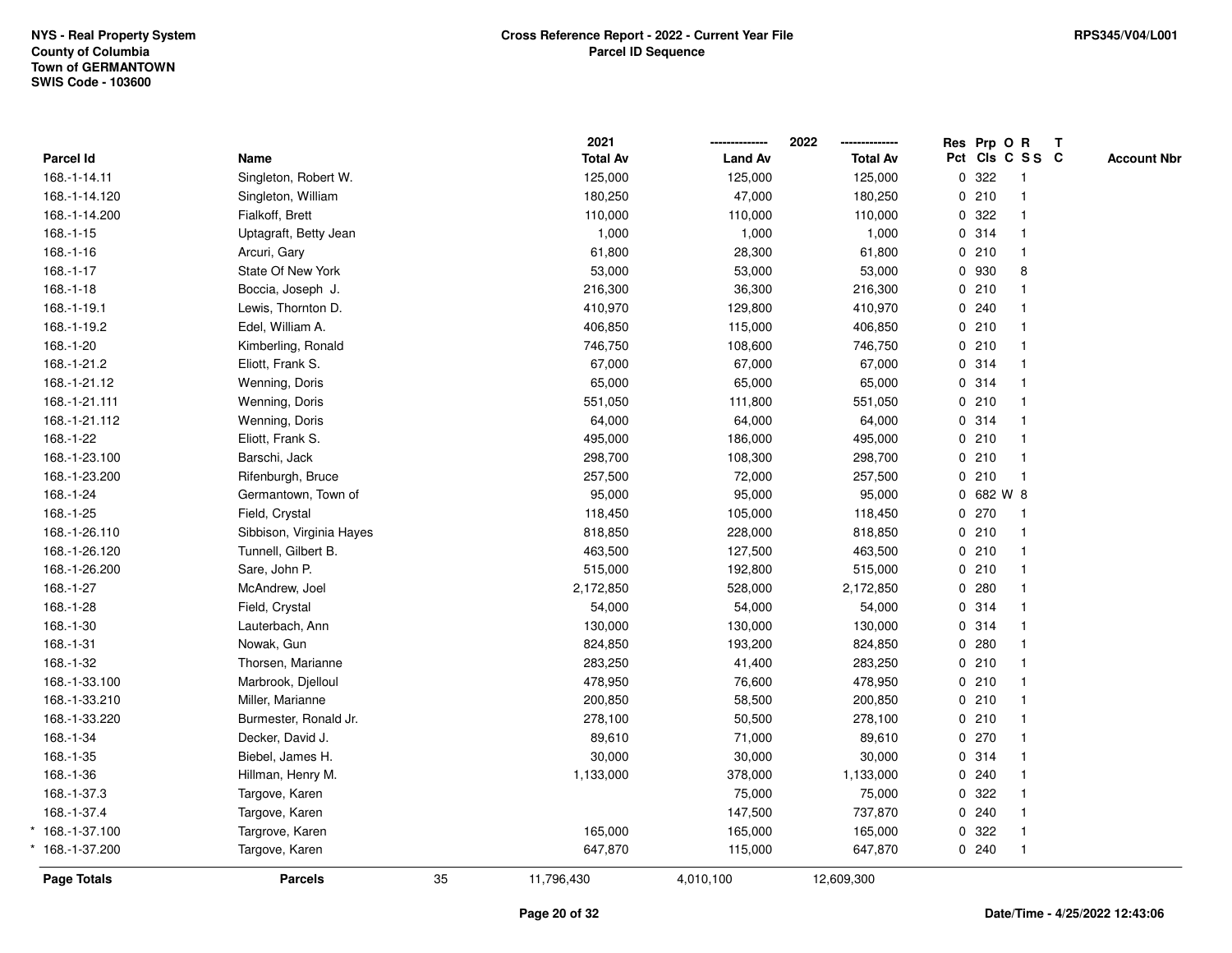|                    |                           |    | 2021            |                | 2022            |        | Res Prp O R     | T |                    |
|--------------------|---------------------------|----|-----------------|----------------|-----------------|--------|-----------------|---|--------------------|
| Parcel Id          | Name                      |    | <b>Total Av</b> | <b>Land Av</b> | <b>Total Av</b> |        | Pct Cls C S S C |   | <b>Account Nbr</b> |
| 168.-1-38          | Targrove, Karen           |    | 125,000         | 125,000        | 125,000         | 0 314  | -1              |   |                    |
| 168.-1-39          | Lanza, Eleonora Bianca    |    | 370,800         | 107,600        | 330,000         | 0210   | $\mathbf{1}$    |   |                    |
| 168.-1-40          | Stewart, Paul             |    | 180,250         | 46,800         | 180,250         | 0210   | $\mathbf{1}$    |   |                    |
| 168.-1-41          | Unger, Walter             |    | 267,800         | 40,700         | 267,800         | 0210   | $\mathbf{1}$    |   |                    |
| 168.-1-42.1        | Wyant, Robert J.          |    | 206,000         | 52,800         | 206,000         | 0210   | $\mathbf{1}$    |   |                    |
| 168.-1-42.2        | Stickles, William R.      |    | 56,000          | 56,000         | 56,000          | 0 314  | $\mathbf{1}$    |   |                    |
| 168.-1-43          | Shaff, Valerie            |    | 231,750         | 43,500         | 231,750         | 0210   | $\mathbf{1}$    |   |                    |
| 168.-1-44          | Alter, Andrew C.          |    | 221,450         | 37,000         | 221,450         | 0210   | $\mathbf{1}$    |   |                    |
| 168.-1-45          | Linder, Christopher R.    |    | 262,650         | 58,000         | 262,650         | 0210   | $\mathbf{1}$    |   |                    |
| 168.-1-46          | Pogoda, Dennis H.         |    | 200,850         | 41,400         | 200,850         | 0210   | $\mathbf{1}$    |   |                    |
| 168.-1-47          | Golovin, Ripley Ann       |    | 530,000         | 272,500        | 530,000         | 0 151  | $\mathbf{1}$    |   |                    |
| 168.-1-48          | Tyler Hathaway as Trustee |    | 1,195,000       | 1,076,750      | 1,195,000       | 0.240  | $\mathbf{1}$    |   |                    |
| 168.-1-50          | Jennings, Harold          |    | 29,000          | 29,000         | 29,000          | 0 314  | 1               |   |                    |
| 168.-1-51          | Jennings, Harold          |    | 195,700         | 47,700         | 195,700         | 0210   | $\mathbf{1}$    |   |                    |
| 168.-1-52          | Bohnsack, Amanda          |    | 231,750         | 69,000         | 231,750         | 0210   | $\mathbf{1}$    |   |                    |
| 168.-1-53          | Camp Kenner LLC           |    | 489,250         | 53,600         | 489,250         | 0210   | $\mathbf{1}$    |   |                    |
| 168.-1-54          | Camp Kenner LLC B.        |    | 65,000          | 65,000         | 65,000          | 0.314  | $\mathbf{1}$    |   |                    |
| 168.-1-55          | Sistarenik, Patricia      |    | 360,912         | 40,000         | 360,912         | 0210   | 1               |   |                    |
| 168.-1-56          | Redmond, Mark S.          |    | 339,900         | 69,400         | 339,900         | 0210   | 1               |   |                    |
| 168.-1-57          | Brown, Roy                |    | 386,250         | 47,000         | 386,250         | 0210   | $\mathbf{1}$    |   |                    |
| 168.-1-58          | Archibald, Katherine Kenn |    | 406,541         | 54,700         | 406,541         | 0.281  | $\mathbf{1}$    |   |                    |
| 168.-1-59.1        | Kercher, Kathryn A.       |    | 334,750         | 130,000        | 334,750         | 0.240  | $\mathbf{1}$    |   |                    |
| 168.-1-59.2        | Cinatti, Dominick         |    | 509,850         | 115,900        | 509,850         | 0.240  | $\mathbf{1}$    |   |                    |
| 168.-1-60          | Johnson, Dawn J.          |    | 278,100         | 40,000         | 278,100         | 75 283 | $\mathbf{1}$    |   |                    |
| $168.-1-61$        | Black, David              |    | 211,150         | 40,000         | 211,150         | 0210   | $\mathbf{1}$    |   |                    |
| 168.-1-62          | Tillou III, Philip        |    | 463,500         | 60,300         | 463,500         | 0210   | 1               |   |                    |
| 168.-1-63          | Carney, Rebecca           |    | 288,400         | 63,100         | 288,400         | 0210   | 1               |   |                    |
| 168.-1-64          | Carney, Rebecca           |    | 56,650          | 36,100         | 56,650          | 0270   | $\mathbf{1}$    |   |                    |
| 168.-1-65          | Balaz, Nancy              |    | 216,300         | 37,500         | 216,300         | 0210   | $\mathbf{1}$    |   |                    |
| $168.-2-1$         | Jonas, David E.           |    | 226,600         | 75,800         | 226,600         | 0210   | $\mathbf{1}$    |   |                    |
| 168.-2-2           | Foster, William           |    | 247,200         | 52,900         | 247,200         | 0210   | $\mathbf{1}$    |   |                    |
| 168.-2-3           | Germano, Daniel J.        |    | 190,550         | 40,400         | 190,550         | 0210   | $\mathbf{1}$    |   |                    |
| 168.-2-4           | Kudla, Stephen S.         |    | 386,250         | 155,500        | 386,250         | 0.240  | $\mathbf{1}$    |   |                    |
| 168.-2-5           | Baccaro, Jason W.         |    | 123,600         | 59,700         | 123,600         | 0210   | $\mathbf{1}$    |   |                    |
| 168.-2-6           | Kishbauch, Jennifer Trust |    | 164,800         | 53,600         | 164,800         | 0210   | $\mathbf{1}$    |   |                    |
| 168.-2-7           | Roberts, Waylon           |    | 128,750         | 40,000         | 128,750         | 0210   | $\mathbf{1}$    |   |                    |
| 168.-2-8           | Craven, Jade              |    | 283,250         | 80,200         | 283,250         | 0210   | $\mathbf{1}$    |   |                    |
| <b>Page Totals</b> | <b>Parcels</b>            | 37 | 10,461,553      | 3,514,450      | 10,420,753      |        |                 |   |                    |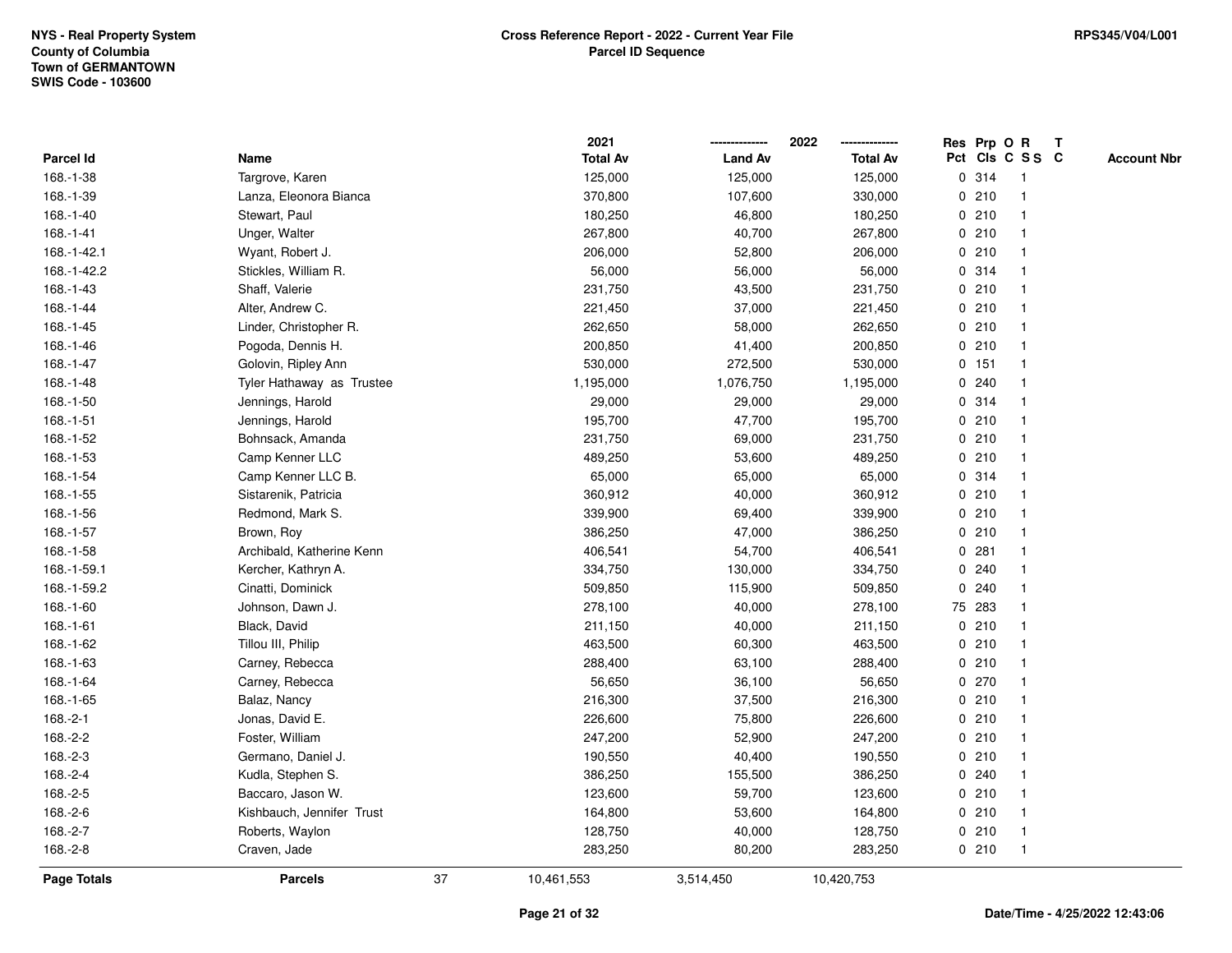|                  |                             |    | 2021            |                | 2022            |             | Res Prp O R     |              | T |                    |
|------------------|-----------------------------|----|-----------------|----------------|-----------------|-------------|-----------------|--------------|---|--------------------|
| <b>Parcel Id</b> | Name                        |    | <b>Total Av</b> | <b>Land Av</b> | <b>Total Av</b> |             | Pct Cls C S S C |              |   | <b>Account Nbr</b> |
| 168.-2-10.111    | Phelan, Richard             |    | 787,950         | 255,800        | 787,950         |             | 0 240 W 1       |              |   |                    |
| 168.-2-10.112    | Haraldsen, James W.         |    | 406,850         | 56,300         | 406,850         | $\mathbf 0$ | 210 W 1         |              |   |                    |
| 168.-2-10.120    | Beer, Matthew R             |    | 231,750         | 40,300         | 231,750         |             | 0210            | $\mathbf{1}$ |   |                    |
| 168.-2-10.200    | Jonas, David E.             |    | 39,000          | 39,000         | 39,000          |             | 0 314           | $\mathbf{1}$ |   |                    |
| 168.-2-11        | Fox, Renee B, G.R Sharpe    |    | 180,250         | 47,200         | 180,250         |             | 0210            |              |   |                    |
| 168.-2-11.3      | Fox, Renee B, G.R Sharpe    |    |                 | 40,000         | 173,050         |             | 0210            |              |   |                    |
| 168.-2-11.4      | Fox, Renee B, G.R Sharpe    |    |                 | 30,000         | 40,000          |             | 0.312           | $\mathbf{1}$ |   |                    |
| 168.-2-13        | Tortora, Lillian E. Trustee |    | 360,500         | 87,300         | 360,500         |             | 0210            | $\mathbf{1}$ |   |                    |
| 168.-2-14        | Esh, Kari                   |    | 257,500         | 52,800         | 257,500         | 0           | 210             | $\mathbf{1}$ |   |                    |
| 168.-2-15        | Marchisio, Lori             |    | 267,800         | 56,300         | 267,800         |             | 0 210 W 1       |              |   |                    |
| 168.-2-16        | Phelan, Matthew E.          |    | 20,000          | 20,000         | 20,000          |             | 0 314           | $\mathbf{1}$ |   |                    |
| 168.-2-17        | Phelan, Matthew             |    | 463,500         | 79,200         | 463,500         |             | 0 210 W 1       |              |   |                    |
| 168.-2-18        | Lorenz, Wesley 3Rd          |    | 303,850         | 60,700         | 303,850         |             | 0210 W1         |              |   |                    |
| 168.-2-19        | Kramer, Shane               |    | 185,400         | 41,400         | 185,400         |             | 0210            | $\mathbf{1}$ |   |                    |
| 168.-2-20        | Meacher, John M. Jr.        |    | 226,600         | 36,700         | 226,600         |             | 0210            | $\mathbf{1}$ |   |                    |
| 168.-2-21        | Shah, Faisal                |    | 715,850         | 127,000        | 715,850         |             | 0.240           | $\mathbf{1}$ |   |                    |
| 168.-2-21.3      | Geiger, Charles H.          |    | 721,000         | 222,600        | 721,000         |             | 0210            | $\mathbf{1}$ |   |                    |
| 168.-2-21.112    | Shah, Faisal                |    | 381,100         | 40,000         | 381,100         |             | 0210            |              |   |                    |
| 168.-2-22.11     | Suarez, Nicolas S.          |    | 489,250         | 211,500        | 489,250         |             | 0210            |              |   |                    |
| 168.-2-22.12     | Falk, Patricia H.           |    | 489,250         | 166,000        | 489,250         |             | 0210            |              |   |                    |
| 168.-2-22.200    | Orendack, Brenda            |    | 195,700         | 40,000         | 195,700         |             | 0210            | $\mathbf{1}$ |   |                    |
| 168.-2-23.100    | Fisher, Rosemarie R.        |    | 473,800         | 140,500        | 473,800         | 0           | 240             | $\mathbf{1}$ |   |                    |
| 168.-2-23.200    | Fisher, Winfield J. Jr.     |    | 406,850         | 156,200        | 406,850         | 0           | 240             | $\mathbf{1}$ |   |                    |
| 168.-2-24        | Whitman, Christopher B.     |    | 252,350         | 54,100         | 252,350         |             | 0 210 W 1       |              |   |                    |
| 168.-2-25        | Goodrich, Donald            |    | 242,050         | 51,200         | 242,050         |             | 0210            | $\mathbf{1}$ |   |                    |
| 168.-2-26.100    | Moses, Andrew               |    | 350,200         | 95,000         | 350,200         |             | 0.280           |              |   |                    |
| 168.-2-26.200    | Lupa, Jennifer              |    | 334,750         | 105,100        | 334,750         |             | 0220            |              |   |                    |
| 168.-2-27.2      | Nobel, Justin               |    | 45,000          | 45,000         | 45,000          |             | 0 314           | $\mathbf{1}$ |   |                    |
| 168.-2-27.12     | Reid, Robert                |    | 48,000          | 48,000         | 48,000          | $\mathbf 0$ | 314             | $\mathbf{1}$ |   |                    |
| 168.-2-27.111    | Nobel, Justin               |    | 38,000          | 38,000         | 38,000          |             | 0.314           | $\mathbf{1}$ |   |                    |
| 168.-2-27.112    | Haraldsen, Amy              |    | 242,050         | 55,000         | 242,050         |             | 0210            | $\mathbf{1}$ |   |                    |
| 168.-2-28        | Fisher, Winfield J. Jr.     |    | 168,000         | 168,000        | 168,000         |             | 0.322           |              |   |                    |
| 168.-2-29        | US BAnk Trust NA As Trustee |    | 242,050         | 120,500        | 242,050         |             | 0.240           |              |   |                    |
| 168.-2-30        | Rathjen, Scott G.           |    | 164,800         | 32,000         | 164,800         |             | 0210            |              |   |                    |
| 168.-2-31.100    | Setaro, Palumbo, Bohnsack   |    | 216,300         | 49,500         | 216,300         |             | 0210            | $\mathbf{1}$ |   |                    |
| 168.-2-31.200    | Montella, Clarence J.       |    | 226,600         | 41,400         | 226,600         |             | 0210            | $\mathbf{1}$ |   |                    |
| 168.-2-32.100    | Rifenburgh, Randall         |    | 370,800         | 41,800         | 370,800         |             | 0210            | $\mathbf{1}$ |   |                    |
| Page Totals      | <b>Parcels</b>              | 36 | 10,364,450      | 2,944,200      | 10,577,500      |             |                 |              |   |                    |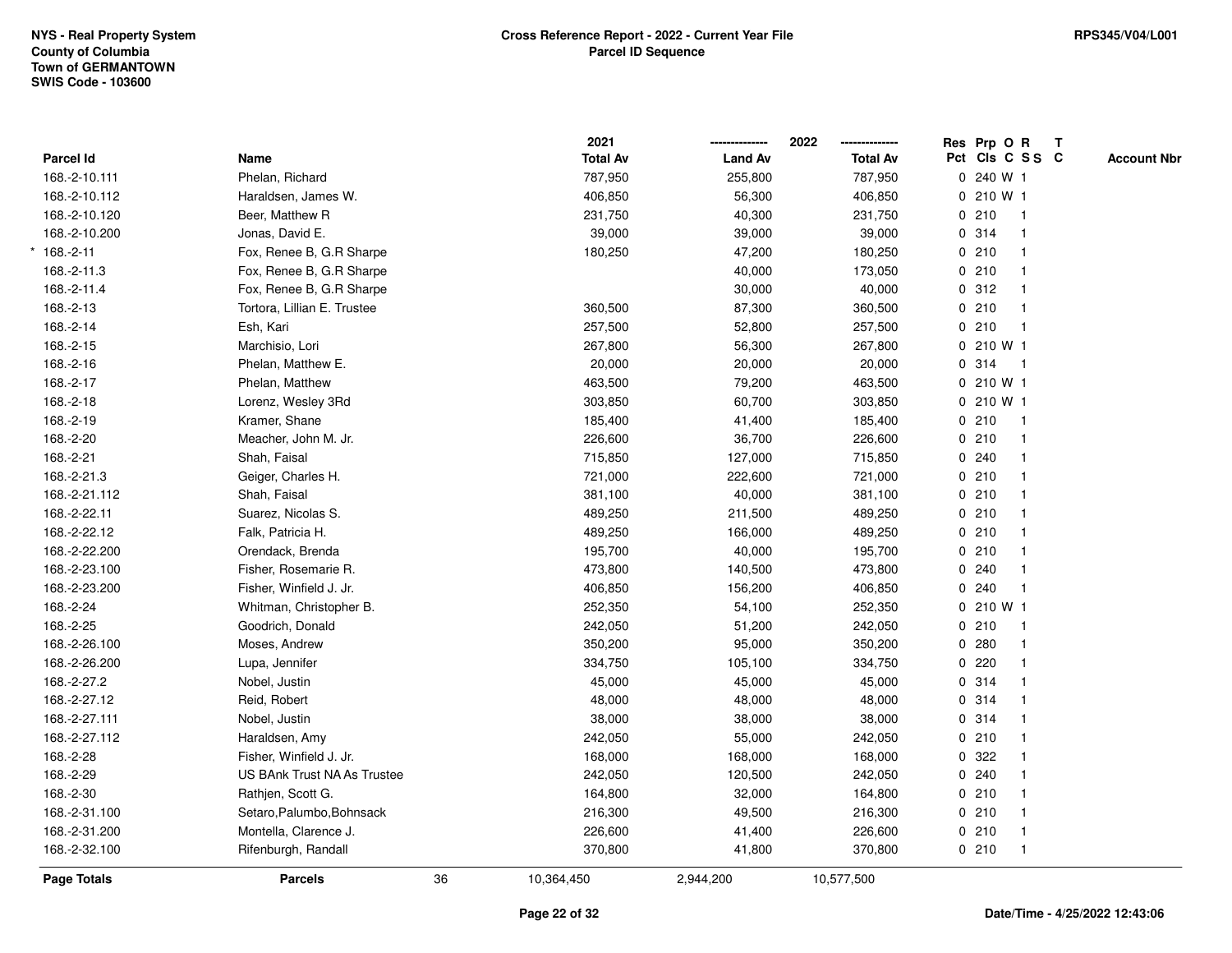|                    |                                 |    | 2021            |                | 2022            | Res Prp O R |        |                         | $\mathbf{T}$ |                    |
|--------------------|---------------------------------|----|-----------------|----------------|-----------------|-------------|--------|-------------------------|--------------|--------------------|
| <b>Parcel Id</b>   | Name                            |    | <b>Total Av</b> | <b>Land Av</b> | <b>Total Av</b> |             |        | Pct Cls C S S C         |              | <b>Account Nbr</b> |
| 168.-2-33.3        | All in Shotgun Rider LLC        |    | 595,000         | 68,600         | 595,000         |             | 0210   |                         |              |                    |
| 168.-2-33.4        | All in Shotgun Rider LLC        |    | 136,000         | 136,000        | 136,000         |             | 0 105  |                         |              |                    |
| 168.-2-33.5        | All in Shotgun Rider LLC        |    | 195,000         | 88,200         | 195,000         | $\mathbf 0$ | 120    | -1                      |              |                    |
| 168.-2-33.6        | All in Shotgun Rider LLC        |    | 100,000         | 100,000        | 100,000         |             | 0, 105 | -1                      |              |                    |
| 168.-2-34          | Himmelfarb, Aron                |    | 195,700         | 65,900         | 195,700         |             | 0210   | $\mathbf 1$             |              |                    |
| 168.-2-35          | Hallam, Christopher T.          |    | 314,150         | 47,100         | 314,150         |             | 0210   |                         |              |                    |
| 168.-2-36          | Ximenez, Joseph                 |    | 190,550         | 32,000         | 190,550         |             | 0210   |                         |              |                    |
| 168.-2-37          | Picicci, Genette                |    | 39,000          | 39,000         | 39,000          |             | 0.314  |                         |              |                    |
| 168.-2-38          | Round Top Prop. Inc             |    | 412,000         | 240,000        | 495,000         |             | 0210   |                         |              |                    |
| 168.-2-39          | Millus, Darryl                  |    | 113,300         | 45,600         | 113,300         |             | 0270   | $\mathbf{1}$            |              |                    |
| 168.-2-40          | Christmas, Charlotte A.         |    | 221,450         | 54,000         | 221,450         |             | 0210   | $\mathbf{1}$            |              |                    |
| 168.-2-41          | Farewell, Christopher           |    | 160,250         | 75,000         | 160,250         |             | 0.280  | $\mathbf 1$             |              |                    |
| 168.-2-42          | Denegar, Reginald Jr.           |    | 12,000          | 12,000         | 12,000          |             | 0.314  |                         |              |                    |
| 168.-2-43.111      | Gaschel, Jeremy J.              |    | 149,350         | 40,000         | 149,350         |             | 0210   |                         |              |                    |
| 168.-2-43.112      | Isquith, Hallie                 |    | 200,850         | 47,000         | 290,850         |             | 0210   |                         |              |                    |
| 168.-2-43.200      | Farrell, Daniel                 |    | 236,900         | 40,100         | 236,900         |             | 0210   | -1                      |              |                    |
| 168.-2-44          | Dubac, Donald E, Dubac, Doris S |    | 221,450         | 122,000        | 221,450         | $\mathbf 0$ | 240    | $\mathbf{1}$            |              |                    |
| 168.-2-45          | Shanbrom, Julia                 |    | 293,550         | 56,000         | 293,550         |             | 0210   | -1                      |              |                    |
| 168.-2-46.2        | Picicci, Genette                |    | 50,000          | 50,000         | 50,000          |             | 0.314  | -1                      |              |                    |
| 168.-2-46.11       | Bailey, John Dane               |    | 309,000         | 120,000        | 379,000         |             | 0210   |                         |              |                    |
| 168.-2-46.12       | Picicci, Genette                |    | 68,000          | 60,300         | 68,000          |             | 0.312  |                         |              |                    |
| 168.-2-47          | Mohnach, Michael                |    | 386,250         | 89,000         | 386,250         |             | 0210   | $\overline{\mathbf{1}}$ |              |                    |
| 168.-2-48          | Fronio, John                    |    | 406,850         | 116,000        | 406,850         |             | 0.240  |                         |              |                    |
| 168.-2-49          | Germantown, Town of             |    | 156,000         | 156,000        | 156,000         | 0           | 322    | 8                       |              |                    |
| 168.-2-50          | Oehlke, As Trustee, Jessica M   |    | 715,850         | 341,400        | 715,850         |             | 0.240  |                         |              |                    |
| 168.-2-51.3        | Frank, Elizabeth A.             |    | 450,000         | 100,000        | 450,000         |             | 0.240  | -1                      |              |                    |
| 168.-2-51.111      | Phelan, John C.                 |    | 422,300         | 278,100        | 422,300         |             | 0.240  |                         |              |                    |
| 168.-2-51.120      | Stracher, Kurt N.               |    | 303,850         | 66,000         | 303,850         |             | 0210   |                         |              |                    |
| 168.-2-51.200      | Michael, Emily                  |    | 412,000         | 61,700         | 412,000         |             | 0210   | -1                      |              |                    |
| 168.-2-52          | Leno, Nicholas W                |    | 195,000         | 100,000        | 195,000         |             | 0210   | $\overline{\mathbf{1}}$ |              |                    |
| 168.-2-53.120      | Costello, Michael               |    | 211,150         | 89,000         | 211,150         |             | 0210   | -1                      |              |                    |
| 168.-2-53.200      | Pearson, Douglas A.             |    | 143,170         | 113,000        | 143,170         |             | 0270   | $\mathbf 1$             |              |                    |
| 168.-2-54          | Pearson, Douglas                |    | 164,697         | 110,000        | 164,697         |             | 0.240  |                         |              |                    |
| 168.-2-55.110      | Malfetano, Adam N.              |    | 529,420         | 105,600        | 529,420         |             | 0210   |                         |              |                    |
| 168.-2-55.120      | Heller, Patricia                |    | 378,425         | 158,400        | 378,425         |             | 0.240  |                         |              |                    |
| 168.-2-55.200      | Malfetano, Christine E.         |    | 695,250         | 142,800        | 695,250         |             | 0.240  | $\mathbf{1}$            |              |                    |
| 168.-2-56          | Malfetano, Robert D.            |    | 133,900         | 47,000         | 133,900         |             | 0210   | $\mathbf{1}$            |              |                    |
| <b>Page Totals</b> | <b>Parcels</b>                  | 37 | 9,917,612       | 3,612,800      | 10,160,612      |             |        |                         |              |                    |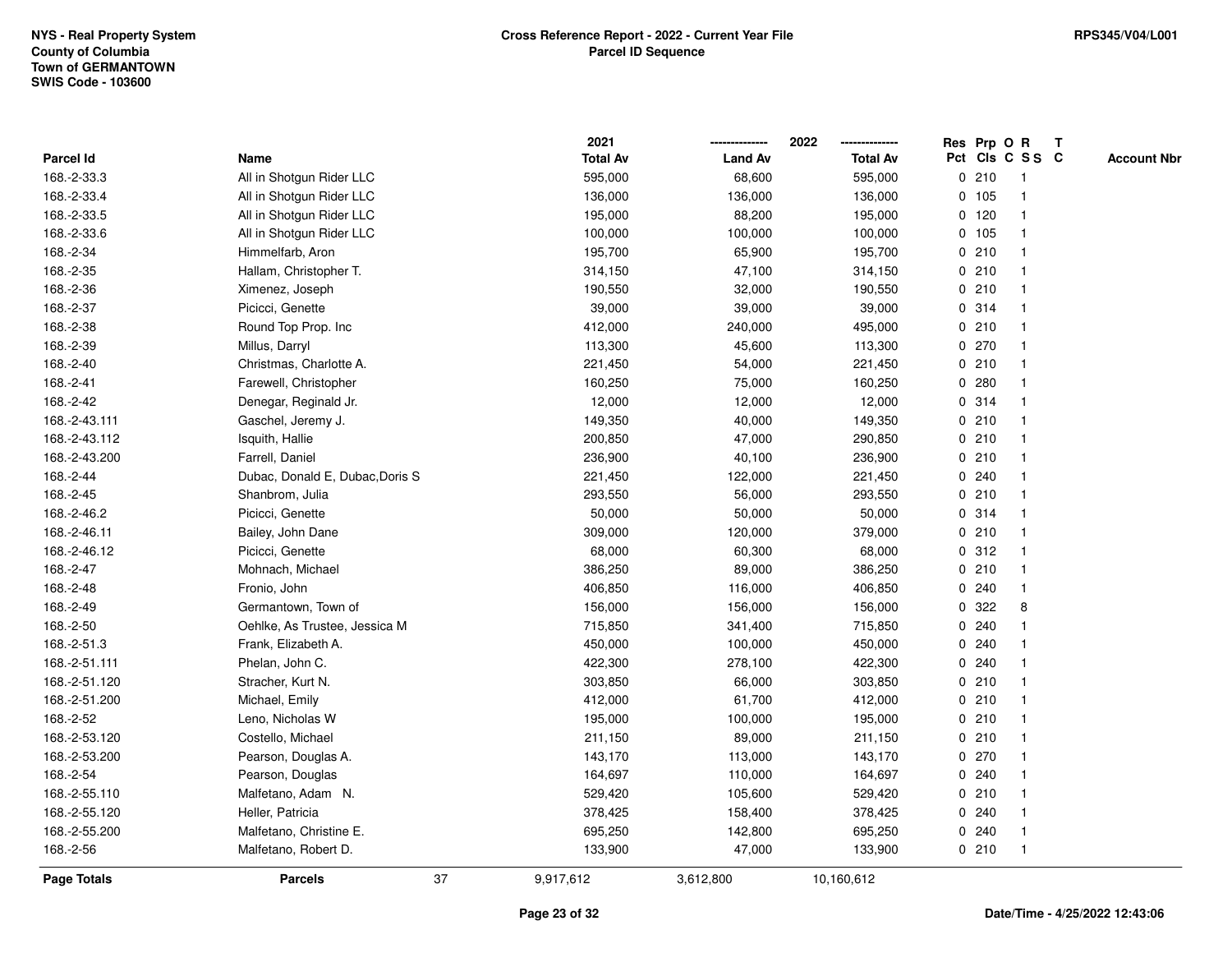|                    |                           |    | 2021            |                | 2022            |              | Res Prp O R     |                | T |                    |
|--------------------|---------------------------|----|-----------------|----------------|-----------------|--------------|-----------------|----------------|---|--------------------|
| Parcel Id          | Name                      |    | <b>Total Av</b> | <b>Land Av</b> | <b>Total Av</b> |              | Pct Cls C S S C |                |   | <b>Account Nbr</b> |
| 168.-2-57          | Burnley, Maureen          |    | 257,500         | 67,700         | 257,500         |              | 0210            | -1             |   |                    |
| 168.-2-58.100      | Keyser, Jennifer          |    | 153,470         | 58,000         | 153,470         | 0            | 270             | $\overline{1}$ |   |                    |
| 168.-2-58.200      | Hsiaoya Chao, Li Hua Ying |    | 324,450         | 40,000         | 324,450         |              | 0210            | $\mathbf{1}$   |   |                    |
| 168.-2-59.110      | 384 Church Ave LLC        |    | 607,700         | 41,800         | 607,700         |              | 0210            | -1             |   |                    |
| 168.-2-59.121      | Mortenson, Eric T.        |    | 48,000          | 48,000         | 48,000          |              | 0 314           |                |   |                    |
| 168.-2-59.122      | Mortenson, Michael        |    | 216,300         | 72,200         | 216,300         |              | 0210            |                |   |                    |
| 168.-2-59.200      | 384 Church Ave LLC        |    | 115,000         | 103,900        | 115,000         |              | 0.312           |                |   |                    |
| 168.-2-60          | Navins, Peter             |    | 200,850         | 67,300         | 200,850         |              | 0210            | $\mathbf{1}$   |   |                    |
| 168.-2-61.100      | Berks, Sara Elizabeth     |    | 334,750         | 62,400         | 334,750         |              | 0210            | $\mathbf{1}$   |   |                    |
| 168.-2-61.210      | Kow, Judy                 |    | 535,600         | 136,200        | 535,600         |              | 0210            | $\mathbf{1}$   |   |                    |
| 168.-2-61.220      | Mahood, James             |    | 406,850         | 81,000         | 406,850         |              | 0210            |                |   |                    |
| 168.-2-62.111      | Opatrny, Robert           |    | 183,000         | 183,000        | 183,000         |              | 0 322           |                |   |                    |
| 168.-2-62.112      | Sebesta, Lithe            |    | 463,500         | 169,600        | 463,500         | 0            | 240             |                |   |                    |
| 168.-2-62.120      | Reichlin, Arnold          |    | 319,300         | 135,100        | 319,300         |              | 0.240           |                |   |                    |
| 168.-2-62.200      | Opatrny, Robert           |    | 391,400         | 68,100         | 391,400         | 0            | 210             | $\mathbf 1$    |   |                    |
| 168.-2-63          | Mergenthaler, Matthew     |    | 566,500         | 76,400         | 566,500         | 0            | 210             | 1              |   |                    |
| 168.-2-64          | Atwell, George I. Jr.     |    | 221,450         | 98,800         | 221,450         |              | 0210            | $\mathbf{1}$   |   |                    |
| 168.-2-65          | Phelan, Stuart            |    | 283,250         | 51,900         | 283,250         |              | 0210            |                |   |                    |
| 168.-2-66          | Hobson, Jeffrey L.        |    | 200,850         | 40,000         | 200,850         |              | 0210            |                |   |                    |
| 168.-2-67          | Sharpe, George R.         |    | 200,850         | 48,400         | 200,850         |              | 0210            |                |   |                    |
| 168.-2-68          | Boucher, Raymond          |    | 242,050         | 40,000         | 242,050         |              | 0210            | $\mathbf{1}$   |   |                    |
| 168.-2-69          | Anderson, Christopher O.  |    | 262,650         | 40,000         | 262,650         | 0            | 210             | $\overline{1}$ |   |                    |
| 168.-2-70          | Leonard, May              |    | 211,150         | 54,400         | 211,150         | $\mathbf{0}$ | 210             | $\overline{1}$ |   |                    |
| 168.-2-71          | Ary, Drucilla A           |    | 252,350         | 62,700         | 252,350         |              | 0 210 W 1       |                |   |                    |
| 168.-2-72          | Foster, Laura             |    | 200,850         | 60,100         | 200,850         |              | 0 210 W 1       |                |   |                    |
| 168.-2-73          | Foster, William E.        |    | 283,250         | 41,700         | 283,250         |              | 0 210 W 1       |                |   |                    |
| 168.-2-74          | Conway, Michael J.        |    | 448,050         | 40,600         | 448,050         |              | 0 210 W 1       |                |   |                    |
| 168.-2-75          | Conway, Michael J.        |    | 60,000          | 60,000         | 60,000          |              | 0.314           | $\mathbf{1}$   |   |                    |
| 168.-2-76.3        | Geiger, Charles           |    | 115,000         | 103,000        | 115,000         | $\mathbf 0$  | 312             | -1             |   |                    |
| 168.-2-76.4        | Gardner, Carolanne        |    | 100,000         | 100,000        | 100,000         |              | 0.314           | $\overline{1}$ |   |                    |
| 168.-2-77          | Link, Anna Marie          |    | 82,000          | 81,000         | 82,000          |              | 0.312           | $\mathbf{1}$   |   |                    |
| 168.-2-78          | Rustici, John             |    | 200,850         | 64,500         | 200,850         |              | 0210            |                |   |                    |
| 168.-2-79.1        | McCauley, Christa Irr     |    | 298,700         | 49,000         | 298,700         |              | 0210            |                |   |                    |
| 168.-2-79.2        | Crawford, Andrew          |    | 329,600         | 61,000         | 329,600         |              | 0210            |                |   |                    |
| 168.-2-80          | Phelan, John C.           |    | 65,000          | 65,000         | 65,000          |              | 0.314           | $\mathbf{1}$   |   |                    |
| 168.-2-82          | Shanbrom, Julia           |    | 41,000          | 41,000         | 41,000          |              | 0 314           | -1             |   |                    |
| 168.-2-83.3        | Frank, Elizabeth A.       |    | 500,000         | 125,000        | 700,000         |              | 0210            | $\mathbf{1}$   |   |                    |
| <b>Page Totals</b> | <b>Parcels</b>            | 37 | 9,723,070       | 2,738,800      | 9,923,070       |              |                 |                |   |                    |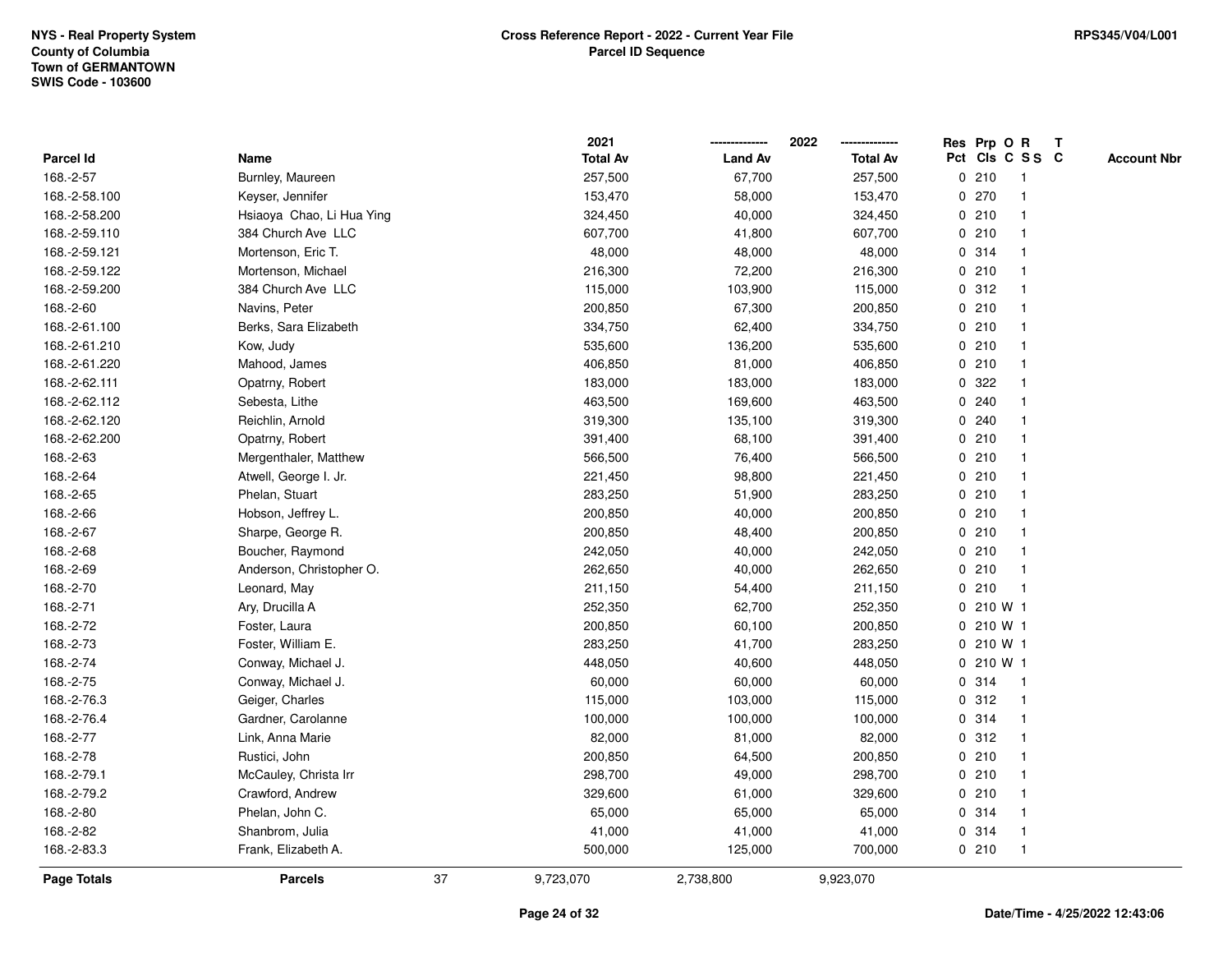|                    |                         |    | 2021            |                | 2022            |             |       | Res Prp O R     | T |                    |
|--------------------|-------------------------|----|-----------------|----------------|-----------------|-------------|-------|-----------------|---|--------------------|
| Parcel Id          | Name                    |    | <b>Total Av</b> | <b>Land Av</b> | <b>Total Av</b> |             |       | Pct Cls C S S C |   | <b>Account Nbr</b> |
| 168.-2-84          | K & K Lands LLC         |    | 73,000          | 73,000         | 73,000          | 0           | 314   | -1              |   |                    |
| 168.-2-85          | Geiger, Charles, Adelia |    | 120,000         | 120,000        | 120,000         | 0           | 314   | $\overline{1}$  |   |                    |
| $168.1 - 1 - 1$    | Delpozzo, Richard       |    | 473,800         | 148,500        | 473,800         |             | 0.215 | $\mathbf{1}$    |   |                    |
| $168.1 - 1 - 2$    | Hubner, Kenneth J.      |    | 53,000          | 73,000         | 73,000          |             | 0.314 |                 |   |                    |
| $168.1 - 1 - 3$    | 17 James St LLC         |    | 123,600         | 27,500         | 123,600         |             | 0210  |                 |   |                    |
| 168.1-1-4          | 17 James St LLC         |    | 123,600         | 30,800         | 123,600         |             | 0210  |                 |   |                    |
| 168.1-1-5          | Brandt, Scott C         |    | 381,100         | 31,300         | 381,100         |             | 0210  |                 |   |                    |
| 168.1-1-6          | Brown, Susan            |    | 267,800         | 45,600         | 267,800         | 0           | 210   | $\mathbf{1}$    |   |                    |
| $168.1 - 1 - 7$    | Lotus, J                |    | 186,000         | 49,100         | 186,000         |             | 0210  | -1              |   |                    |
| $168.1 - 1 - 8$    | Fitzmaurice, Timothy    |    | 45,000          | 45,000         | 45,000          |             | 0.314 | -1              |   |                    |
| $168.1 - 1 - 9$    | McMullen, Kelly         |    | 422,300         | 92,000         | 422,300         |             | 0210  |                 |   |                    |
| 168.1-1-10         | Hubner, Kenneth J.      |    | 257,500         | 50,800         | 297,500         |             | 0210  |                 |   |                    |
| 168.1-1-11         | Hills, Joanne August    |    | 309,000         | 53,000         | 309,000         |             | 0210  |                 |   |                    |
| 168.1-1-12         | Doheny, Thomas          |    | 319,300         | 45,600         | 519,300         |             | 0210  |                 |   |                    |
| 168.1-1-13         | Cianfoni, Lawrence      |    | 278,100         | 44,900         | 278,100         | $\mathbf 0$ | 210   |                 |   |                    |
| 168.1-1-14         | Palazzo, Diane          |    | 139,050         | 50,000         | 139,050         | $\mathbf 0$ | 210   | $\overline{1}$  |   |                    |
| 168.1-1-15         | 1171 Woods Road LLC     |    | 150,000         | 46,000         | 150,000         |             | 0710  | $\mathbf{1}$    |   |                    |
| 168.1-1-16         | White, David A.         |    | 154,500         | 31,800         | 154,500         |             | 0210  |                 |   |                    |
| 168.1-1-17         | Mcalister, Ronnie L.    |    | 216,300         | 42,800         | 216,300         |             | 0210  |                 |   |                    |
| 168.1-1-18         | Clarke, John B.         |    | 283,250         | 66,800         | 283,250         |             | 0210  |                 |   |                    |
| 168.1-1-19         | Boice, Florence Jane    |    | 386,250         | 96,600         | 386,250         |             | 0210  |                 |   |                    |
| 168.1-1-20.200     | Hirschbihl, Werner      |    | 42,000          | 42,000         | 42,000          | 0           | 314   |                 |   |                    |
| 168.1-1-21.100     | Sharp, Stephen L.       |    | 437,750         | 62,500         | 437,750         | 0           | 283   | -1              |   |                    |
| 168.1-1-21.200     | Schweppe, Elizabeth L   |    | 350,200         | 90,000         | 350,200         | $\mathbf 0$ | 210   | $\overline{1}$  |   |                    |
| 168.1-1-22.100     | Droege, William A.      |    | 325,000         | 50,000         | 325,000         |             | 0210  | -1              |   |                    |
| 168.1-1-23         | Esch, Gregory G.        |    | 293,550         | 75,000         | 293,550         |             | 0210  |                 |   |                    |
| 168.1-1-24         | Scarpulla, Domenic      |    | 262,650         | 57,000         | 462,650         |             | 0210  |                 |   |                    |
| 168.1-1-25         | JoanneAugust Rev. Trust |    | 180,250         | 48,000         | 180,250         |             | 0210  |                 |   |                    |
| 168.1-1-26         | Trapido, Paul           |    | 509,850         | 59,000         | 509,850         |             | 0210  |                 |   |                    |
| 168.1-1-27         | Shannon, Thomas         |    | 221,450         | 72,200         | 221,450         | 0           | 210   | -1              |   |                    |
| 168.1-1-28         | Shannon, Thomas         |    | 10,000          | 1,000          | 10,000          |             | 0.312 | -1              |   |                    |
| 168.1-1-29         | Nabozny, Janice         |    | 128,750         | 16,000         | 128,750         |             | 0210  | -1              |   |                    |
| 168.1-1-30         | Nabozny, Janice         |    | 44,000          | 44,000         | 44,000          |             | 0.314 |                 |   |                    |
| 168.1-1-31         | Gaynin, Gail K.         |    | 267,800         | 28,000         | 267,800         |             | 0210  |                 |   |                    |
| 168.1-1-32         | Westmore, Donald B.     |    | 463,500         | 70,000         | 463,500         |             | 0210  |                 |   |                    |
| 168.1-1-33         | Carvajal, Emily         |    | 309,000         | 44,000         | 309,000         |             | 0210  | -1              |   |                    |
| 168.1-1-34         | Otty, Timothy J.        |    | 535,600         | 91,100         | 535,600         |             | 0210  | $\overline{1}$  |   |                    |
| <b>Page Totals</b> | <b>Parcels</b>          | 37 | 9,143,800       | 2,113,900      | 9,603,800       |             |       |                 |   |                    |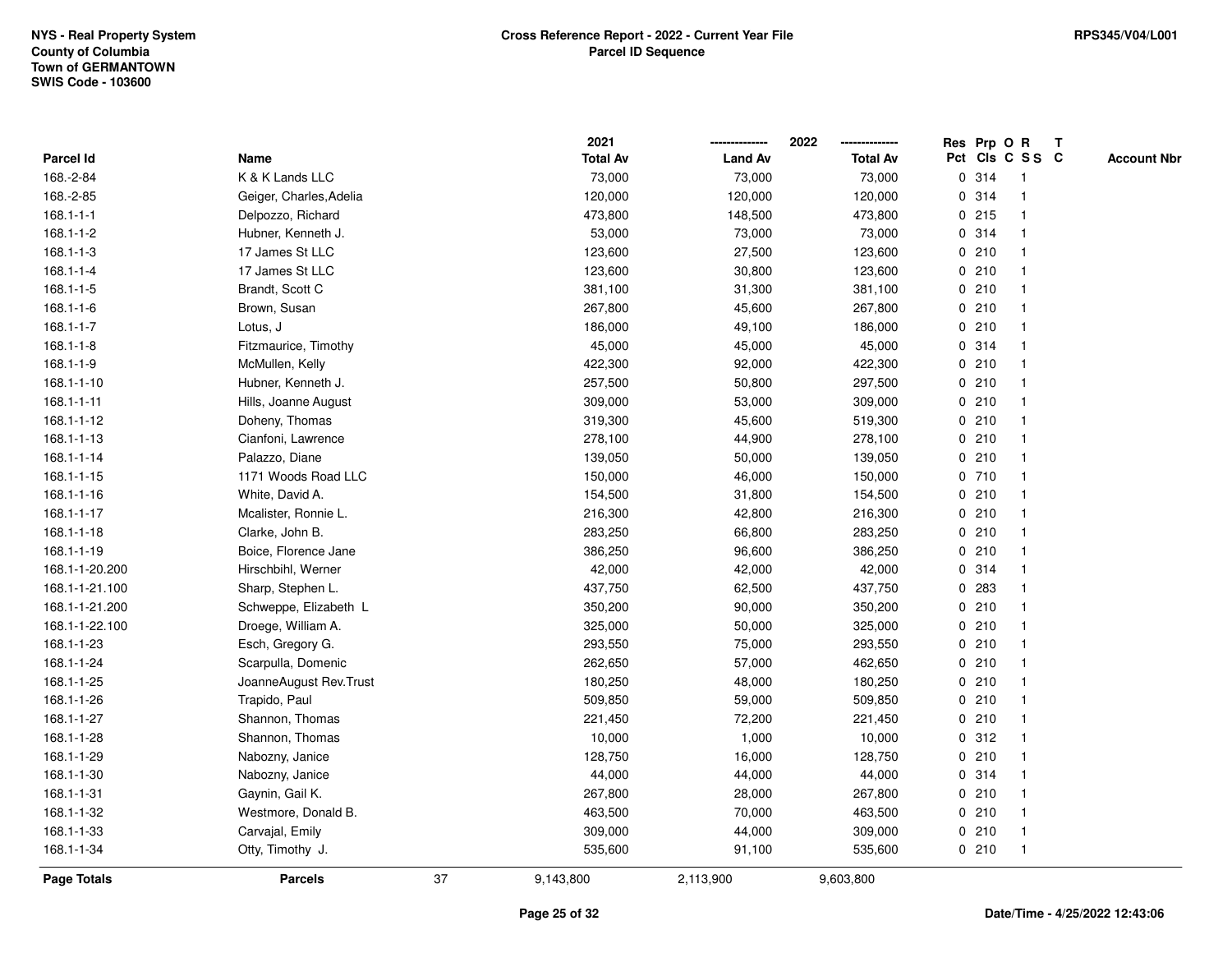|                    |                         |    | 2021            |                | 2022            |             |       | Res Prp O R             | $\mathsf{T}$ |                    |
|--------------------|-------------------------|----|-----------------|----------------|-----------------|-------------|-------|-------------------------|--------------|--------------------|
| Parcel Id          | Name                    |    | <b>Total Av</b> | <b>Land Av</b> | <b>Total Av</b> |             |       | Pct Cls C S S C         |              | <b>Account Nbr</b> |
| 168.1-1-35         | Biebel, James           |    | 149,350         | 73,000         | 149,350         |             | 0210  | -1                      |              |                    |
| 168.1-1-36         | Hills, David            |    | 381,100         | 81,900         | 381,100         |             | 0210  |                         |              |                    |
| 168.1-1-37         | Decker, Gail            |    | 360,500         | 93,600         | 360,500         |             | 0210  | -1                      |              |                    |
| 168.1-1-38         | Hirschbihl, Werner      |    | 695,250         | 140,600        | 695,250         |             | 0210  | $\mathbf{1}$            |              |                    |
| 168.1-1-39         | American Legion         |    | 425,000         | 39,700         | 425,000         |             | 0 632 | 8                       |              |                    |
| 168.1-1-40         | Shannon, Edward         |    | 221,450         | 38,600         | 221,450         |             | 0210  | -1                      |              |                    |
| 168.1-1-41         | Noda, Chiyo             |    | 195,700         | 38,600         | 195,700         |             | 0210  |                         |              |                    |
| 168.1-1-42         | Heath, Harry W          |    | 92,700          | 38,600         | 92,700          |             | 0270  |                         |              |                    |
| 168.1-1-43         | Aierstok, David M.      |    | 190,550         | 43,500         | 190,550         |             | 0210  | $\overline{\mathbf{1}}$ |              |                    |
| 168.1-1-45         | Shannon, William & Rena |    | 247,200         | 41,400         | 247,200         |             | 0210  |                         |              |                    |
| 168.1-1-46         | Melino, Nicole          |    | 200,850         | 40,000         | 200,850         |             | 0210  | $\mathbf{1}$            |              |                    |
| 168.1-1-47         | Lauterbach, Ann         |    | 360,500         | 36,000         | 360,500         |             | 0210  | $\mathbf{1}$            |              |                    |
| 168.1-1-48         | Germantown, Town of     |    | 40,000          | 40,000         | 40,000          |             | 0 695 | 8                       |              |                    |
| 168.1-1-49         | Shannon, William        |    | 190,550         | 49,000         | 190,550         |             | 0210  |                         |              |                    |
| 168.1-1-50         | Carlucci, James A.      |    | 216,300         | 37,200         | 216,300         |             | 0210  |                         |              |                    |
| 168.1-1-51         | Weil, Emily             |    | 216,300         | 38,000         | 216,300         |             | 0210  |                         |              |                    |
| 168.1-1-52         | Mead, Michael           |    | 309,000         | 49,100         | 309,000         |             | 0210  | $\mathbf{1}$            |              |                    |
| 168.2-1-1          | Kilmer, Art             |    | 200,850         | 55,400         | 200,850         | 0           | 220   | -1                      |              |                    |
| 168.2-1-3          | Walker, Kathryn Eberle  |    | 417,150         | 48,400         | 417,150         |             | 0210  | -1                      |              |                    |
| 168.2-1-4.100      | Forringer, Jon A.       |    | 350,000         | 92,000         | 350,000         |             | 0411  |                         |              |                    |
| 168.2-1-5          | Montague, Dorothy P.    |    | 324,450         | 40,200         | 374,450         |             | 0210  |                         |              |                    |
| 168.2-1-6          | Duncan, Robert          |    | 231,750         | 42,100         | 231,750         |             | 0210  |                         |              |                    |
| 168.2-1-7          | Cultraro, Conrad        |    | 303,850         | 42,100         | 303,850         |             | 0210  | -1                      |              |                    |
| 168.2-1-8          | Curran, David A.        |    | 154,500         | 40,800         | 195,599         | $\mathbf 0$ | 280   | $\mathbf{1}$            |              |                    |
| 168.2-1-9.1        | Dodge, Timothy          |    | 278,100         | 69,500         | 278,100         |             | 0210  | $\mathbf 1$             |              |                    |
| 168.2-1-9.2        | Bathrick, Steven P.     |    | 267,800         | 47,000         | 267,800         |             | 0210  | -1                      |              |                    |
| 168.2-1-10         | Anthony Moon Jr Trustee |    | 97,850          | 41,000         | 97,850          |             | 0270  |                         |              |                    |
| 168.2-1-11         | Buffington, Sean        |    | 350,000         | 44,200         | 395,000         |             | 0210  |                         |              |                    |
| 168.2-1-12         | Tarttier, Bonnie        |    | 206,000         | 42,800         | 206,000         |             | 0210  |                         |              |                    |
| 168.2-1-13         | Anthony Moon JrTrustee  |    | 272,950         | 73,000         | 272,950         |             | 0210  |                         |              |                    |
| 168.2-1-14         | Phillips, Chad          |    | 178,190         | 46,000         | 178,190         |             | 0210  | $\mathbf{1}$            |              |                    |
| $169.-1-1$         | Hendler, Audrey         |    | 350,200         | 51,200         | 350,200         |             | 0210  | -1                      |              |                    |
| $169.-1-2$         | Hendler, Audrey         |    | 73,000          | 73,000         | 73,000          |             | 0.314 |                         |              |                    |
| $169.-1-3$         | Hendler, Audrey         |    | 100,000         | 100,000        | 100,000         |             | 0.314 |                         |              |                    |
| $169.-1-4$         | Hendler, Audrey         |    | 110,000         | 110,000        | 110,000         |             | 0.314 |                         |              |                    |
| $169.-1-5$         | Rideout, Jennifer       |    | 184,370         | 35,500         | 184,370         |             | 0210  | $\mathbf{1}$            |              |                    |
| $169.-1-6$         | Bock, Richard A.        |    | 216,300         | 39,500         | 216,300         |             | 0210  | $\mathbf{1}$            |              |                    |
| <b>Page Totals</b> | <b>Parcels</b>          | 37 | 9,159,610       | 2,052,500      | 9,295,709       |             |       |                         |              |                    |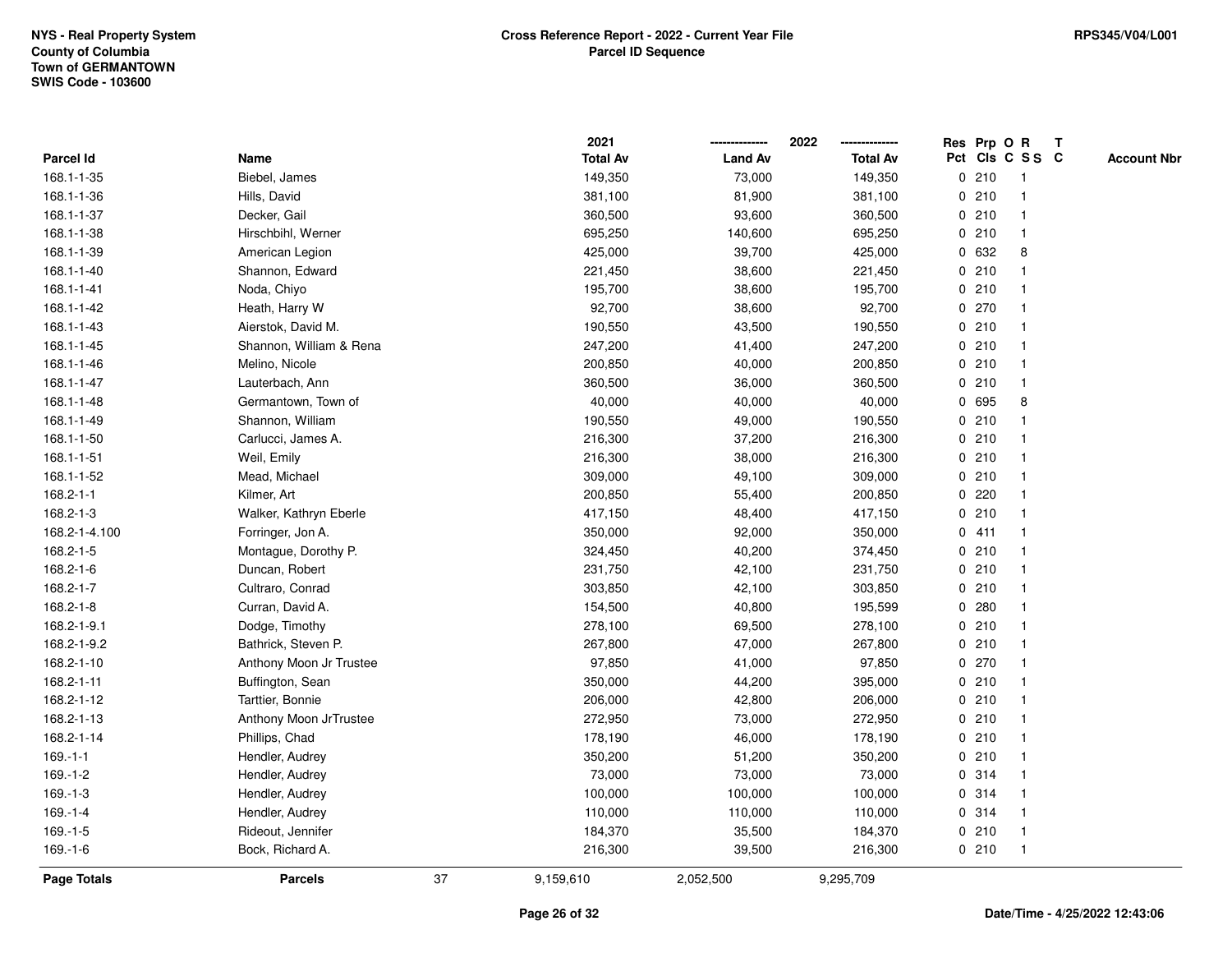|                    |                                   | 2021            |                | 2022            | Res Prp O R |       |                 | $\mathsf{T}$       |
|--------------------|-----------------------------------|-----------------|----------------|-----------------|-------------|-------|-----------------|--------------------|
| Parcel Id          | Name                              | <b>Total Av</b> | <b>Land Av</b> | <b>Total Av</b> |             |       | Pct Cls C S S C | <b>Account Nbr</b> |
| $169. - 1 - 7.1$   | Craft, Russell A. Sr.             | 231,750         | 99,000         | 231,750         |             | 0.280 |                 |                    |
| 169.-1-7.2         | Banks, Beatrice                   | 334,750         | 61,000         | 334,750         |             | 0210  |                 |                    |
| $169.-1-8$         | Cohen, Trevor & Burrows, Tamar E  | 746,750         | 54,600         | 946,750         |             | 0210  |                 |                    |
| 169.-1-9           | Hart, Ryan M.                     | 386,250         | 71,500         | 386,250         | $\mathbf 0$ | 210   | -1              |                    |
| $169.-1-10$        | Hoose, Dale R.                    | 200,850         | 41,400         | 200,850         |             | 0210  | -1              |                    |
| $169.-1-11$        | Mckissick, Willie                 | 185,400         | 41,400         | 185,400         |             | 0210  |                 |                    |
| $169. - 1 - 12$    | Scheff, Regina R.                 | 190,550         | 47,000         | 190,550         |             | 0210  |                 |                    |
| 169.-1-13          | Weskselbaum, Charles              | 216,300         | 40,000         | 216,300         |             | 0210  |                 |                    |
| 169.-1-14          | Gates, Andrew                     | 211,150         | 35,000         | 211,150         |             | 0210  |                 |                    |
| 169.-1-15.100      | Bloom, Jeremy                     | 442,900         | 103,000        | 442,900         |             | 0210  |                 |                    |
| 169.-1-15.200      | Di Silvestre, Guerrino            | 303,850         | 103,000        | 303,850         |             | 0.240 | -1              |                    |
| $169.-1-16$        | Craig, Russell N.                 | 370,800         | 57,500         | 370,800         |             | 0210  | -1              |                    |
| 169.-1-17          | Goldsmith, Robert B.              | 262,650         | 74,300         | 262,650         |             | 0210  |                 |                    |
| $169. - 1 - 18$    | Ciancetta, Michael A.             | 252,350         | 52,600         | 252,350         |             | 0210  |                 |                    |
| 169.-1-19          | O'Keeffe, Cornelius               | 283,250         | 44,900         | 283,250         |             | 0210  |                 |                    |
| 169.-1-20          | Cohen, Trevor Earl Burrows, Tamar | 77,000          | 77,000         | 77,000          |             | 0.314 |                 |                    |
| 169.-1-21          | Tremblay, Peter                   | 247,200         | 41,400         | 247,200         | $\mathbf 0$ | 210   |                 |                    |
| 169.-1-22          | Ramsey, Charles                   | 278,100         | 42,100         | 278,100         |             | 0210  | -1              |                    |
| 169.-1-23          | Hermus, Rami                      | 571,650         | 164,000        | 571,650         |             | 0.240 |                 |                    |
| 169.-1-24          | Strnad, William F                 | 219,000         | 219,000        | 219,000         |             | 0 322 |                 |                    |
| 169.-1-25          | Haas, Paul                        | 710,700         | 143,500        | 710,700         |             | 0210  |                 |                    |
| 169.-1-26          | Five Hares LLC                    | 250,000         | 108,000        | 250,000         |             | 0.280 |                 |                    |
| 169.-1-27          | S.Schmitz, Fecht, D,              | 216,300         | 37,100         | 216,300         |             | 0210  |                 |                    |
| 169.-1-28          | Commanday, Ramah                  | 540,750         | 105,000        | 540,750         | $\mathbf 0$ | 210   | $\mathbf{1}$    |                    |
| 169.-1-29          | Steele, Richard J.                | 180,250         | 58,000         | 180,250         |             | 0210  |                 |                    |
| 169.-1-30.2        | Seaver, Linda Lani                | 267,800         | 63,100         | 267,800         |             | 0210  | $\mathbf 1$     |                    |
| 169.-1-30.11       | Cunningham, Joel                  | 309,000         | 63,100         | 309,000         |             | 0210  |                 |                    |
| 169.-1-30.12       | Deen, Adam                        | 303,850         | 63,100         | 303,850         |             | 0210  |                 |                    |
| 169.-1-31          | Szabo, Ann Marie                  | 329,600         | 105,100        | 329,600         |             | 0.240 |                 |                    |
| 169.-1-32          | Gifford, David J.                 | 303,850         | 111,500        | 303,850         | 0           | 240   |                 |                    |
| 169.-1-33.111      | Gifford, David                    | 75,000          | 69,500         | 75,000          | 0           | 312   |                 |                    |
| 169.-1-33.112      | Manui, Barbara                    | 50,000          | 50,000         | 50,000          |             | 0.314 |                 |                    |
| 169.-1-33.120      | Ostrander, Donald                 | 216,300         | 51,600         | 216,300         |             | 0210  |                 |                    |
| 169.-1-33.200      | Manui, Barbara                    | 85,000          | 85,000         | 85,000          |             | 0.314 |                 |                    |
| 169.-1-34          | Buttner, Chelsea                  | 231,750         | 34,500         | 231,750         |             | 0210  |                 |                    |
| 169.-1-35          | Della Vecchia, Amato              | 495,000         | 469,000        | 495,000         |             | 0.312 | -1              |                    |
| 169.-1-36          | Brauch, Marie-Louise              | 216,300         | 32,800         | 216,300         |             | 0210  | -1              |                    |
| <b>Page Totals</b> | 37<br><b>Parcels</b>              | 10,793,950      | 3,119,600      | 10,993,950      |             |       |                 |                    |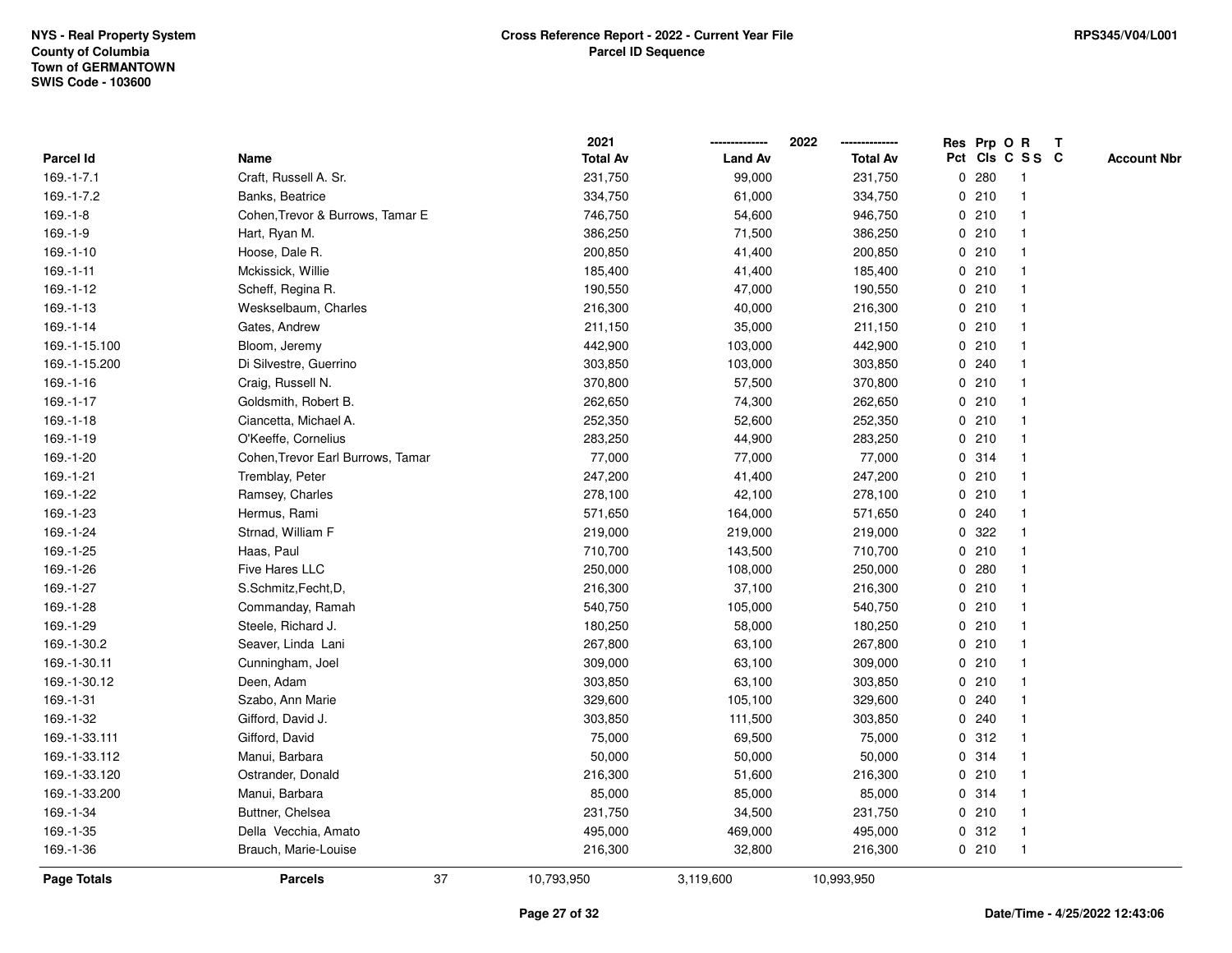|                  |                            |    | 2021            |                | 2022<br>-------------- | Res Prp O R |                 | $\mathbf{T}$ |                    |
|------------------|----------------------------|----|-----------------|----------------|------------------------|-------------|-----------------|--------------|--------------------|
| <b>Parcel Id</b> | Name                       |    | <b>Total Av</b> | <b>Land Av</b> | <b>Total Av</b>        |             | Pct Cls C S S C |              | <b>Account Nbr</b> |
| 169.-1-37.110    | Parziale, Francesco        |    | 209,090         | 117,800        | 209,090                | 0.240       |                 |              |                    |
| 169.-1-37.120    | Teta, Felice               |    | 288,400         | 117,800        | 288,400                | 0.240       |                 |              |                    |
| 169.-1-37.200    | Salerno, Vincenzo          |    | 200,850         | 117,800        | 200,850                | 0.240       |                 |              |                    |
| 169.-1-38.111    | Andrews, Rosemary          |    | 319,300         | 87,300         | 319,300                | 0210        | $\mathbf 1$     |              |                    |
| 169.-1-38.112    | Bruzzese, Joseph           |    | 257,500         | 87,300         | 257,500                | 0210        |                 |              |                    |
| 169.-1-38.120    | Salvatore BruzzeseTTE      |    | 145,000         | 107,600        | 145,000                | 0.312       |                 |              |                    |
| 169.-1-38.200    | Panetta, Rocco             |    | 195,700         | 87,300         | 195,700                | 0210        |                 |              |                    |
| 169.-1-39.100    | Martens, Robert            |    | 396,550         | 176,500        | 396,550                | 0.240       |                 |              |                    |
| 169.-1-39.211    | Gutleber, Stephen C.       |    | 509,850         | 131,800        | 509,850                | 0.240       |                 |              |                    |
| 169.-1-39.212    | Balkan, Aaron              |    | 473,800         | 65,300         | 473,800                | 0210        |                 |              |                    |
| 169.-1-39.220    | Lincoln, Spencer           |    | 40,000          | 40,000         | 40,000                 | 0.314       | $\mathbf{1}$    |              |                    |
| 169.-1-40        | Stein, Robert J.           |    | 1,024,850       | 654,000        | 1,024,850              | 0.240       |                 |              |                    |
| 169.-1-41.111    | Sink, Laura                |    | 412,000         | 126,100        | 412,000                | 0210        |                 |              |                    |
| 169.-1-41.112    | Lloyd, Donal B.            |    | 370,800         | 47,400         | 370,800                | 0210        |                 |              |                    |
| 169.-1-41.121    | Clancy, Dennis             |    | 422,300         | 157,600        | 422,300                | 0210        |                 |              |                    |
| 169.-1-41.122    | Tiger Maple management LLC |    | 37,000          | 37,000         | 37,000                 | 0.314       |                 |              |                    |
| 169.-1-41.200    | Navins, Sara Jane          |    | 309,000         | 50,500         | 309,000                | 0210        |                 |              |                    |
| 169.-1-42.2      | Long, Stephanie            |    | 85,000          | 82,500         | 85,000                 | 0.312       |                 |              |                    |
| 169.-1-42.3      | Best Lane LLC              |    |                 | 500,000        | 995,000                | 0.280       |                 |              |                    |
| 169.-1-42.4      | PEACE IN HUDSON LLC        |    |                 | 240,300        | 240,300                | 0.311       |                 |              |                    |
| 169.-1-42.5      | Best Lane LLC              |    |                 | 125,000        | 125,000                | 0.311       |                 |              |                    |
| 169.-1-42.100    | Best Lane LLC              |    | 3,399,000       | 976,800        | 3,399,000              | 0.280       |                 |              |                    |
| 169.-1-43.111    | Place, Dwayne              |    | 86,000          | 86,000         | 86,000                 | 0.314       |                 |              |                    |
| 169.-1-43.112    | Greisser, Harriet          |    | 375,950         | 61,000         | 375,950                | 0210        | $\mathbf{1}$    |              |                    |
| 169.-1-43.120    | Cook, Nancy J.             |    | 350,200         | 57,200         | 350,200                | 0210        |                 |              |                    |
| 169.-1-43.200    | Stone, Julie A.            |    | 360,500         | 58,300         | 360,500                | 0210        |                 |              |                    |
| 169.-1-44.1      | Craig, Charles             |    | 260,590         | 53,300         | 260,590                | 0210        |                 |              |                    |
| 169.-1-44.2      | Craig, Joel G.             |    | 262,650         | 50,500         | 262,650                | 0210        |                 |              |                    |
| 169.-1-45        | Fennell, Andrew G.         |    | 216,300         | 43,800         | 216,300                | 0210        |                 |              |                    |
| 169.-1-46        | Stefanou Trustee, Patricia |    | 123,600         | 60,000         | 123,600                | 0210        |                 |              |                    |
| 169.-1-47        | Attie, Jeanie              |    | 125,000         | 125,000        | 125,000                | 0.314       | $\mathbf{1}$    |              |                    |
| 169.-1-48        | Attie, Jeanie              |    | 1,751,000       | 218,000        | 1,751,000              | 0.280       |                 |              |                    |
| 169.-1-49        | Bolding, Chase A           |    | 350,200         | 68,000         | 350,200                | 0210        |                 |              |                    |
| 169.-1-50.100    | Lundy, Nicholas B.         |    | 540,750         | 87,600         | 540,750                | 0.240       |                 |              |                    |
| 169.-1-50.200    | Lundy, Nicholas B.         |    | 88,000          | 88,000         | 88,000                 | 0.314       |                 |              |                    |
| 169.-1-51        | Rauch, Matthew             |    | 345,050         | 99,500         | 545,050                | 0210        | $\overline{1}$  |              |                    |
| 169.-1-52        | Pendleton, Adam            |    | 849,750         | 136,000        | 849,750                | 0210        | $\overline{1}$  |              |                    |
| Page Totals      | <b>Parcels</b>             | 36 | 11,782,530      | 4,449,100      | 13,342,830             |             |                 |              |                    |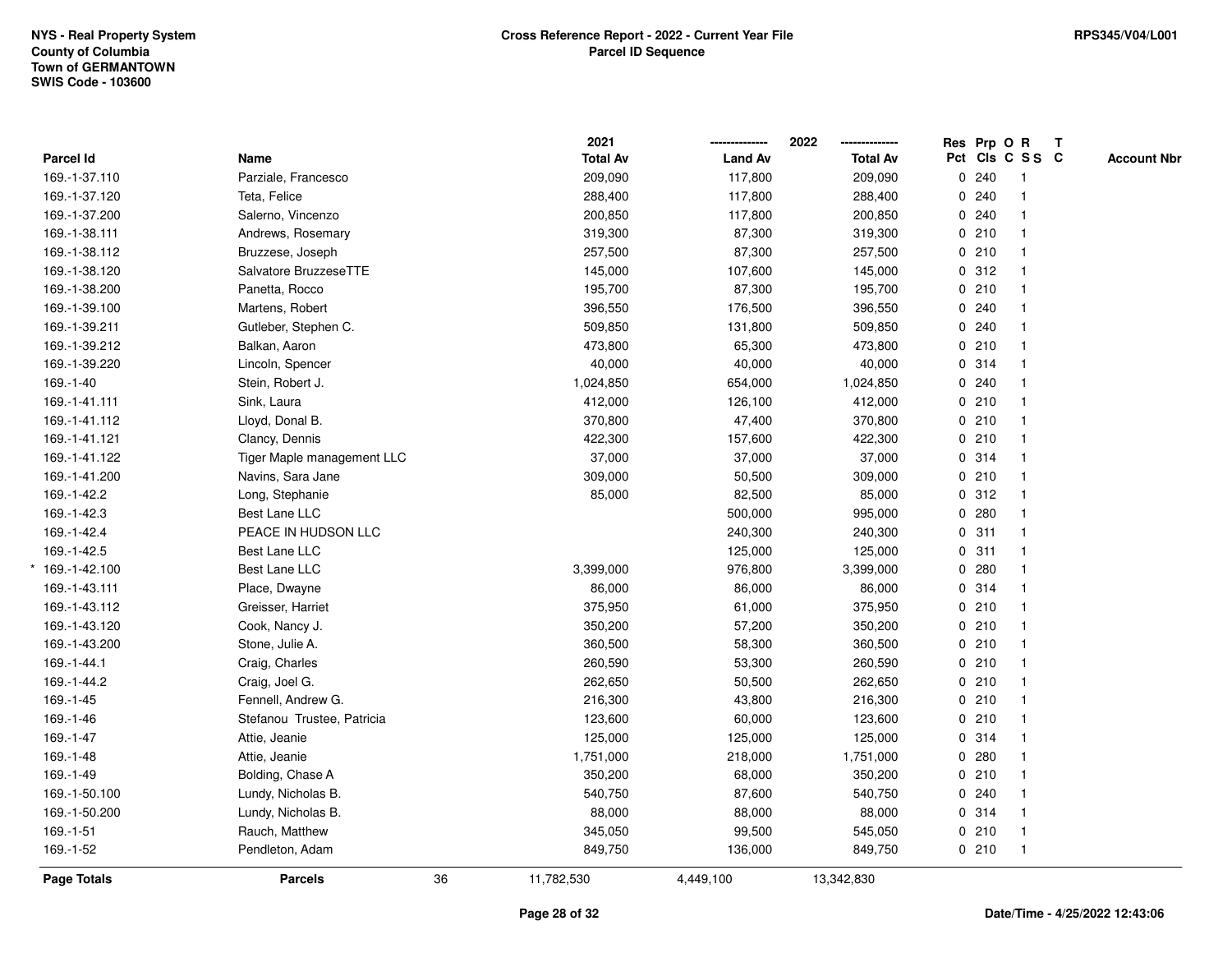\*

\*

|                  |                                      | 2021            |                | 2022<br>-------------- |   | Res Prp O R |                 | $\mathbf{T}$ |                    |
|------------------|--------------------------------------|-----------------|----------------|------------------------|---|-------------|-----------------|--------------|--------------------|
| <b>Parcel Id</b> | Name                                 | <b>Total Av</b> | <b>Land Av</b> | <b>Total Av</b>        |   |             | Pct Cls C S S C |              | <b>Account Nbr</b> |
| 169.-1-53        | Stuart Trustee, Timothy              | 267,800         | 85,500         | 267,800                |   | 0210        | -1              |              |                    |
| 169.-1-54.100    | Fleming, John P.                     | 369,770         | 91,200         | 369,770                |   | 0210        |                 |              |                    |
| 169.-1-54.200    | Epstein, Martin                      | 525,300         | 276,600        | 525,300                |   | 0.240       | 1               |              |                    |
| 169.-1-55.3      | Kramer, Everett                      | 200,000         | 200,000        | 200,000                | 0 | 322         | $\overline{1}$  |              |                    |
| 169.-1-55.4      | STUDIO PENDLETON UPSTATE             | 100,000         | 100,000        | 100,000                |   | 0.314       | $\mathbf{1}$    |              |                    |
| 169.-1-56        | Cardona, Tarquin                     | 88,000          | 88,000         | 88,000                 |   | 0.314       | 1               |              |                    |
| 169.-1-57        | Sottile, James                       | 695,250         | 179,000        | 695,250                |   | 0.240       |                 |              |                    |
| 169.-1-58        | Powel, Chris W.                      | 267,800         | 61,900         | 267,800                |   | 0210        |                 |              |                    |
| 169.-1-59        | Rider, Robert B.                     | 190,000         | 190,000        | 190,000                |   | 0 151       |                 |              |                    |
| 169.-1-60.2      | Abraham, Nancy                       | 746,750         | 411,400        | 746,750                |   | 65 240      |                 |              |                    |
| 169.-1-61        | Ruocco, Sherry L.                    | 139,050         | 60,000         | 139,050                |   | 0270        | $\overline{1}$  |              |                    |
| 169.-1-62        | Fieser, Eli                          | 61,800          | 41,000         | 61,800                 |   | 0210        |                 |              |                    |
| 169.-1-63        | Smith, Faythe B.                     | 406,850         | 199,800        | 406,850                |   | 0.240       |                 |              |                    |
| 169.-1-64        | Bathrick, John M.                    | 123,600         | 40,000         | 123,600                |   | 0210        |                 |              |                    |
| 169.-1-65.100    | <b>Brothers Helmolz Family Trust</b> | 798,250         | 274,600        | 798,250                |   | 0.240       |                 |              |                    |
| 169.-1-65.200    | Devereux, Foundation                 | 509,850         | 70,200         | 509,850                |   | 0210        | 8               |              |                    |
| 169.-1-67        | Place, Dwayne B.                     | 386,250         | 63,800         | 386,250                |   | 0210        | $\mathbf{1}$    |              |                    |
| 169.-1-68        | Place, Dwayne B.                     | 72,000          | 72,000         | 72,000                 |   | 0.314       | $\overline{1}$  |              |                    |
| 169.-1-69        | Carpenter, Denes K                   | 360,500         | 50,500         | 360,500                |   | 0210        | 1               |              |                    |
| 169.-1-70        | Navins, Robert                       | 72,000          | 72,000         | 72,000                 |   | 0.314       |                 |              |                    |
| 169.-1-71        | Zasorin, Nicon                       | 148,000         | 148,000        | 148,000                |   | 0.322       |                 |              |                    |
| 169.-1-72        | Ladd Electric Co LLC                 | 77,000          | 77,000         | 77,000                 |   | 0.322       |                 |              |                    |
| $179.-1-1$       | Frasier Fir Management LL            | 77,000          | 77,000         | 77,000                 |   | 0.314       |                 |              |                    |
| 179.-1-2.3       | Hoskins, Jamil D.                    | 535,600         | 121,200        | 535,600                |   | 0.240       | $\overline{1}$  |              |                    |
| 179.-1-2.4       | Bohnsack, Bruce C                    | 80,000          | 80,000         | 80,000                 |   | 0.314       | $\mathbf{1}$    |              |                    |
| $179. - 1 - 2.5$ | Reed, Robert S.                      |                 | 85,100         | 715,850                |   | 0210        |                 |              |                    |
| 179.-1-2.111     | Frasier Fir Management LL            | 115,000         | 115,000        | 115,000                |   | 0.322       |                 |              |                    |
| 179.-1-2.120     | Reed, Robert S.                      | 715,850         | 85,100         | 715,850                |   | 0210        |                 |              |                    |
| 179.-1-2.200     | Sultan, Joseph                       | 406,850         | 82,700         | 406,850                |   | 0210        | $\mathbf{1}$    |              |                    |
| $179.-1-3$       | Wang, Jing                           | 115,000         | 115,000        | 115,000                |   | 0.314       | $\mathbf{1}$    |              |                    |
| 179.-1-3.3       | Wang, Jing                           |                 | 115,000        | 115,000                |   | 0.314       | $\overline{1}$  |              |                    |
| $180.-1-1$       | Krischer, Hayley, Beth               | 602,550         | 100,000        | 602,550                |   | 0210        | $\mathbf{1}$    |              |                    |
| 180.-1-2.110     | Self, Tschabalala                    | 72,000          | 72,000         | 72,000                 |   | 0.314       |                 |              |                    |
| 180.-1-2.120     | Juell, Adrienne                      | 85,000          | 85,000         | 85,000                 |   | 0.314       |                 |              |                    |
| 180.-1-2.200     | Moore, William W.                    | 231,750         | 70,100         | 231,750                |   | 0210        |                 |              |                    |
| $180.-1-3$       | Rider, Robert B.                     | 334,750         | 110,500        | 334,750                |   | 85 240      | $\overline{1}$  |              |                    |
| $180.-1-4$       | Self, Tschabalala                    | 103,000         | 103,000        | 103,000                |   | 0.322       | $\overline{1}$  |              |                    |
| Page Totals      | 35<br><b>Parcels</b>                 | 9,249,320       | 4,069,100      | 10,080,170             |   |             |                 |              |                    |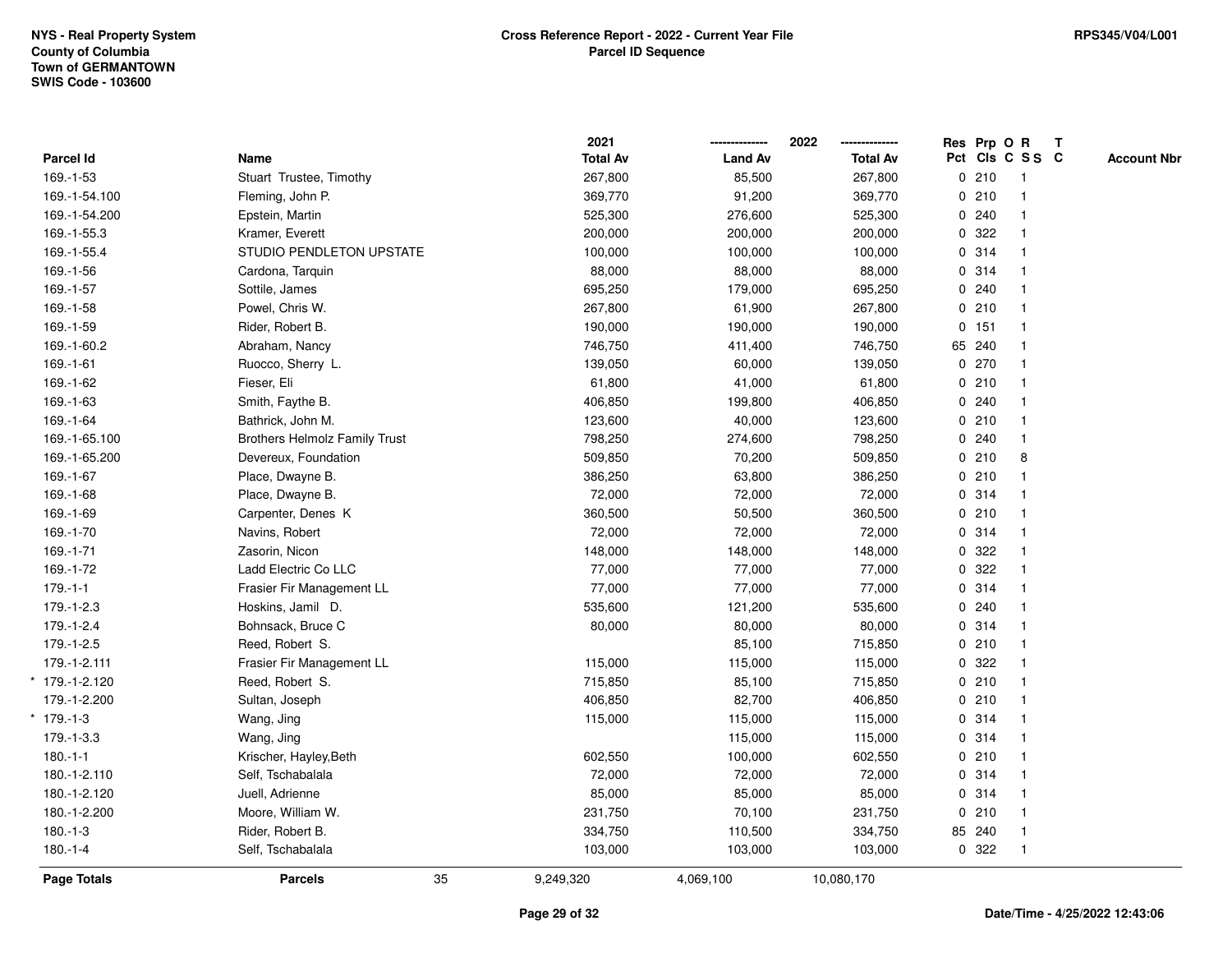|                   |                              |    | 2021            |                | 2022<br>-------------- | Res Prp O R     |                         | $\mathbf{T}$ |                    |
|-------------------|------------------------------|----|-----------------|----------------|------------------------|-----------------|-------------------------|--------------|--------------------|
| <b>Parcel Id</b>  | Name                         |    | <b>Total Av</b> | <b>Land Av</b> | <b>Total Av</b>        | Pct Cls C S S C |                         |              | <b>Account Nbr</b> |
| 180.-1-5.100      | Saia, Michael                |    | 283,250         | 71,500         | 283,250                | 0210            | -1                      |              |                    |
| 180.-1-5.200      | Comesanas, David             |    | 206,000         | 56,900         | 206,000                | 0210            |                         |              |                    |
| 180.-1-6.100      | Woodman Hill LLC             |    | 605,000         | 521,900        | 605,000                | 0.312           | -1                      |              |                    |
| 180.-1-6.200      | 516 Church Ave LLC           |    | 463,500         | 91,900         | 463,500                | 0210            | $\mathbf{1}$            |              |                    |
| 180.-1-7.100      | Martin, Brenda S.            |    | 257,500         | 115,000        | 257,500                | 0.240           | $\overline{1}$          |              |                    |
| 180.-1-7.200      | Saia, Michael                |    | 181,000         | 181,000        | 181,000                | 0.322           |                         |              |                    |
| $180.-1-8$        | Saia, Michael                |    | 123,000         | 123,000        | 123,000                | 0.314           |                         |              |                    |
| 180.-1-9.111      | Ettinger, Michael Atty       |    | 581,950         | 305,800        | 581,950                | 0210            |                         |              |                    |
| 180.-1-9.112      | Scherzer, Mark               |    | 545,900         | 266,600        | 545,900                | 0210            |                         |              |                    |
| 180.-1-9.120      | Meacher, Elfreda             |    | 566,500         | 205,100        | 566,500                | 0.241           | $\overline{\mathbf{1}}$ |              |                    |
| 180.-1-9.200      | Isabella, Paul               |    | 272,950         | 131,100        | 272,950                | 0.240           | $\mathbf{1}$            |              |                    |
| $180.-1-10$       | Kukon Brothers Prop LLC      |    | 21,000          | 21,000         | 21,000                 | 0.314           | $\overline{1}$          |              |                    |
| $180.-1-11$       | Kukon Brothers Prop.LLC      |    | 380,000         | 106,000        | 380,000                | $0$ 112         |                         |              |                    |
| 180.-1-12.12      | Rifenburgh, David            |    | 566,500         | 219,500        | 566,500                | 0210            |                         |              |                    |
| 180.-1-12.111     | Rifenburgh, Donald E.        |    | 463,500         | 184,000        | 463,500                | 0210            |                         |              |                    |
| 180.-1-12.112     | Marcus, Andrew S.            |    | 540,750         | 136,000        | 540,750                | 0210            |                         |              |                    |
| 180.-1-12.200     | Tagliaferri, Thomas          |    | 267,800         | 40,000         | 267,800                | 0 230           |                         |              |                    |
| $180. - 1 - 13.1$ | Vince, Thomas                |    | 509,850         | 235,200        | 509,850                | 0220            |                         |              |                    |
| 180.-1-13.2       | Harelson, Nathan S           |    | 286,000         | 286,000        | 286,000                | 0.322           |                         |              |                    |
| 180.-1-13.3       | Vince, Thomas                |    |                 | 185,000        | 466,200                | $0$ 220         |                         |              |                    |
| 180.-1-13.4       | Kukon, Jordan                |    |                 | 110,100        | 110,100                | 0 323           |                         |              |                    |
| $180.-1-14$       | Ericson, Emil E. Jr.         |    | 509,850         | 303,200        | 509,850                | 0.240           |                         |              |                    |
| $180.-1-15$       | Cohen, Adam & Barlowm Annett |    | 252,350         | 146,400        | 252,350                | 0.240           |                         |              |                    |
| $180.-1-16$       | Cort, Tara M.                |    | 231,750         | 40,700         | 231,750                | 0210            | $\overline{\mathbf{1}}$ |              |                    |
| $180.-1-17$       | Keyser, Walter               |    | 206,000         | 52,600         | 206,000                | 0210            |                         |              |                    |
| $180.-1-18$       | Gellert, Philip              |    | 80,000          | 80,000         | 80,000                 | 0.322           |                         |              |                    |
| $180.-1-19$       | Mollo III, Thomas J.         |    | 216,300         | 57,500         | 216,300                | 0210            |                         |              |                    |
| 180.-1-20         | Landow, Kai                  |    | 298,700         | 54,300         | 298,700                | 0210            |                         |              |                    |
| 180.-1-21         | Carlin, Paige                |    | 504,700         | 80,200         | 504,700                | 0210            |                         |              |                    |
| 180.-1-22         | True, Eloise Saint Claire    |    | 72,000          | 72,000         | 72,000                 | 0 314           | $\overline{\mathbf{1}}$ |              |                    |
| 180.-1-23         | Sartorius, Andrew Bosley     |    | 26,000          | 26,000         | 26,000                 | 0.314           | $\overline{1}$          |              |                    |
| $180.-1-24$       | Sartorius, Andrew Bosley     |    | 350,200         | 40,000         | 350,200                | 0210            | $\mathbf{1}$            |              |                    |
| 180.-1-25         | Helen S.Cohen Irrev Trust    |    | 30,000          | 19,000         | 30,000                 | 0.312           |                         |              |                    |
| 180.-1-26         | Bajno, Wojceich              |    | 396,550         | 68,700         | 396,550                | 0210            |                         |              |                    |
| 180.-1-27.100     | Helen S.Cohen Irrev Trust    |    | 453,200         | 146,300        | 553,200                | 0.240           |                         |              |                    |
| 180.-1-27.200     | Scholz, Stevem Jimmy Joe     |    | 406,850         | 57,400         | 406,850                | 0210            | $\mathbf{1}$            |              |                    |
| 180.-1-28         | Zazulak, Michael E. Jr.      |    | 226,600         | 40,000         | 226,600                | 0210            | $\mathbf{1}$            |              |                    |
| Page Totals       | <b>Parcels</b>               | 36 | 10,873,150      | 4,641,700      | 11,549,450             |                 |                         |              |                    |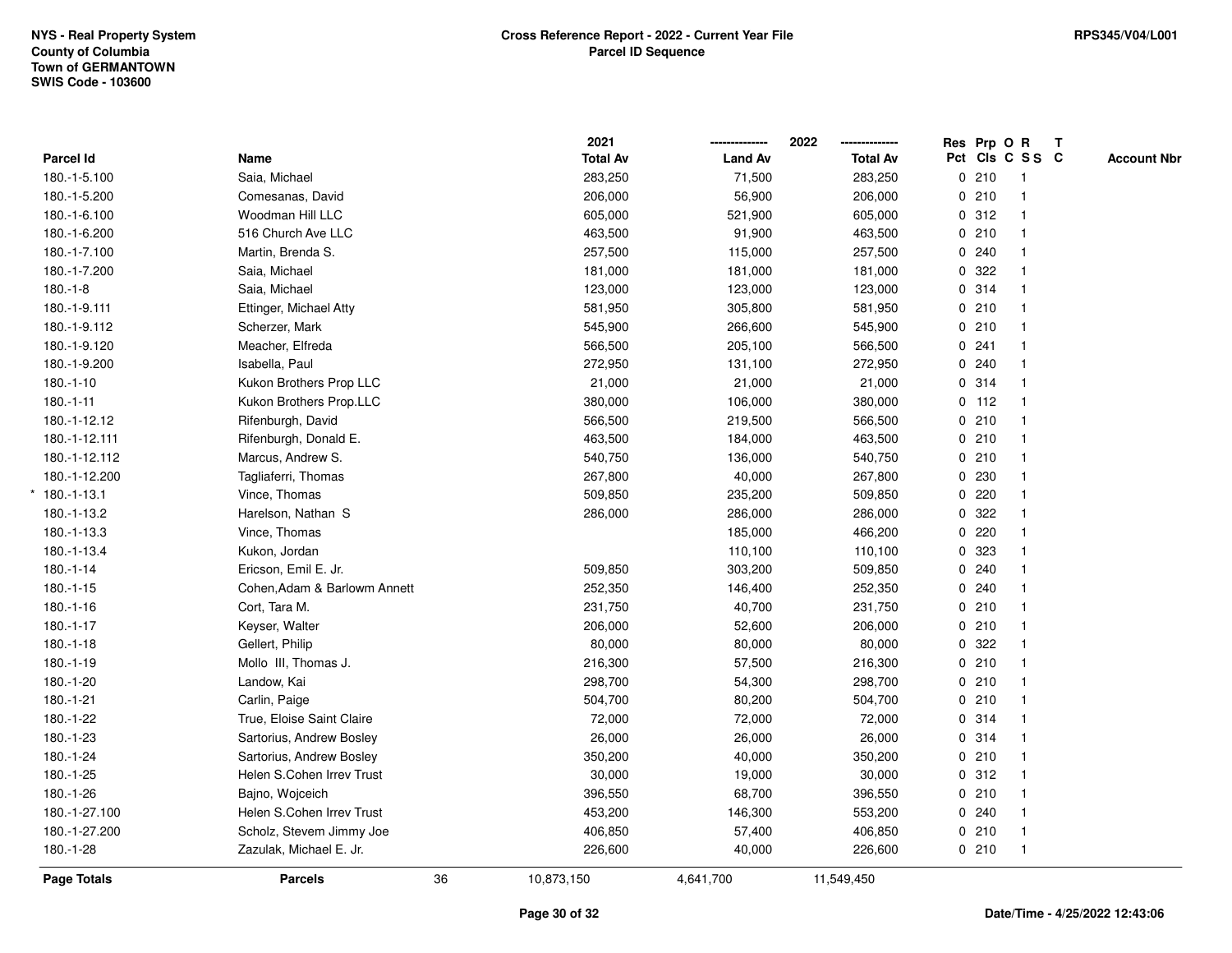|                    |                              |    | 2021            |                | 2022            |              |         | Res Prp O R     | T |                    |
|--------------------|------------------------------|----|-----------------|----------------|-----------------|--------------|---------|-----------------|---|--------------------|
| Parcel Id          | Name                         |    | <b>Total Av</b> | <b>Land Av</b> | <b>Total Av</b> |              |         | Pct Cls C S S C |   | <b>Account Nbr</b> |
| 180.-1-29          | True, Eloise Saint Claire    |    | 247,200         | 38,100         | 447,200         |              | 0210    | -1              |   |                    |
| 180.-1-30          | Parks, Alan                  |    | 267,800         | 35,100         | 267,800         | 0            | 280     | $\overline{1}$  |   |                    |
| 180.-1-31.1        | Luthern Church               |    | 41,000          | 41,000         | 41,000          |              | 0.314   | 8               |   |                    |
| 180.-1-31.2        | Woodruff, Thomas             |    | 16,000          | 16,000         | 16,000          |              | 0.314   |                 |   |                    |
| 180.-1-32          | Quackenbush, Elizabeth       |    | 360,500         | 147,600        | 360,500         |              | 0210    |                 |   |                    |
| 180.-1-33          | Payeur, Michael              |    | 195,700         | 38,300         | 195,700         |              | 0210    |                 |   |                    |
| 180.-1-34.200      | Mayer, Michael S.            |    | 535,600         | 84,500         | 535,600         |              | 0210    |                 |   |                    |
| 180.-1-35          | S.Rinne, G.Odierno           |    | 216,300         | 41,200         | 216,300         | $\mathbf 0$  | 210     | $\overline{1}$  |   |                    |
| 180.-1-36          | Rinnie, S G.golisano         |    | 257,500         | 47,000         | 257,500         |              | 0210    | -1              |   |                    |
| 180.-1-37          | Klein, Erica                 |    | 35,000          | 15,000         | 35,000          |              | 0.312   | $\mathbf 1$     |   |                    |
| 180.-1-38          | Bates, James                 |    | 180,250         | 61,000         | 180,250         |              | 0210    |                 |   |                    |
| 180.-1-39          | Repko, John                  |    | 216,300         | 61,000         | 216,300         |              | 0210    |                 |   |                    |
| 180.-1-40.200      | Golisano, Robert             |    | 231,750         | 49,100         | 231,750         |              | 0210    |                 |   |                    |
| $180 - 1 - 41$     | Fieser, John                 |    | 406,850         | 113,000        | 406,850         |              | 0210    |                 |   |                    |
| 180.-1-42          | Roseann Digiovanni Selteneck |    | 360,500         | 105,500        | 360,500         | $\mathbf 0$  | 210     |                 |   |                    |
| 180.-1-43          | Kukon Brothers Property      |    | 53,000          | 53,000         | 53,000          |              | 0, 105  | $\overline{1}$  |   |                    |
| 180.-1-44          | Pratt, Kimberly A.           |    | 103,000         | 40,700         | 103,000         |              | 0210    | $\mathbf{1}$    |   |                    |
| 180.-1-45.100      | Sestok, Barbara A.           |    | 180,250         | 131,300        | 180,250         |              | 0.240   |                 |   |                    |
| 180.-1-46          | Matthies, Paul               |    | 39,000          | 39,000         | 39,000          |              | 0.314   |                 |   |                    |
| 180.-1-47          | Hull, Edward                 |    | 890,000         | 856,200        | 890,000         |              | 0, 105  |                 |   |                    |
| 180.-1-48.100      | Kukon Brothers Property      |    | 450,000         | 209,600        | 450,000         |              | 0.241   |                 |   |                    |
| 180.-1-48.200      | Kukon Brothers Property      |    | 275,000         | 72,700         | 275,000         |              | $0$ 113 |                 |   |                    |
| 180.-1-49.11       | 140 South Road LLC           |    | 303,850         | 224,600        | 303,850         | 0            | 220     |                 |   |                    |
| 180.-1-49.12       | Normand, Shayne              |    | 295,507         | 96,400         | 295,507         | $\mathbf{0}$ | 210     |                 |   |                    |
| 180.-1-49.200      | Bell, William                |    | 242,050         | 41,300         | 242,050         |              | 0210    |                 |   |                    |
| $180.-1-50$        | Kukon Brothers Property      |    | 550,000         | 250,000        | 550,000         |              | 0.241   |                 |   |                    |
| 180.-1-51.100      | Myers, William P.            |    | 242,050         | 57,400         | 242,050         |              | 0.280   |                 |   |                    |
| 180.-1-51.200      | Flandreau, Michael F.        |    | 257,500         | 47,000         | 257,500         |              | 0210    |                 |   |                    |
| 180.-1-53          | Radman, Claudia              |    | 504,700         | 171,000        | 504,700         |              | 0210    |                 |   |                    |
| 180.-1-54.100      | Almeida, Samantha            |    | 618,000         | 200,600        | 618,000         | $\mathbf 0$  | 240     |                 |   |                    |
| 180.-1-54.200      | Gruntler, Frederick          |    | 236,900         | 43,700         | 236,900         | 0            | 210     | $\mathbf 1$     |   |                    |
| 180.-1-55.110      | Weintraub, Vera              |    | 715,850         | 226,600        | 715,850         |              | 0.240   | 1               |   |                    |
| 180.-1-55.121      | Zhang, Fengyuan              |    | 240,000         | 240,000        | 240,000         |              | 0.322   |                 |   |                    |
| 180.-1-55.122      | Lent, Charles                |    | 798,250         | 200,800        | 798,250         |              | 0.240   |                 |   |                    |
| 180.-1-55.200      | Zennario, Leha               |    | 406,850         | 53,200         | 406,850         |              | 0210    |                 |   |                    |
| 180.-1-55.210      | Bierbaum, Leni               |    | 62,000          | 62,000         | 62,000          |              | 0.314   |                 |   |                    |
| 180.-1-56.21       | Autovino as trustee, Carmela |    | 283,250         | 58,800         | 283,250         |              | 0210    | $\overline{1}$  |   |                    |
| <b>Page Totals</b> | <b>Parcels</b>               | 37 | 11,315,257      | 4,269,300      | 11,515,257      |              |         |                 |   |                    |